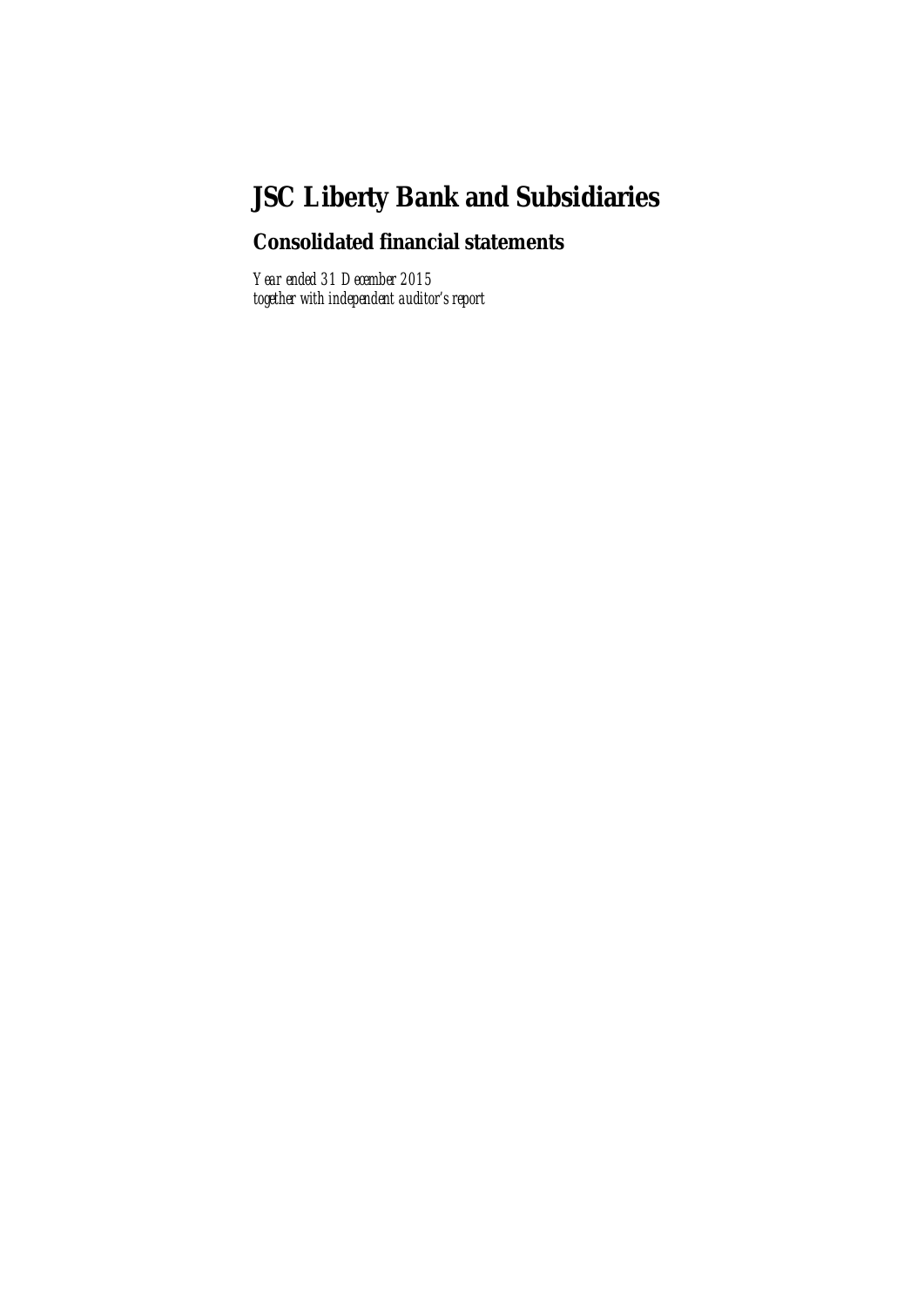## Contents

Independent auditor's report

## Consolidated financial statements

#### Notes to consolidated financial statements

| 2.  |  |
|-----|--|
| 3.  |  |
| 4.  |  |
| 5.  |  |
| 6.  |  |
|     |  |
| 8.  |  |
| 9.  |  |
| 10. |  |
| 11. |  |
| 12. |  |
| 13. |  |
| 14. |  |
| 15. |  |
| 16. |  |
| 17. |  |
| 18. |  |
| 19. |  |
| 20. |  |
| 21. |  |
| 22. |  |
| 23. |  |
| 24. |  |
| 25. |  |
| 26. |  |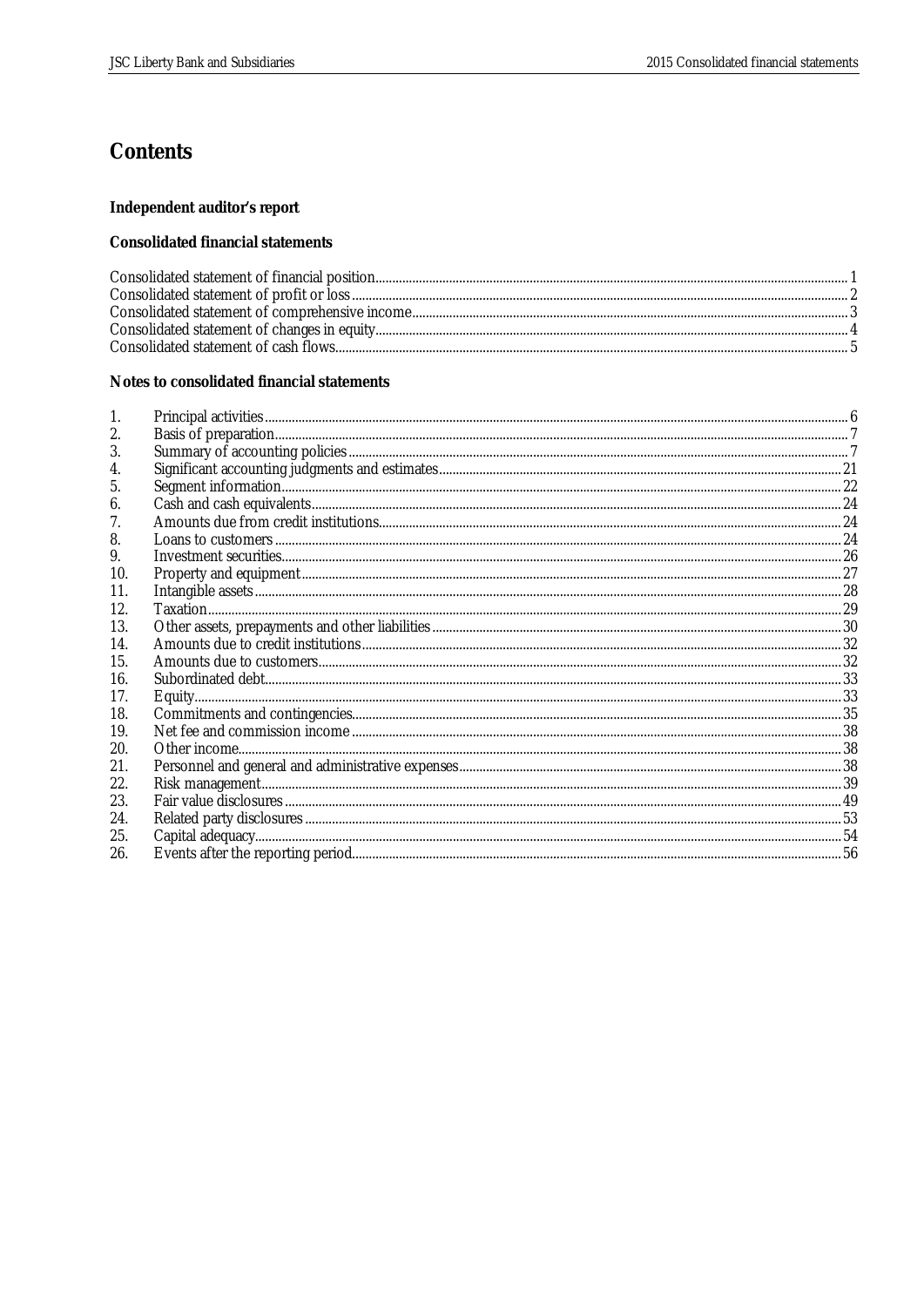

EY Georgia LLC მპს იუაი საქართველო<br>Kote Abkhazi Street, 44 საქართველო, 0105 თბილისი<br>Tbilisi, 0105, Georgia კოტე აფხაზის ქუჩა 44<br>Tel: +995 (32) 215 8811 ტელ: +995 (32) 215 8811<br>Fax: +995 (32) 215 8822 ფაქსი: +995 (32) 215 EY Georgia LLC www.ey.com/ge

შპს იუაი საქართველო<br>საქართველო, 0105 თბილისი

## Independent auditor's report

To the shareholders and Board of Directors of JSC Liberty Bank -

We have audited the accompanying consolidated financial statements of JSC Liberty Bank and its subsidiaries ("the Group"), which comprise the consolidated statement of financial position as at 31 December 2015, and the consolidated statement of profit or loss, consolidated statement of comprehensive income, consolidated statement of changes in equity and consolidated statement of cash flows for the year then ended, and a summary of significant accounting policies and other explanatory information.

## *Management's responsibility for the consolidated financial statements*

Management is responsible for the preparation and fair presentation of these consolidated financial statements in accordance with International Financial Reporting Standards, and for such internal control as management determines is necessary to enable the preparation of consolidated financial statements that are free from material misstatement, whether due to fraud or error.

## *Auditor's responsibility*

Our responsibility is to express an opinion on the fairness of these consolidated financial statements based on our audit. We conducted our audit in accordance with International Standards on Auditing. Those standards require that we comply with ethical requirements and plan and perform the audit to obtain reasonable assurance whether the consolidated financial statements are free from material misstatement.

An audit involves performing audit procedures to obtain audit evidence about the amounts and disclosures in the consolidated financial statements. The audit procedures selected depend on our judgment, including the assessment of the risks of material misstatement of the consolidated financial statements, whether due to fraud or error. In making those risk assessments, the auditor considers internal control relevant to the preparation and fair presentation of the consolidated financial statements in order to design audit procedures that are appropriate in the circumstances, but not for the purpose of expressing an opinion on the effectiveness of the entity's internal control. An audit also includes evaluating the appropriateness of accounting policies used and the reasonableness of accounting estimates made by management of the audited entity, as well as evaluating the overall presentation of the consolidated financial statements.

We believe that the audit evidence we have obtained is sufficient and appropriate to provide a basis for our audit opinion.

## *Opinion*

In our opinion, the consolidated financial statements present fairly, in all material respects, the financial position of the Group and its subsidiaries as at 31 December 2015, and its financial performance and cash flows for the year then ended in accordance with International Financial Reporting Standards.

EY Georgia LLC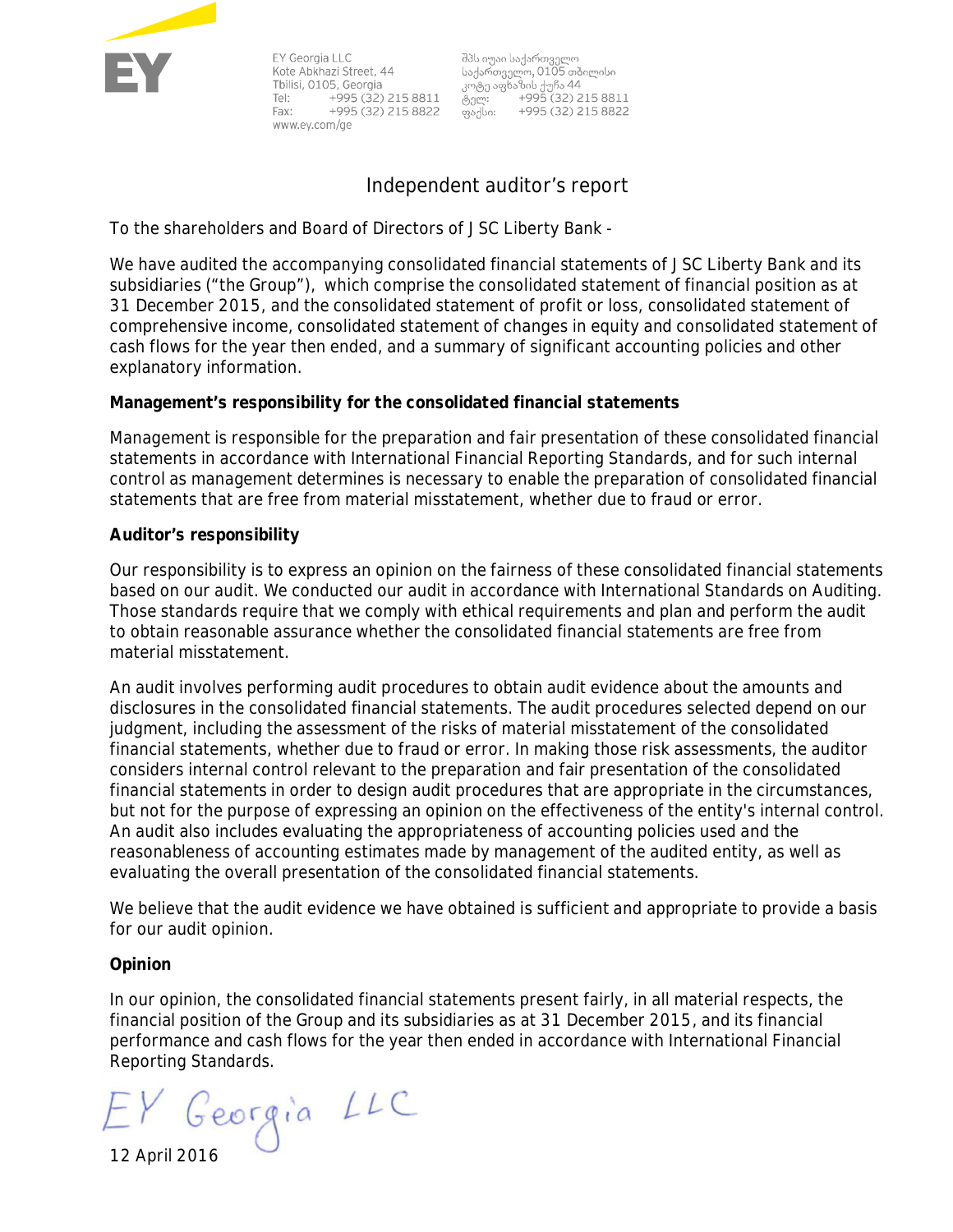## **Consolidated statement of financial position**

## **As of 31 December 2015**

*(thousands of Georgian Lari)*

| Assets<br>Cash and cash equivalents<br>6  | 502,340<br>58,502 | 479,998   |
|-------------------------------------------|-------------------|-----------|
|                                           |                   |           |
|                                           |                   |           |
| 7<br>Amounts due from credit institutions |                   | 50,946    |
| 8<br>Loans to customers                   | 641,116           | 692,110   |
| 9<br>Investment securities:               |                   |           |
| - Loans and receivables                   | 79,469            |           |
| - Held to maturity                        | 124,321           | 196,906   |
| 10<br>Property and equipment              | 128,617           | 118,797   |
| 11<br>Intangible assets                   | 20,257            | 11,269    |
| 13<br>Prepayments                         | 4,235             | 9,183     |
| Other assets<br>13                        | 14,889            | 19,148    |
| Total assets                              | 1,573,746         | 1,578,357 |
| Liabilities                               |                   |           |
| Amounts due to credit institutions<br>14  | 118,915           | 6,037     |
| 15<br>Amounts due to customers            | 1,244,023         | 1,412,981 |
| Current income tax liabilities            | 548               |           |
| Deferred income tax liabilities<br>12     | 7,865             | 5,972     |
| 13<br>Other liabilities                   | 13,199            | 12,864    |
| Subordinated debt<br>16                   | 58,346            | 15,846    |
| <b>Total liabilities</b>                  | 1,442,896         | 1,453,700 |
| 17<br>Equity                              |                   |           |
| Share capital                             | 53,863            | 53,383    |
| Additional paid-in capital                | 34,886            | 42,559    |
| Treasury shares                           | (9, 712)          |           |
| Convertible preferred shares              | 6,139             | 6,139     |
| Retained earnings                         | 37,392            | 14,121    |
| Other reserves                            | 8,282             | 8,455     |
| Total equity                              | 130,850           | 124,657   |
| Total liabilities and equity              | 1,573,746         | 1,578,357 |

**Signed and authorised for release on behalf of the Management Board of the Bank:**

Aleksi Khoroshvili Chief Executive Officer

12 April 2016

David Melikidze **Chief Financial Officer** Chief Financial Officer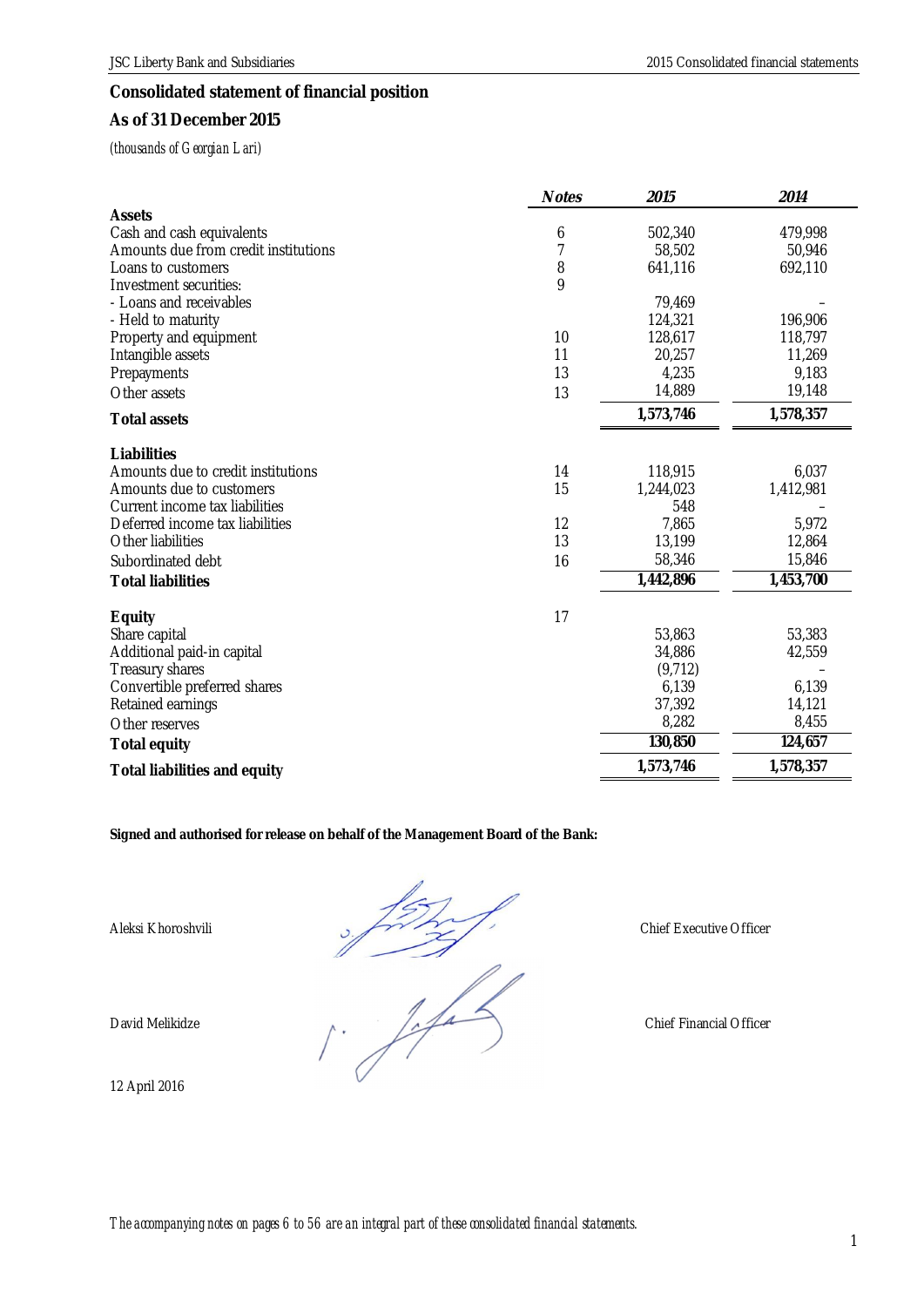## **Consolidated statement of profit or loss**

## **For the year ended 31 December 2015**

|                                                                              | <b>Notes</b> | 2015                   | 2014       |
|------------------------------------------------------------------------------|--------------|------------------------|------------|
| Interest income                                                              |              |                        |            |
| Loans to customers                                                           |              | 229,009                | 203,419    |
| Investment securities                                                        |              | 17,147                 | 12,743     |
| Amounts due from credit institutions                                         |              | 4,991                  | 2,853      |
|                                                                              |              | 251,147                | 219,015    |
| Interest expense                                                             |              |                        |            |
| Amounts due to customers                                                     |              | (110, 280)             | (111, 537) |
| Amounts due to credit institutions                                           |              | (337)                  | (237)      |
| Subordinated debt                                                            |              | (5,780)                | (274)      |
| Other                                                                        |              |                        | (65)       |
|                                                                              |              | (116, 397)             | (112, 113) |
| Net interest income                                                          |              | 134,750                | 106,902    |
| Loan impairment charge                                                       | 8            | (32, 332)              | (25, 257)  |
| Net interest income after loan impairment charge                             |              | 102,418                | 81,645     |
| Net fee and commission income<br>Net gains/(losses) from foreign currencies: | 19           | 24,817                 | 24,171     |
| - Dealing                                                                    |              | 21,479                 | 6,931      |
| - Translation differences                                                    |              | (15,626)               | 174        |
| Other income                                                                 | 20           | 15,387                 | 10,365     |
| Non-interest income                                                          |              | 46,057                 | 41,641     |
| Personnel expenses                                                           | 21           | (58, 822)              | (48, 731)  |
| General and administrative expenses                                          | 21           | (34, 381)              | (28, 877)  |
| Depreciation and amortisation                                                | 10, 11       | (16, 555)              | (15, 145)  |
| Other operating expenses                                                     |              | (3,774)                | (4,860)    |
| Other impairment and provisions reversal/(charge)                            | 13           | 177                    | (3, 190)   |
| Non-interest expense                                                         |              | $(1\overline{13,355})$ | (100, 803) |
| Profit before income tax expense                                             |              | 35,120                 | 22,483     |
| Income tax expense                                                           | 12           | (2,974)                | (709)      |
| Profit for the year                                                          |              | 32,146                 | 21,774     |
| Earnings per share:                                                          | 17           |                        |            |
| - Basic and diluted earnings per share (in GEL full amount)                  |              | 0.00576                | 0.00380    |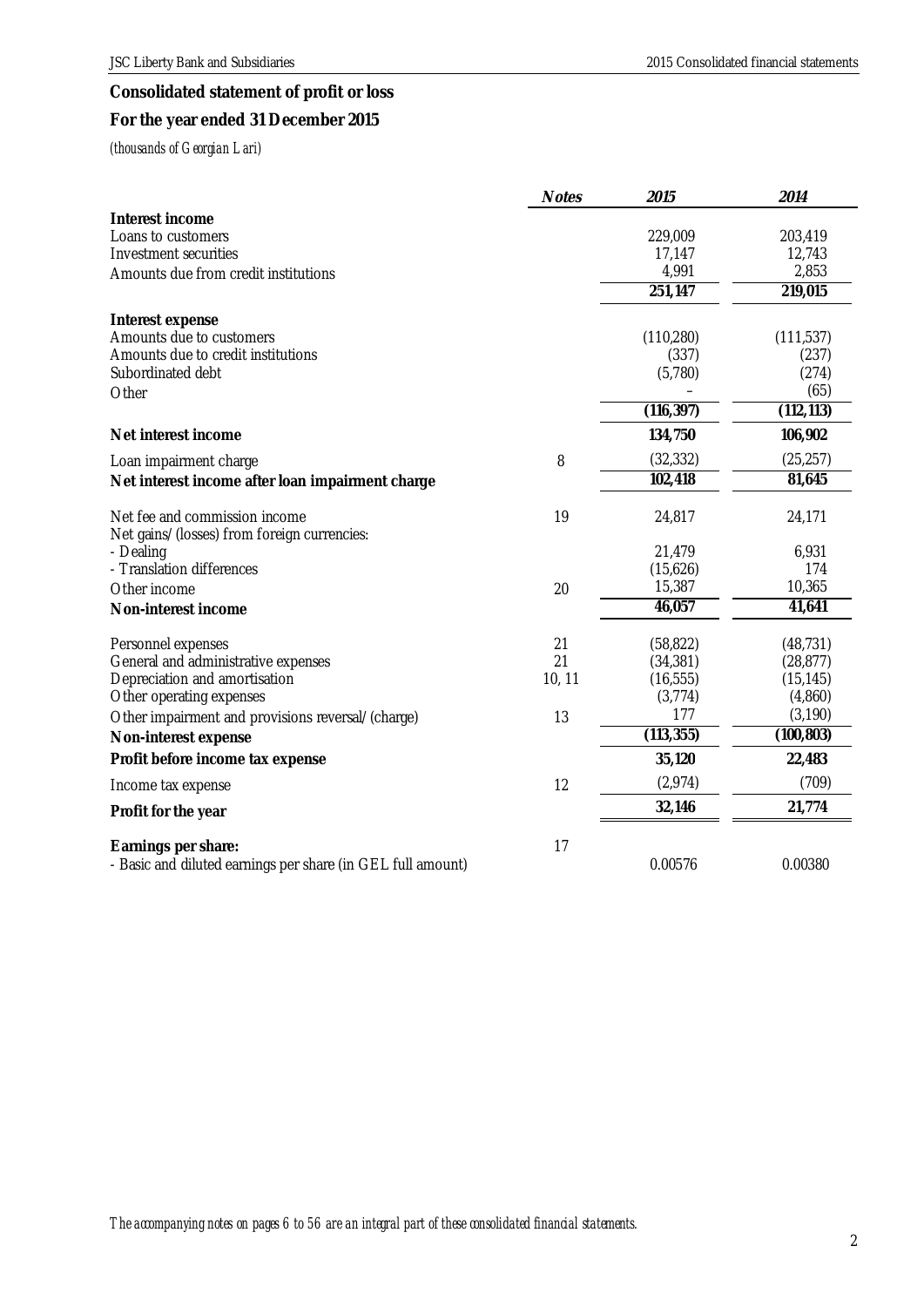## **Consolidated statement of comprehensive income**

## **For the year ended 31 December 2015**

|                                                                                                                             | <b>Notes</b> | 2015   | 2014               |
|-----------------------------------------------------------------------------------------------------------------------------|--------------|--------|--------------------|
| Profit for the year                                                                                                         |              | 32,146 | 21,774             |
| Other comprehensive income<br>Other comprehensive income not to be reclassified to profit or loss in<br>subsequent periods: |              |        |                    |
| Revaluation of buildings<br>Income tax effect                                                                               | 10<br>12, 17 |        | (13, 380)<br>2,051 |
| Net other comprehensive loss not to be reclassified to<br>profit or loss in subsequent periods                              |              |        | (11, 329)          |
| Other comprehensive loss for the year, net of tax                                                                           |              |        | (11, 329)          |
| Total comprehensive income for the year                                                                                     |              | 32,146 | 10,445             |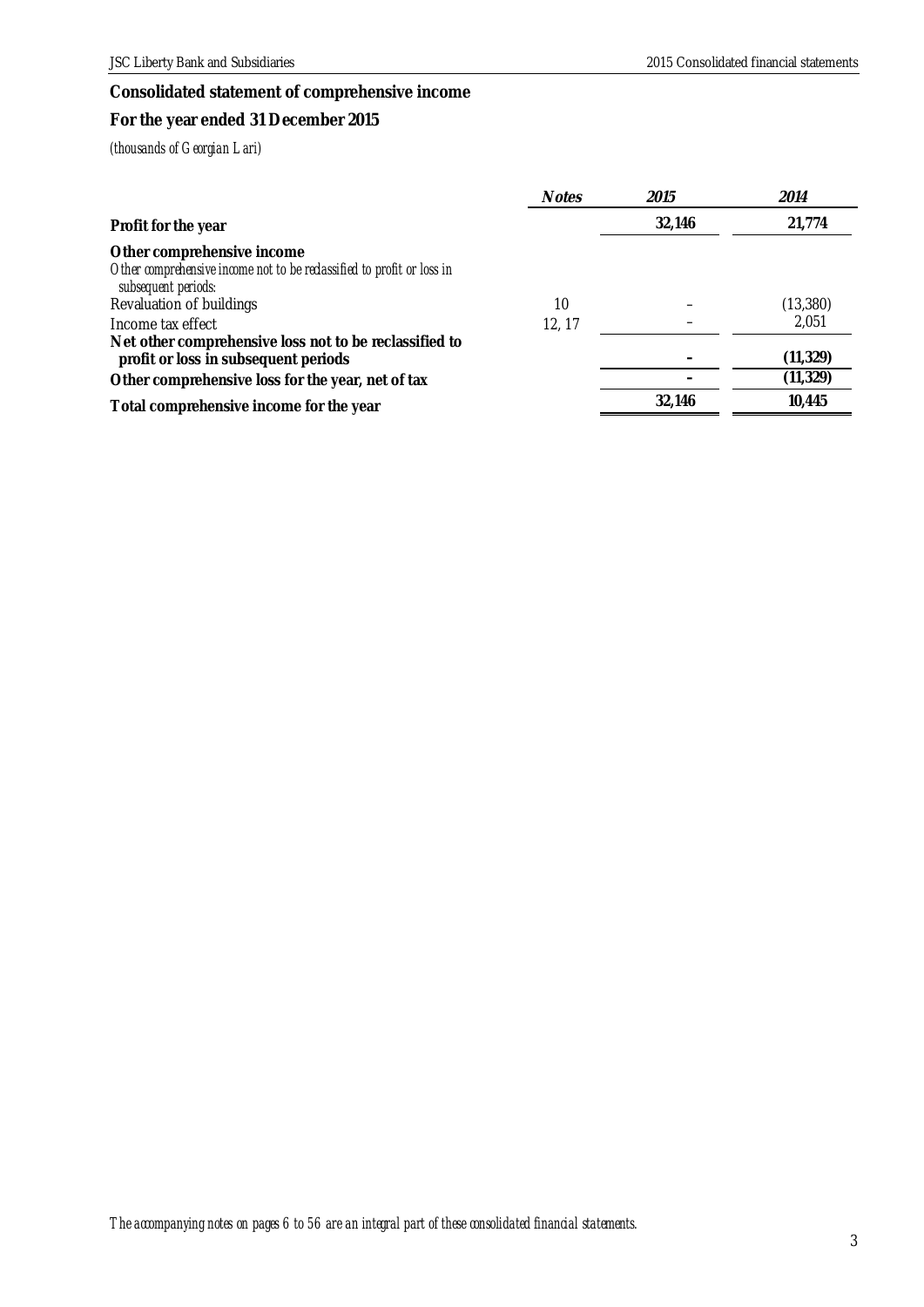## **Consolidated statement of changes in equity**

## **For the year ended 31 December 2015**

|                                                              | Attributable to shareholders of the Bank |            |          |           |                        |           |           |
|--------------------------------------------------------------|------------------------------------------|------------|----------|-----------|------------------------|-----------|-----------|
|                                                              |                                          |            |          |           | Retained               |           |           |
|                                                              |                                          | Additional |          |           | Convertible earnings / |           |           |
|                                                              | Share                                    | paid-in    | Treasury | preferred | (accumula-             | Other     |           |
|                                                              | capital                                  | capital    | shares   | shares    | ted losses)            | reserves  | Total     |
| 31 December 2013<br>Total comprehensive                      | 53,284                                   | 42,559     |          | 5,179     | (7, 196)               | 20,282    | 114,108   |
| income/(loss) for the year                                   |                                          |            |          |           | 21,774                 | (11, 329) | 10,445    |
| Depreciation of revaluation<br>reserve (Note 17)             |                                          |            |          |           | 423                    | (423)     |           |
| Revaluation reserve of sold<br>fixed assets (Note 17)        |                                          |            |          |           |                        | (75)      | (75)      |
| Dividends paid on the<br>convertible preferred shares        |                                          |            |          |           |                        |           |           |
| (Note 17)                                                    |                                          |            |          |           | (880)                  |           | (880)     |
| Issue of share capital (Note 17)<br>Issue of the convertible | 99                                       |            |          |           |                        |           | 99        |
| preferred shares (Note 17)                                   |                                          |            |          | 960       |                        |           | 960       |
| 31 December 2014                                             | 53,383                                   | 42,559     |          | 6,139     | 14,121                 | 8,455     | 124,657   |
| Total comprehensive income                                   |                                          |            |          |           |                        |           |           |
| for the year                                                 |                                          |            |          |           | 32,146                 |           | 32,146    |
| Depreciation of revaluation                                  |                                          |            |          |           |                        |           |           |
| reserve (Note 17)<br>Revaluation reserve of sold             |                                          |            |          |           | 169                    | (169)     |           |
| fixed assets (Note 17)                                       |                                          |            |          |           |                        | (4)       | (4)       |
| Dividends paid on the ordinary<br>shares (Note 17)           |                                          |            |          |           | (8,000)                |           | (8,000)   |
| Dividends paid on the<br>convertible preferred shares        |                                          |            |          |           |                        |           |           |
| (Note 17)<br>Purchase of treasury shares                     |                                          |            |          |           | (1,044)                |           | (1,044)   |
| (Note 17)                                                    |                                          | (7,673)    | (9, 712) |           |                        |           | (17, 385) |
| Issue of share capital (Note 17)                             | 480                                      |            |          |           |                        |           | 480       |
| 31 December 2015                                             | 53,863                                   | 34,886     | (9, 712) | 6,139     | 37,392                 | 8,282     | 130,850   |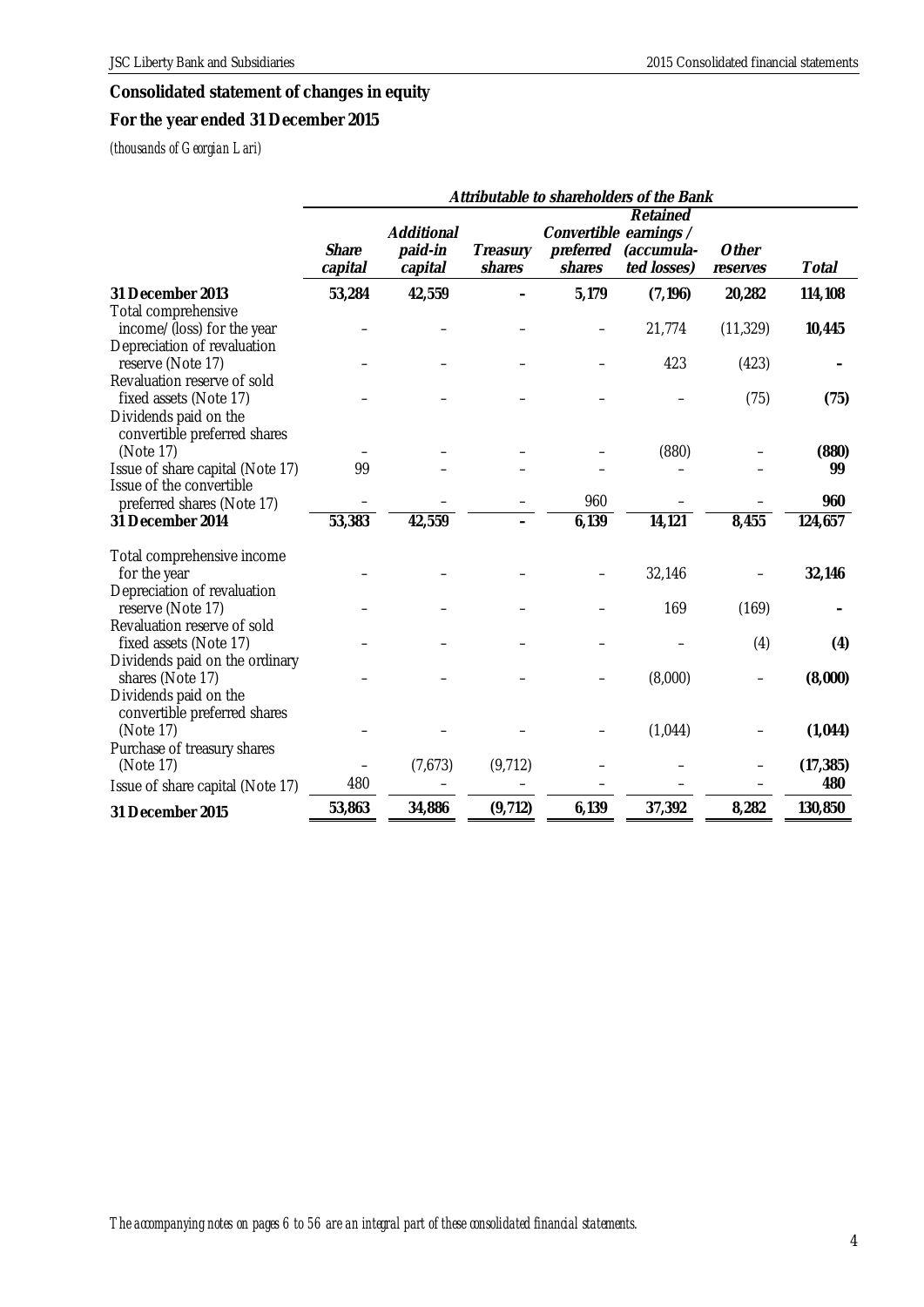## **Consolidated statement of cash flows**

## **For the year ended 31 December 2015**

|                                                                                                                     | <b>Notes</b> | 2015                  | 2014                  |
|---------------------------------------------------------------------------------------------------------------------|--------------|-----------------------|-----------------------|
| Cash flows from operating activities                                                                                |              |                       |                       |
| Interest received                                                                                                   |              | 240,253               | 209,684               |
| Interest paid                                                                                                       |              | (108, 305)            | (105, 664)            |
| Fees and commissions received                                                                                       |              | 30,215                | 28,154                |
| Fees and commissions paid                                                                                           |              | (5, 337)              | (3,902)               |
| Net realised gains from dealing in foreign currencies                                                               |              | 21,639                | 6,713                 |
| Recoveries of assets previously written off                                                                         | 8, 13        | 733                   | 564                   |
| Other income received                                                                                               |              | 15,312<br>(56, 888)   | 10,390<br>(47, 481)   |
| Personnel expenses paid                                                                                             |              | (36, 341)             | (32, 144)             |
| General, administrative and other operating expenses paid<br>Cash flows from operating activities before changes in |              |                       |                       |
| operating assets and liabilities                                                                                    |              | 101,281               | 66,314                |
|                                                                                                                     |              |                       |                       |
| Net (increase)/decrease in operating assets                                                                         |              |                       |                       |
| Amounts due from credit institutions                                                                                |              | 3,127                 | (10,093)              |
| Loans to customers                                                                                                  |              | 32,465                | (110, 588)            |
| Other assets                                                                                                        |              | 3,030                 | (3, 154)              |
| Net increase/(decrease) in operating liabilities                                                                    |              |                       |                       |
| Amounts due to credit institutions                                                                                  |              | 112,107               | 3,560                 |
| Amounts due to customers                                                                                            |              | (250, 539)            | 231,605               |
| Other liabilities                                                                                                   |              | (3, 715)              | (2, 347)              |
| Net cash flows (used in)/from operating activities before                                                           |              |                       |                       |
| income tax                                                                                                          |              | (2, 244)              | 175,297               |
| Income tax paid                                                                                                     |              |                       |                       |
| Net cash (used in)/from operating activities                                                                        |              | (2, 244)              | 175,297               |
|                                                                                                                     |              |                       |                       |
| Cash flows from investing activities                                                                                |              |                       |                       |
| Proceeds from redemption of investments available for sale<br>Purchase of investment securities                     |              | 166                   | 42                    |
| Proceeds from redemption of investment securities                                                                   |              | (176, 527)<br>174,000 | (258, 884)<br>199,549 |
| Purchase of intangibles, property and equipment                                                                     |              | (31, 195)             | (22,054)              |
| Proceeds from sale of property and equipment                                                                        |              | 128                   | 187                   |
| Proceeds from sale of investment property                                                                           |              | 416                   |                       |
| Proceeds from sale of repossessed property                                                                          |              | 217                   |                       |
| Net cash used in investing activities                                                                               |              | (32, 795)             | (81, 160)             |
|                                                                                                                     |              |                       |                       |
| Cash flows from financing activities                                                                                |              |                       |                       |
| Proceeds from issue of share capital                                                                                | 17           | 480                   | 99                    |
| Purchase of treasury shares                                                                                         | 17           | (17, 385)             |                       |
| Sale of subordinated debt                                                                                           |              | 34,481                | 15,534                |
| Proceeds from issue of the convertible preferred shares                                                             |              |                       | 960                   |
| Dividends paid to shareholders of the ordinary shares                                                               | 17           | (8,000)               |                       |
| Dividends paid to shareholders of the convertible preferred shares                                                  | 17           | (1,044)               | (880)                 |
| Net cash from financing activities                                                                                  |              | 8,532                 | 15,713                |
| Effect of exchange rates changes on cash and cash equivalents                                                       |              | 48,849                | 15,059                |
| Net increase in cash and cash equivalents                                                                           |              | 22,342                | 124,909               |
| Cash and cash equivalents, beginning                                                                                | 6            | 479,998               | 355,089               |
| Cash and cash equivalents, ending                                                                                   | 6            | 502,340               | 479,998               |
|                                                                                                                     |              |                       |                       |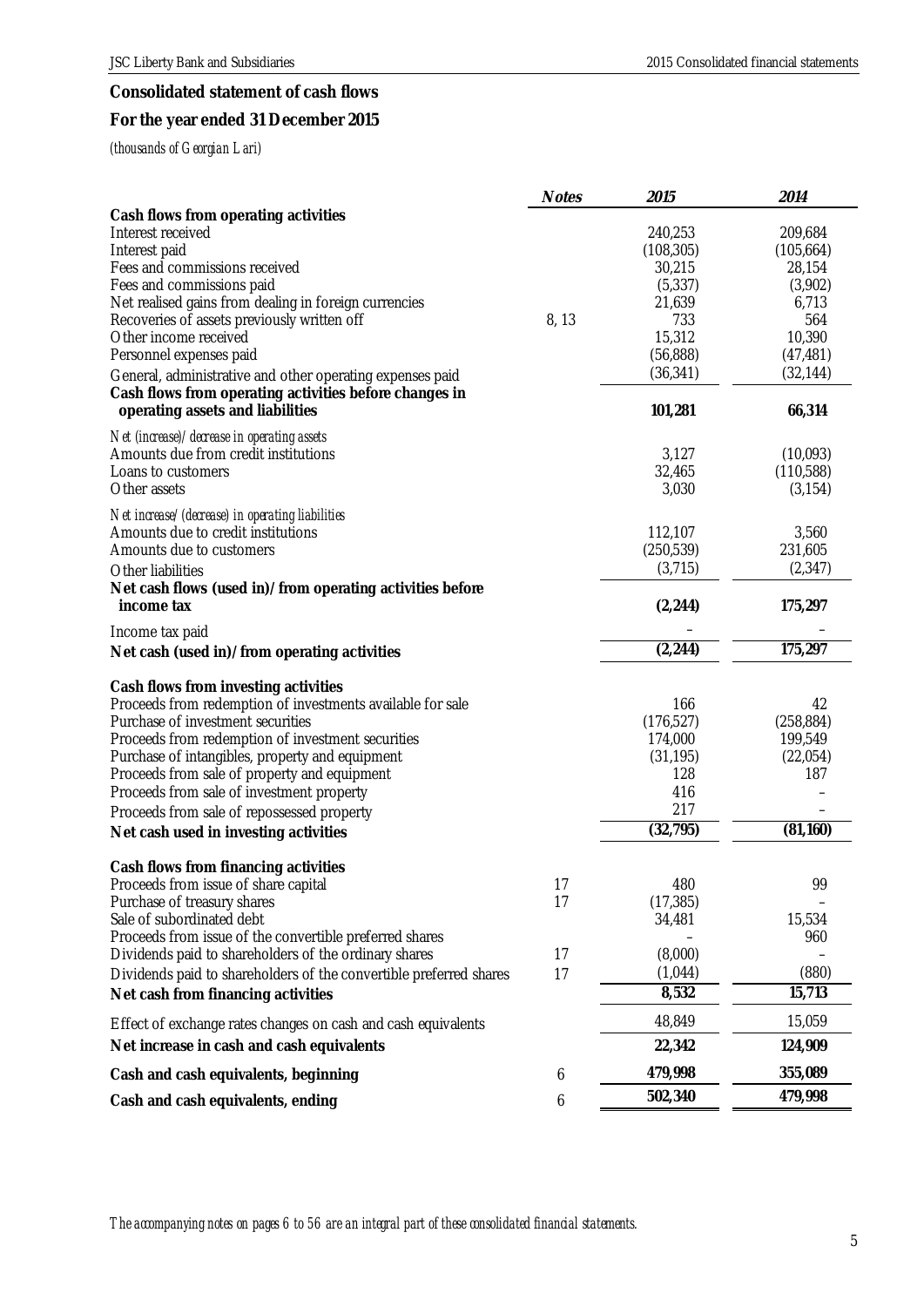## <span id="page-8-0"></span>**1. Principal activities**

JSC Liberty Bank (the "Bank") is a joint stock company, formed in accordance with legislation of Georgia in 1993. The Bank operates under a general banking license No. 3500/10 issued by the National Bank of Georgia (the "NBG"), the central bank of Georgia, on 10 February 1993.

The Bank accepts deposits from the public and extends credit, transfers payments in Georgia and abroad, exchanges currencies and provides other banking services to its retail and corporate customers. Its main office is in Tbilisi, Georgia and it had as of 31 December 2015, 667 (31 December 2014: 629) branches, service centers, distribution outlets and mobile banking units operating in Georgia. The Bank's registered legal address is Liberty Tower, 74, I. Chavchavadze Avenue, 0162 Tbilisi, Georgia.

As of 31 December 2015 and 2014, the following shareholders owned more than 1% of the outstanding ordinary shares. Other shareholders owned less than 1% individually of the outstanding ordinary shares.

|                                             |             | 2015      |             | 2014      |  |
|---------------------------------------------|-------------|-----------|-------------|-----------|--|
|                                             | Ownership   | Voting    | Ownership   | Voting    |  |
| Shareholder                                 | interest, % | rights, % | interest, % | rights, % |  |
| Liberty Holding Georgia LLC (former Liberty |             |           |             |           |  |
| Capital LLC)                                | 58.18%      | 70.65%    | 70.83%      | 70.83%    |  |
| Liberty Bank (Treasury Shares)              | 17.65%      |           |             |           |  |
| <b>BNY Limited (Nominees)</b>               | 10.20%      | 12.38%    | 12.14%      | 12.14%    |  |
| Lado Gurgenidze                             | 3.95%       | 4.80%     |             |           |  |
| Stichting Liberty ESOP*                     | 2.11%       | 2.56%     | 2.98%       | 2.98%     |  |
| JSC Liberty Capital                         |             |           | 7.12%       | 7.12%     |  |
| Other shareholders (individually holding    |             |           |             |           |  |
| less than 1%)                               | 7.91%       | 9.61%     | 6.93%       | 6.93%     |  |
| Total                                       | 100.00%     | 100.00%   | 100.00%     | 100.00%   |  |

\* *Ordinary shares sold on a deferred payment basis to Stichting Liberty ESOP as the trustee for the share based compensation programme (Note 17).*

The Bank is a publicly traded company and its ordinary shares are traded on the Georgian Stock Exchange. The free float amounted to 29.4% as of 31 December 2015 (31 December 2014: 22.1%).

The majority equity interest of the Group is ultimately beneficially owned and controlled by Mr. Denis Korotkov-Koganovich and Mr. Malik Ishmuratov.

As of 31 December 2015 and 2014, 3,201,321,628 ordinary shares held by Liberty Holdings Georgia LLC (58.18% of the 5,502,254,354 ordinary shares outstanding, inclusive of 971,234,382 treasury ordinary shares) were encumbered by the order of Tbilisi City Court in connection with civil litigation. For details please refer to Note 26.

The Bank is the parent company of the group (the "Group") which consists of the following entities consolidated in the financial statements:

|                                      |                             |                     | The Group ownership interest        |                                |                                                            |
|--------------------------------------|-----------------------------|---------------------|-------------------------------------|--------------------------------|------------------------------------------------------------|
| Name                                 | Country of<br>incorporation | 31 December<br>2015 | 31 December<br>2014                 | Date of<br>incorporation       | Activities                                                 |
| Bus Stop LLC*<br>LBF Luxembourg S.A. | Georgia<br>Luxembourg       | 100.00%<br>100.00%  | 100.00%<br>$\overline{\phantom{m}}$ | 27 August 2009<br>20 July 2015 | Outdoor advertising<br>Financial intermediary<br>services  |
| JSC Smartex**                        | Georgia                     | 21.47%              | 21.26%                              | 5 January 2009                 | Courier services / Startup<br>incubator and angel investor |

\* *Subsequent to the year end, as a non-core asset of the Group, constructions of Bus Stop LLC have been successfully disposed to the third party via tender offer announced by Tbilisi City Municipality (see Note: 26).*

\*\* *21.47% is held by the Bank and 78.53% is beneficially held by Mr. Lado Gurgenidze. It is accounted for in the Group's financial statements under the equity method.*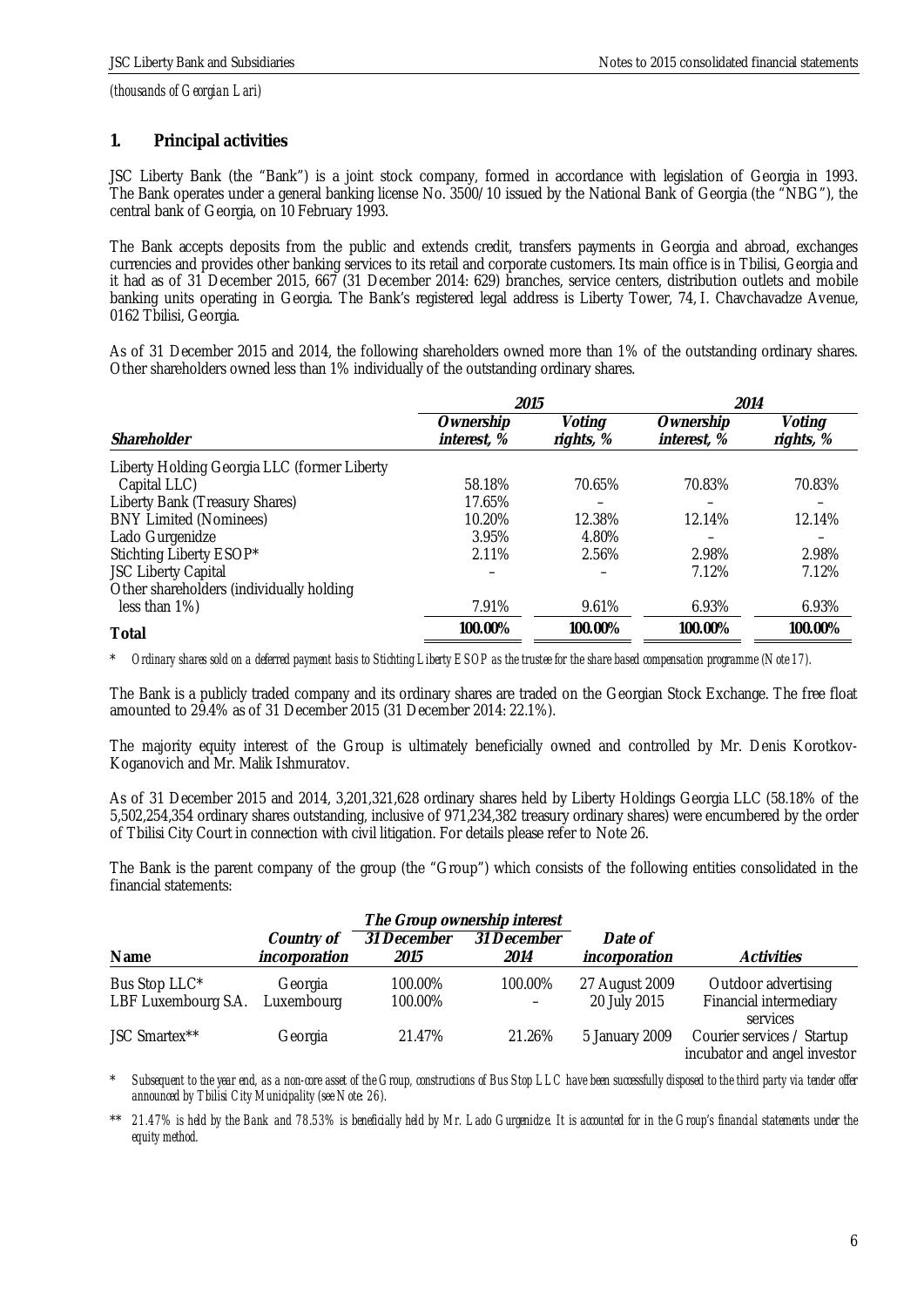## <span id="page-9-0"></span>**2. Basis of preparation**

**General**

These consolidated financial statements have been prepared in accordance with International Financial Reporting Standards ("IFRS").

The Bank and its subsidiaries maintain their accounting records in accordance with IFRS.

The consolidated financial statements have been prepared under the historical cost convention except for derivative financial instruments, investment properties, buildings and available for sale securities as disclosed in the accounting policies below.

These consolidated financial statements are presented in thousands of Georgian Lari ("GEL"), except per share amounts and unless otherwise indicated.

## <span id="page-9-1"></span>**3. Summary of accounting policies**

**Changes in accounting policies**

The Group has adopted the following amended IFRS which are effective for annual periods beginning on or after 1 January 2015:

#### *Amendments to IAS 19 Defined Benefit Plans: Employee Contributions*

IAS 19 requires an entity to consider contributions from employees or third parties when accounting for defined benefit plans. Where the contributions are linked to service, they should be attributed to periods of service as a negative benefit. These amendments clarify that, if the amount of the contributions is independent of the number of years of service, an entity is permitted to recognise such contributions as a reduction in the service cost in the period in which the service is rendered, instead of allocating the contributions to the periods of service. This amendment is not relevant to the Group, since none of the entities within the Group has defined benefit plans with contributions from employees or third parties.

## **Annual improvements 2010-2012 cycle**

These improvements are effective from 1 July 2014 and the Group has applied these amendments for the first time in these consolidated financial statements. They include:

#### *IFRS 2 Share-based Payment*

This improvement is applied prospectively and clarifies various issues relating to the definitions of performance and service conditions which are vesting conditions, including:

- ► a performance condition must contain a service condition;
- a performance target must be met while the counterparty is rendering service;
- ► a performance target may relate to the operations or activities of an entity, or to those of another entity in the same group;
- ► a performance condition may be a market or non-market condition;
- ► if the counterparty, regardless of the reason, ceases to provide service during the vesting period, the service condition is not satisfied.

These amendments do not impact the Group's accounting policies.

#### *IFRS 3 Business Combinations*

The amendment is applied prospectively and clarifies that all contingent consideration arrangements classified as liabilities (or assets) arising from a business combination should be subsequently measured at fair value through profit or loss whether or not they fall within the scope of IFRS 9 (or IAS 39, as applicable). This amendment does not impact the Group's accounting policy.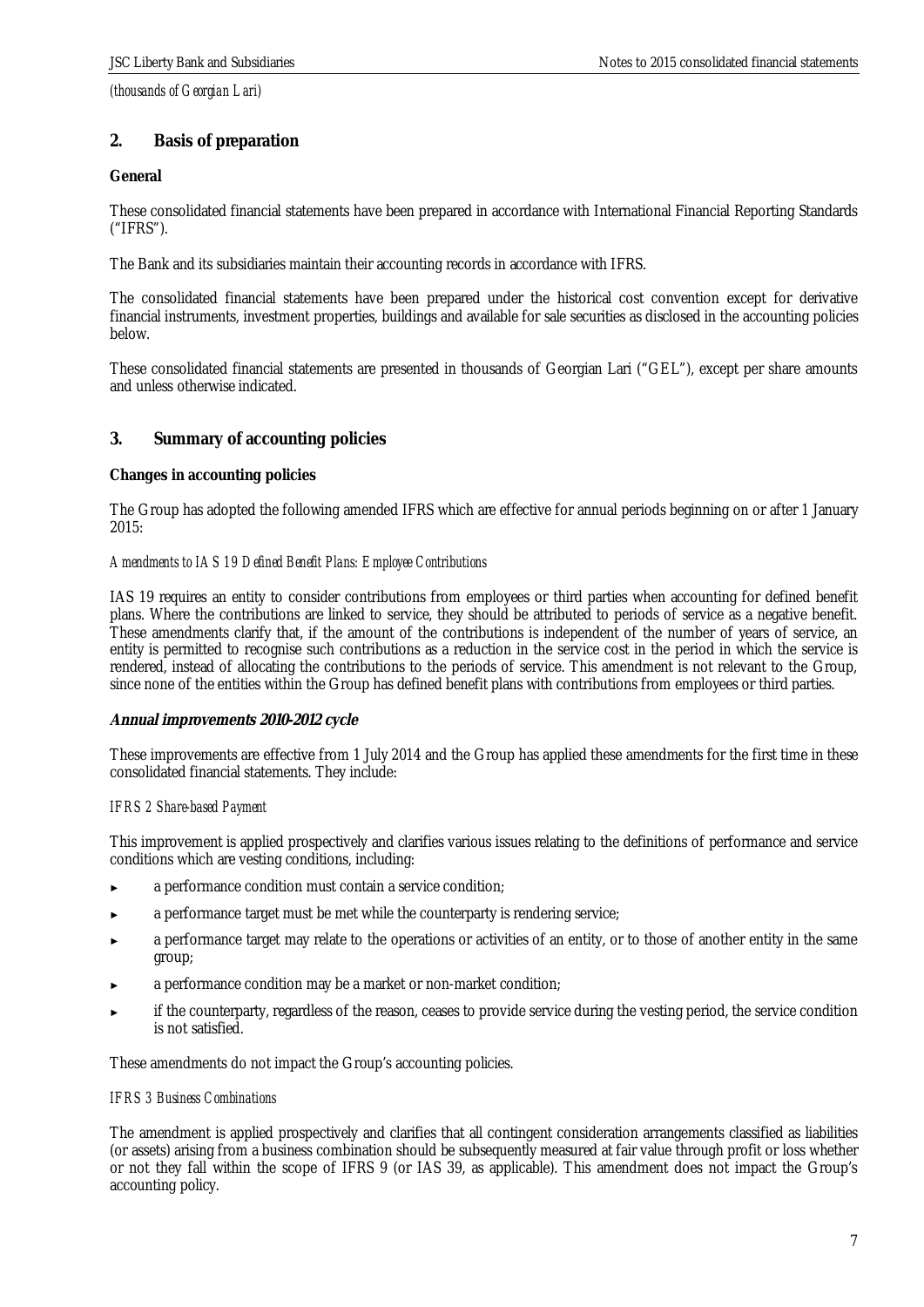## **3. Summary of accounting policies (continued)**

**Changes in accounting policies (continued)**

#### *IFRS 13 Short-term Receivables and Payables – amendments to IFRS 13*

This amendment to IFRS 13 clarifies in the Basis for Conclusions that short-term receivables and payables with no stated interest rates can be measured at invoice amounts when the effect of discounting is immaterial. This is consistent with the Group's current accounting policy, and thus this amendment does not impact the Group's accounting policy.

#### *IAS 16 Property, Plant and Equipment and IAS 38 Intangible Assets*

The amendment is applied retrospectively and clarifies in IAS 16 and IAS 38 that the asset may be revalued by reference to observable data on either the gross or the net carrying amount. In addition, the accumulated depreciation or amortisation is the difference between the gross and carrying amounts of the asset. The Group did not record any revaluation adjustments during the current period.

#### *IAS 24 Related Party Disclosures*

The amendment is applied retrospectively and clarifies that a management entity (an entity that provides key management personnel services) is a related party subject to the related party disclosures. In addition, an entity that uses a management entity is required to disclose the expenses incurred for management services. This amendment is not relevant for the Group as it does not receive any management services from other entities.

#### **Annual improvements 2011-2013 cycle**

These improvements are effective from 1 July 2014 and the Group has applied these amendments for the first time in these consolidated financial statements. They include:

#### *IFRS 3 Business Combinations*

The amendment is applied prospectively and clarifies for the scope exceptions within IFRS 3 that:

- ioint arrangements, not just joint ventures, are outside the scope of IFRS  $3$ ;
- this scope exception applies only to the accounting in the financial statements of the joint arrangement itself.

The Group is not a joint arrangement, and thus this amendment is not relevant for the Group and its subsidiaries.

## *IFRS 13 Fair Value Measurement*

The amendment is applied prospectively and clarifies that the portfolio exception in IFRS 13 can be applied not only to financial assets and financial liabilities, but also to other contracts within the scope of IFRS 9 (or IAS 39, as applicable). The Group does not apply the portfolio exception in IFRS 13.

#### *IAS 40 Investment Property*

The description of ancillary services in IAS 40 differentiates between investment property and owner-occupied property (i.e., property, plant and equipment). The amendment is applied prospectively and clarifies that IFRS 3, and not the description of ancillary services in IAS 40, is used to determine if the transaction is the purchase of an asset or business combination. This amendment does not impact the accounting policy of the Group.

#### *Meaning of 'Effective IFRSs' – amendments to IFRS 1*

The amendment clarifies in the Basis for Conclusions that an entity may choose to apply either a current standard or a new standard that is not yet mandatory, but permits early application, provided either standard is applied consistently throughout the periods presented in the entity's first IFRS financial statements. This amendment to IFRS 1 had no impact on the Group, since the Group is an existing IFRS preparer.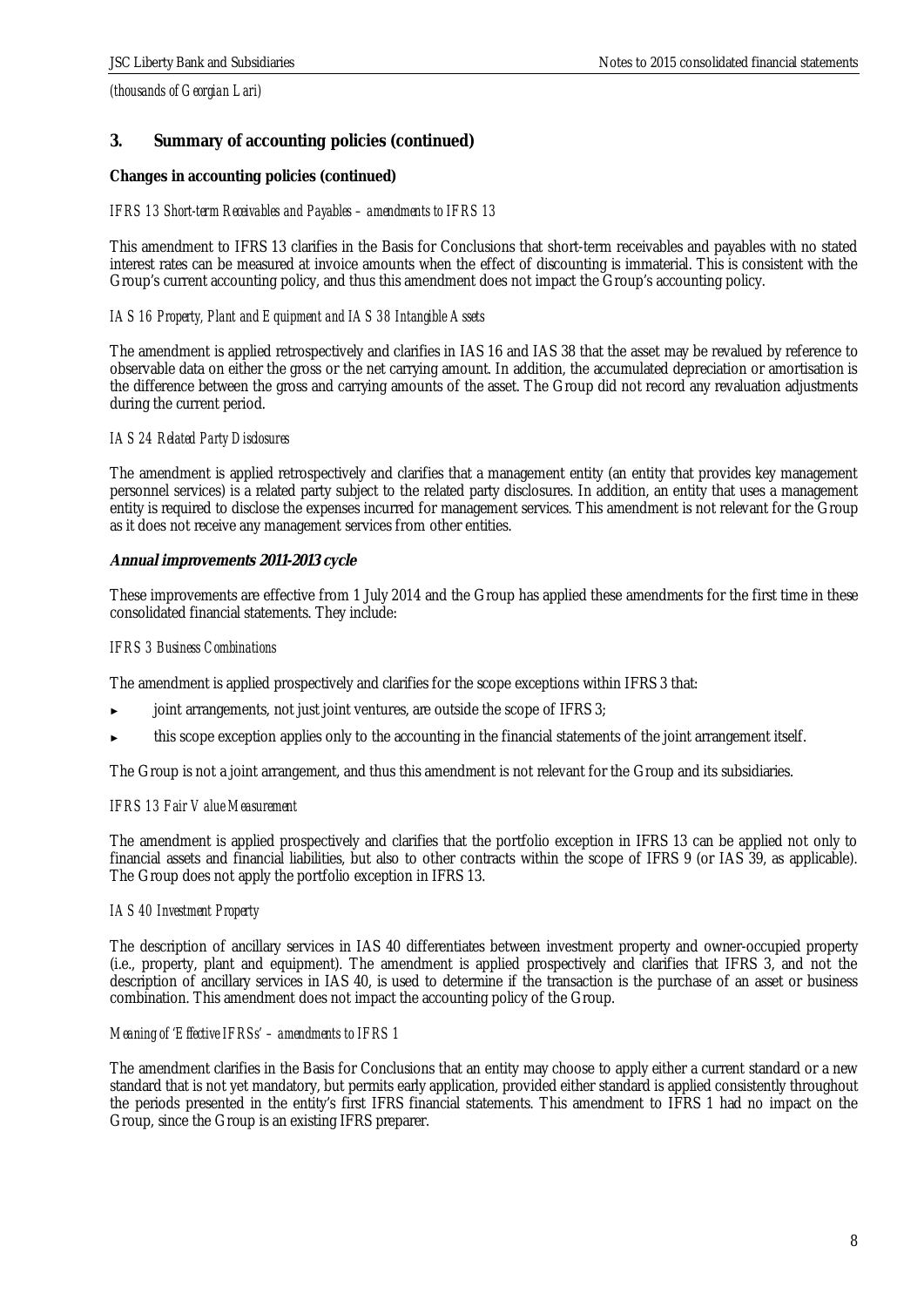## **3. Summary of accounting policies (continued)**

### **Basis of consolidation**

Subsidiaries, which are those entities which are controlled by the Group, are consolidated. Control is achieved when the Group is exposed, or has rights, to variable returns from its involvement with the investee and has the ability to affect those returns through its power over the investee. Specifically, the Group controls an investee if, and only if, the Group has:

- power over the investee (i.e., existing rights that give it the current ability to direct the relevant activities of the investee);
- exposure, or rights, to variable returns from its involvement with the investee;
- the ability to use its power over the investee to affect its returns.

Generally, there is a presumption that a majority of voting rights results in control. To support this presumption and when the Group has less than a majority of the voting or similar rights of an investee, the Group considers all relevant facts and circumstances in assessing whether it has power over an investee, including:

- ► the contractual arrangement(s) with the other vote holders of the investee;
- ► rights arising from other contractual arrangements;
- ► the Group's voting rights and potential voting rights.

Subsidiaries are consolidated from the date on which control is transferred to the Group and are no longer consolidated from the date that control ceases. All intra-group transactions, balances and unrealised gains on transactions between group companies are eliminated in full; unrealised losses are also eliminated unless the transaction provides evidence of an impairment of the asset transferred. Where necessary, accounting policies for subsidiaries have been changed to ensure consistency with the policies adopted by the Group.

A change in the ownership interest of a subsidiary, without a change of control, is accounted for as an equity transaction. Losses are attributed to the non-controlling interests even if that results in a deficit balance.

If the Group loses control over a subsidiary, it derecognises the assets (including goodwill) and liabilities of the subsidiary, the carrying amount of any non-controlling interests, the cumulative translation differences, recorded in equity; recognises the fair value of the consideration received, the fair value of any investment retained and any surplus or deficit in profit or loss and reclassifies the parent's share of components previously recognised in other comprehensive income to profit or loss.

#### **Investments in associates**

Associates are entities in which the Group generally has between 20% and 50% of the voting rights, or is otherwise able to exercise significant influence, but which it does not control or jointly control. Investments in associates are accounted for under the equity method and are initially recognised at cost, including goodwill. Subsequent changes in the carrying value reflect the post-acquisition changes in the Group's share of net assets of the associate. The Group's share of its associates' profits or losses is recognised in profit or loss, and its share of movements in reserves is recognised in other comprehensive income. However, when the Group's share of losses in an associate equals or exceeds its interest in the associate, the Group does not recognise further losses, unless the Group is obliged to make further payments to, or on behalf of, the associate.

Unrealised gains on transactions between the Group and its associates are eliminated to the extent of the Group's interest in the associates; unrealised losses are also eliminated unless the transaction provides evidence of an impairment of the asset transferred.

#### **Fair value measurement**

The Group measures financial instruments, such as trading and available for sale securities, derivatives and non-financial assets such as investment properties, at fair value at each balance sheet date. Also, fair values of financial instruments measured at amortised cost are disclosed in Note 23.

Fair value is the price that would be received to sell an asset or paid to transfer a liability in an orderly transaction between market participants at the measurement date. The fair value measurement is based on the presumption that the transaction to sell the asset or transfer the liability takes place either:

- in the principal market for the asset or liability; or
- in the absence of a principal market, in the most advantageous market for the asset or liability.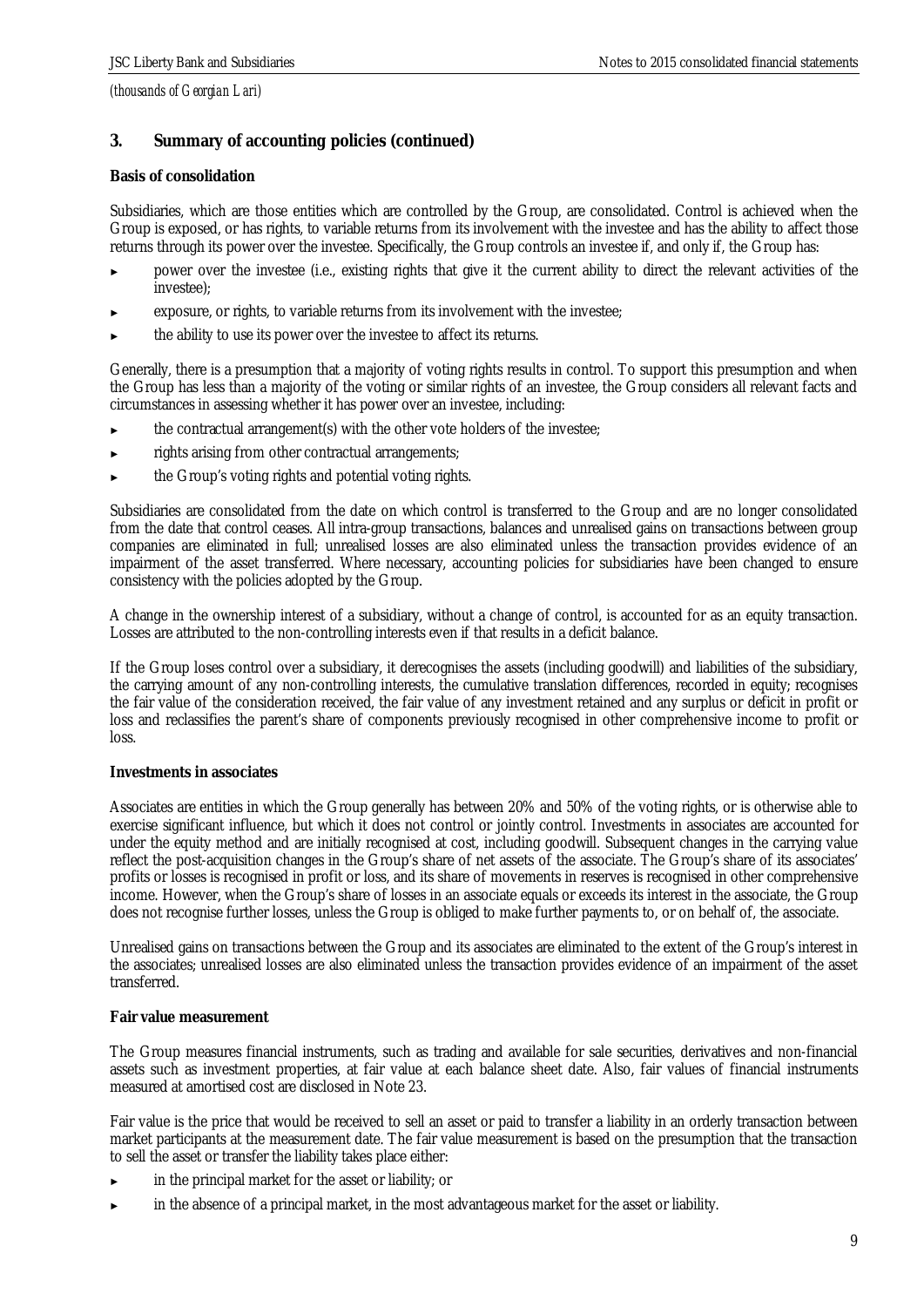## **3. Summary of accounting policies (continued)**

#### **Fair value measurement (continued)**

The principal or the most advantageous market must be accessible by the Group. The fair value of an asset or a liability is measured using the assumptions that market participants would use when pricing the asset or liability, assuming that market participants act in their economic best interest. A fair value measurement of a non-financial asset takes into account a market participant's ability to generate economic benefits by using the asset in its highest and best use or by selling it to another market participant that would use the asset in its highest and best use.

The Group uses valuation techniques that are appropriate in the circumstances and for which sufficient data are available to measure fair value, maximising the use of relevant observable inputs and minimising the use of unobservable inputs.

All assets and liabilities for which fair value is measured or disclosed in the financial statements are categorised within the fair value hierarchy, described as follows, based on the lowest level input that is significant to the fair value measurement as a whole:

- Level 1 quoted (unadjusted) market prices in active markets for identical assets or liabilities.
- ► Level 2 valuation techniques for which the lowest level input that is significant to the fair value measurement is directly or indirectly observable.
- ► Level 3 valuation techniques for which the lowest level input that is significant to the fair value measurement is unobservable.

For assets and liabilities that are recognised in the financial statements on a recurring basis, the Group determines whether transfers have occurred between Levels in the hierarchy by re-assessing categorisation (based on the lowest level input that is significant to the fair value measurement as a whole) at the end of each reporting period.

#### **Financial assets**

#### *Initial recognition*

Financial assets in the scope of IAS 39 are classified as either financial assets at fair value through profit or loss, loans and receivables, held to maturity investments, or available for sale financial assets, as appropriate. The Group determines the classification of its financial assets upon initial recognition, and subsequently can reclassify financial assets in certain cases as described below.

#### *Date of recognition*

All regular way purchases and sales of financial assets are recognised on the trade date i.e. the date that the Group commits to purchase the asset. Regular way purchases or sales are purchases or sales of financial assets that require delivery of assets within the period generally established by regulation or convention in the marketplace.

#### *Held to maturity investments*

Non-derivative financial assets with fixed or determinable payments and fixed maturity are classified as held to maturity when the Group has the positive intention and ability to hold them to maturity. Investments intended to be held for an undefined period are not included in this classification. Held to maturity investments are subsequently measured at amortised cost. Gains and losses are recognised in profit or loss when the investments are impaired, as well as through the amortisation process.

#### *Loans and receivables*

Loans and receivables are non-derivative financial assets with fixed or determinable payments that are not quoted in an active market. They are not entered into with the intention of immediate or short-term resale and are not classified as trading securities or designated as investment securities available for sale. Such assets are carried at amortised cost using the effective interest method. Gains and losses are recognised in profit or loss when the loans and receivables are derecognised or impaired, as well as through the amortisation process.

#### **Cash and cash equivalents**

Cash and cash equivalents consist of cash on hand, amounts due from the NBG, excluding obligatory reserves, and amounts due from credit institutions that mature within ninety days of the date of origination and are free from contractual encumbrances.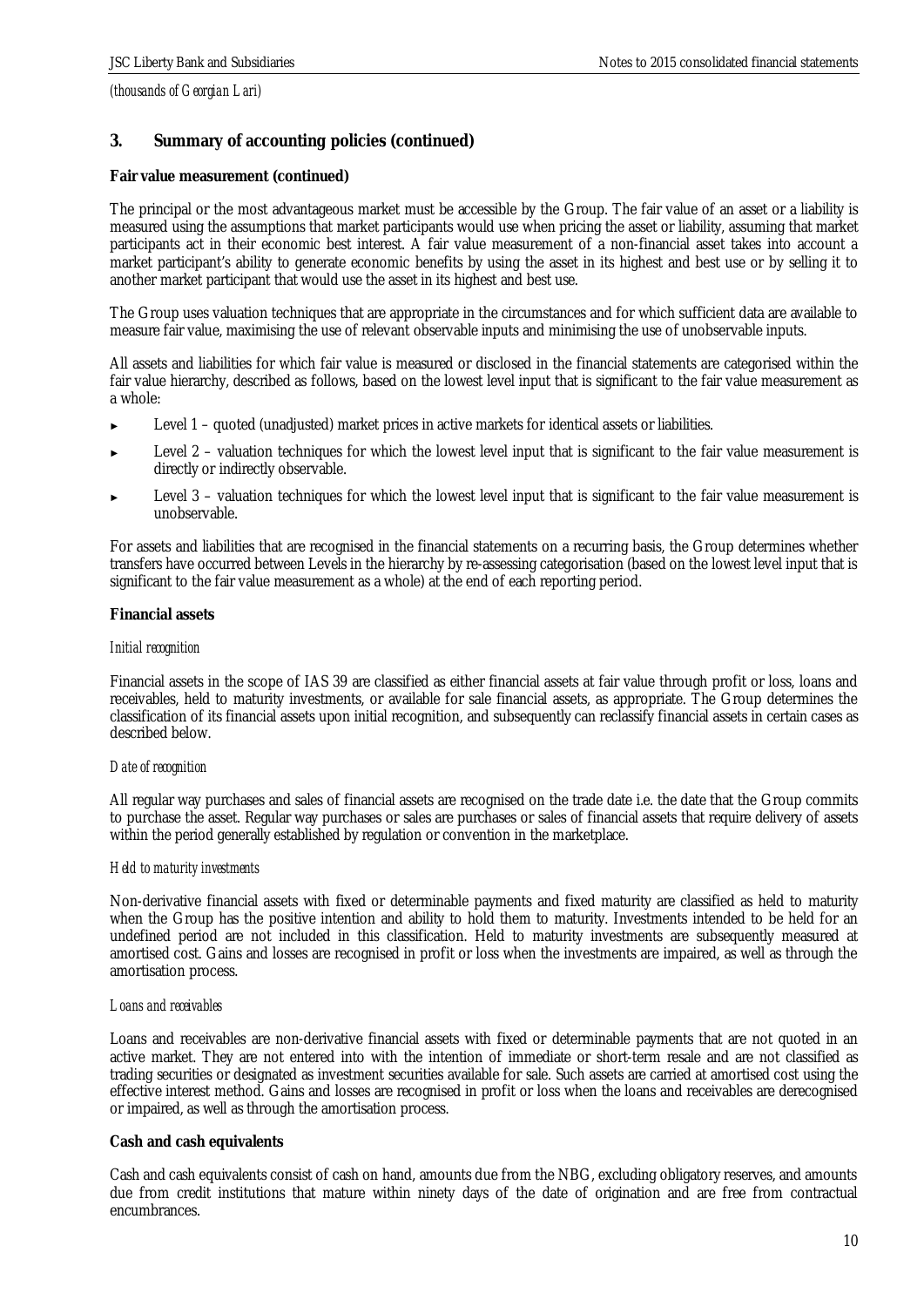## **3. Summary of accounting policies (continued)**

#### **Amounts due from credit institutions**

In the normal course of business, the Group maintains advances or deposits for various periods of time with other banks. Amounts due from credit institutions are initially recognised at fair value and are subsequently measured at amortised cost using the effective interest method. Amounts due from credit institutions are carried net of any allowance for impairment losses.

#### **Derivative financial instruments**

In the normal course of business, the Group enters into various derivative financial instruments including forwards and swaps in the foreign exchange and capital markets. Such financial instruments are held for trading and are recorded at fair value. The fair values are estimated based on quoted market prices or pricing models that take into account the current market and contractual prices of the underlying instruments and other factors. Derivatives are carried as assets when their fair value is positive and as liabilities when it is negative. Gains and losses resulting from these instruments are included in the consolidated statement of profit or loss as net gains/(losses) from trading securities or net gains/(losses) from foreign currencies dealing, depending on the nature of the instrument.

#### **Borrowings**

Issued financial instruments or their components are classified as liabilities, where the substance of the contractual arrangement results in the Group having an obligation either to deliver cash or another financial asset to the holder, or to satisfy the obligation other than by the exchange of a fixed amount of cash or another financial asset for a fixed number of own equity instruments. Such instruments include amounts due to credit institutions, amounts due to customers, debt securities issued and subordinated debt. After initial recognition, borrowings are subsequently measured at amortised cost using the effective interest method. Gains and losses are recognised in the consolidated statement of profit or loss when the borrowings are derecognised as well as through the amortisation process.

If the Group purchases its own debt, it is removed from the statement of financial position and the difference between the carrying amount of the liability and the consideration paid is recognised in the consolidated statement of profit or loss.

**Leases**

## **i. Operating – Group as lessee**

Leases of assets under which the risks and rewards of ownership are effectively retained by the lessor are classified as operating leases. Lease payments under an operating lease are recognised as expenses on a straight-line basis over the lease term and included into other operating expenses.

#### **ii. Operating – Group as lessor**

The Group presents assets subject to operating leases in the consolidated statement of financial position according to the nature of the asset. Lease income from operating leases is recognised in profit or loss on a straight-line basis over the lease term as other income. The aggregate cost of incentives provided to lessees is recognised as a reduction of rental income over the lease term on a straight-line basis. Initial direct costs incurred specifically to earn revenues from an operating lease are added to the carrying amount of the leased asset.

#### **Measurement of financial instruments at initial recognition**

When financial instruments are recognised initially, they are measured at fair value, adjusted, in the case of instruments not at fair value through profit or loss, for directly attributable fees and costs.

The best evidence of the fair value of a financial instrument at initial recognition is normally the transaction price. If the Group determines that the fair value at initial recognition differs from the transaction price, then:

- if the fair value is evidenced by a quoted price in an active market for an identical asset or liability (i.e., a Level 1 input) or based on a valuation technique that uses only data from observable markets, the Group recognises the difference between the fair value at initial recognition and the transaction price as a gain or loss;
- in all other cases, the initial measurement of the financial instrument is adjusted to defer the difference between the fair value at initial recognition and the transaction price. After initial recognition, the Group recognises that deferred difference as a gain or loss only when the inputs become observable, or when the instrument is derecognised.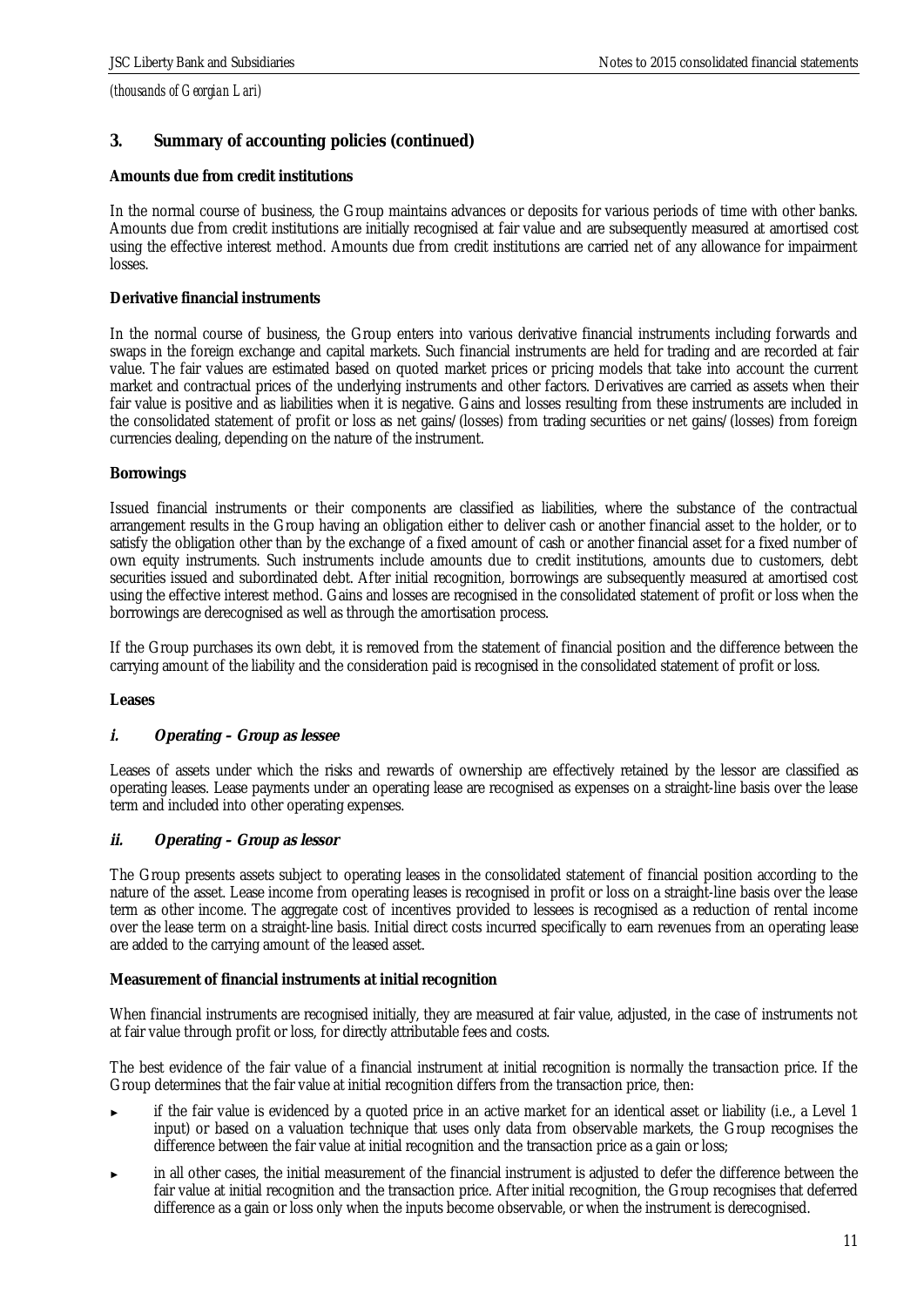## **3. Summary of accounting policies (continued)**

#### **Offsetting of financial instruments**

Financial assets and liabilities are offset and the net amount is reported in the consolidated statement of financial position when there is a legally enforceable right to set off the recognised amounts and there is an intention to settle on a net basis, or to realise the asset and settle the liability simultaneously. This is not generally the case with master netting agreements, and the related assets and liabilities are presented gross in the consolidated statement of financial position.

#### **Impairment of financial assets**

The Group assesses at each reporting date whether there is any objective evidence that a financial asset or a group of financial assets is impaired. A financial asset or a group of financial assets is deemed to be impaired if, and only if, there is objective evidence of impairment as a result of one or more events that has occurred after the initial recognition of the asset (an incurred "loss event") and that loss event (or events) has an impact on the estimated future cash flows of the financial asset or the group of financial assets that can be reliably estimated. Evidence of impairment may include indications that the borrower or a group of borrowers is experiencing significant financial difficulty, default or delinquency in interest or principal payments, the probability that they will enter bankruptcy or other financial reorganisation and where observable data indicate that there is a measurable decrease in the estimated future cash flows, such as changes in arrears or economic conditions that correlate with defaults.

#### *Amounts due from credit institutions and loans to customers*

For amounts due from credit institutions and loans to customers carried at amortised cost, the Group first assesses individually whether objective evidence of impairment exists individually for financial assets that are individually significant, or collectively for financial assets that are not individually significant. If the Group determines that no objective evidence of impairment exists for an individually assessed financial asset, whether significant or not, it includes the asset in a group of financial assets with similar credit risks characteristics and collectively assesses them for impairment. Assets that are individually assessed for impairment and for which an impairment loss is, or continues to be, recognised are not included in a collective assessment of impairment.

If there is objective evidence that an impairment loss has been incurred, the amount of the loss is measured as the difference between the assets' carrying amount and the present value of estimated future cash flows (excluding future expected credit losses that have not yet been incurred). The carrying amount of the asset is reduced through the use of an allowance account and the amount of the loss is recognised in profit or loss. Loans together with the associated allowance are written off when there is no realistic prospect of future recovery and all collateral has been realised or has been transferred to the Group. If, in a subsequent year, the amount of the estimated impairment loss increases or decreases because of an event occurring after the impairment was recognised, the previously recognised impairment loss is increased or reduced by adjusting the allowance account. If a future write-off is later recovered, the recovery is credited to the consolidated statement of profit or loss.

The present value of the estimated future cash flows is discounted at the financial asset's original effective interest rate. If a loan has a variable interest rate, the discount rate for measuring any impairment loss is the current effective interest rate. The calculation of the present value of the estimated future cash flows of a collateralised financial asset reflects the cash flows that may result from foreclosure less costs for obtaining and selling the collateral, whether or not foreclosure is probable.

For the purpose of a collective evaluation of impairment, financial assets are grouped on the basis of the Group's internal product monitoring system that considers credit risk characteristics such as asset type, industry, collateral type, past-due status and other relevant factors.

Future cash flows on a group of financial assets that are collectively evaluated for impairment are estimated on the basis of historical loss experience for assets with credit risk characteristics similar to those in the group. Historical loss experience is adjusted on the basis of current observable data to reflect the effects of current conditions that did not affect the years on which the historical loss experience is based and to remove the effects of conditions in the historical period that do not exist currently. Estimates of changes in future cash flows reflect, and are directionally consistent with, changes in related observable data from year to year. The methodology and assumptions used for estimating future cash flows are reviewed regularly to reduce any differences between loss estimates and actual loss experience.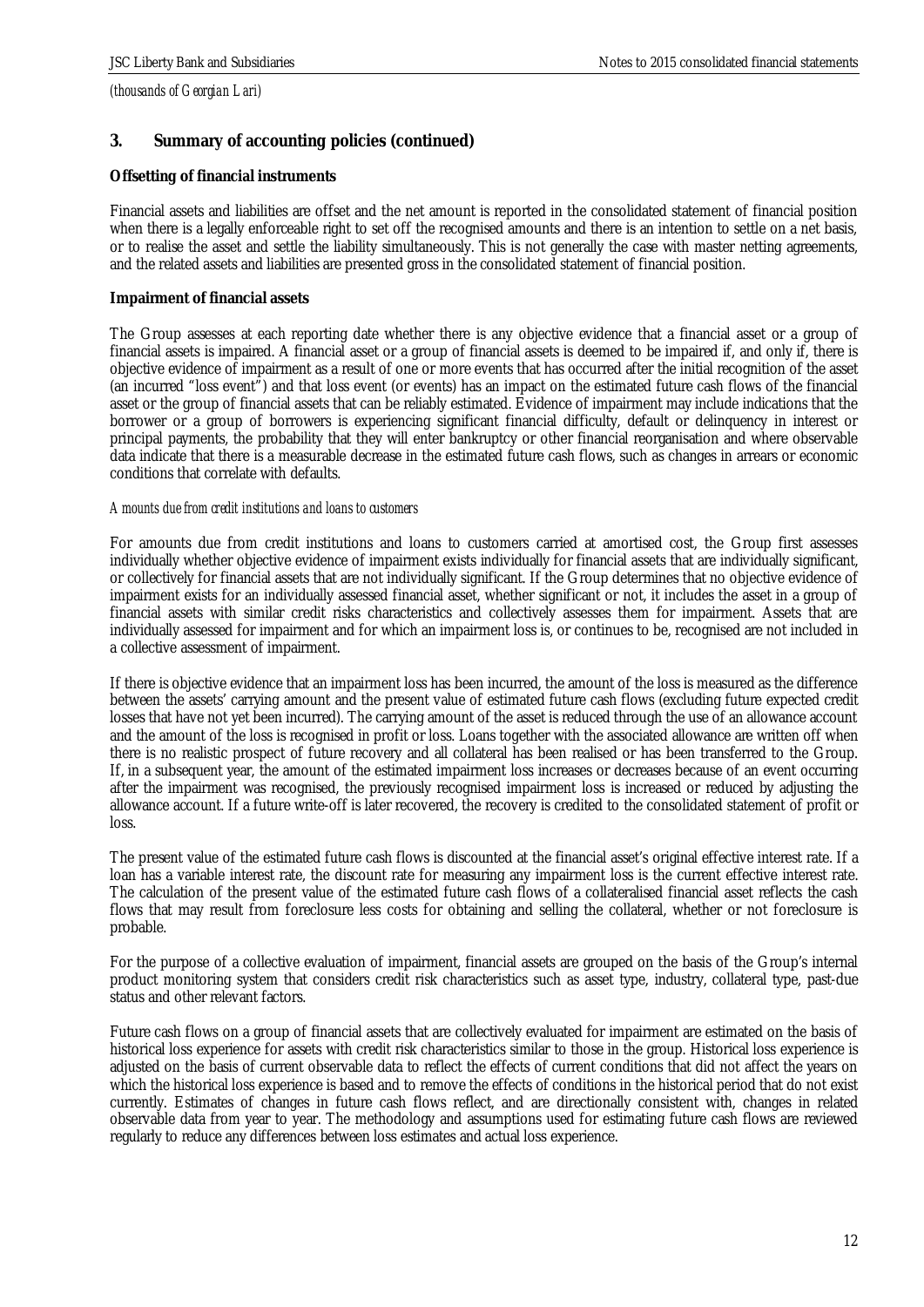## **3. Summary of accounting policies (continued)**

**Impairment of financial assets (continued)**

#### *Held to maturity financial investments*

For held to maturity investments the Group assesses individually whether there is objective evidence of impairment. If there is objective evidence that an impairment loss has been incurred, the amount of the loss is measured as the difference between the asset's carrying amount and the present value of estimated future cash flows. The carrying amount of the asset is reduced and the amount of the loss is recognised in profit or loss.

If, in a subsequent year, the amount of the estimated impairment loss decreases because of an event occurring after the impairment was recognised, any amounts formerly charged are credited to the consolidated statement of profit or loss.

#### *Available for sale financial investments*

For available for sale financial investments, the Group assesses at each reporting date whether there is objective evidence that an investment or a group of investments is impaired.

In the case of equity investments classified as available for sale, objective evidence would include a significant or prolonged decline in the fair value of the investment below its cost. Where there is evidence of impairment, the cumulative loss – measured as the difference between the acquisition cost and the current fair value, less any impairment loss on that investment previously recognised in profit or loss – is reclassified from other comprehensive income to the consolidated statement of profit or loss. Impairment losses on equity investments are not reversed through the consolidated statement of profit or loss; increases in their fair value after impairment are recognised in other comprehensive income.

In the case of debt instruments classified as available for sale, impairment is assessed based on the same criteria as financial assets carried at amortised cost. Future interest income is based on the reduced carrying amount and is accrued using the rate of interest used to discount the future cash flows for the purpose of measuring the impairment loss. The interest income is recorded in the consolidated statement of profit or loss. If, in a subsequent year, the fair value of a debt instrument increases and the increase can be objectively related to an event occurring after the impairment loss was recognised in profit or loss, the impairment loss is reversed through the consolidated statement of profit or loss.

#### *Renegotiated loans*

Where possible, the Group seeks to restructure loans rather than to take possession of collateral. This may involve extending the payment arrangements, agreement of new loan conditions and improvement of collateral. Once the terms have been renegotiated, the loan is no longer considered past due.

The accounting treatment of such restructuring is conducted in 2 basic scenariosIf the loan restructuring is not caused by the financial difficulties of the borrower but the cash flows were renegotiated, the loan is not recognised as impaired. The new effective interest rate is determined based on the remaining cash flows under the loan agreement till maturity. If the new effective interest rate is below the market rate at the date of restructuring, the new carrying amount is calculated as the fair value of the loan after restructuring, being the present value of the future cash flows discounted using the market rate at the date of restructuring. In this case, the difference between the carrying amount before restructuring and the fair value of the loan after restructuring is recognised as a loss on loans restructuring:

if the loan is impaired after restructuring, the Group uses the original effective interest rate in respect of new cash flows to estimate the recoverable amount of the loan. The difference between the recalculated present value of the new cash flows taking into account collateral and the carrying amount before restructuring is included in loan impairment charge for the period.

Management continuously reviews renegotiated loans to ensure that all criteria are met and that future payments are likely to occur. The loans continue to be subject to an individual or collective impairment assessment, calculated using the loan's original effective interest rate.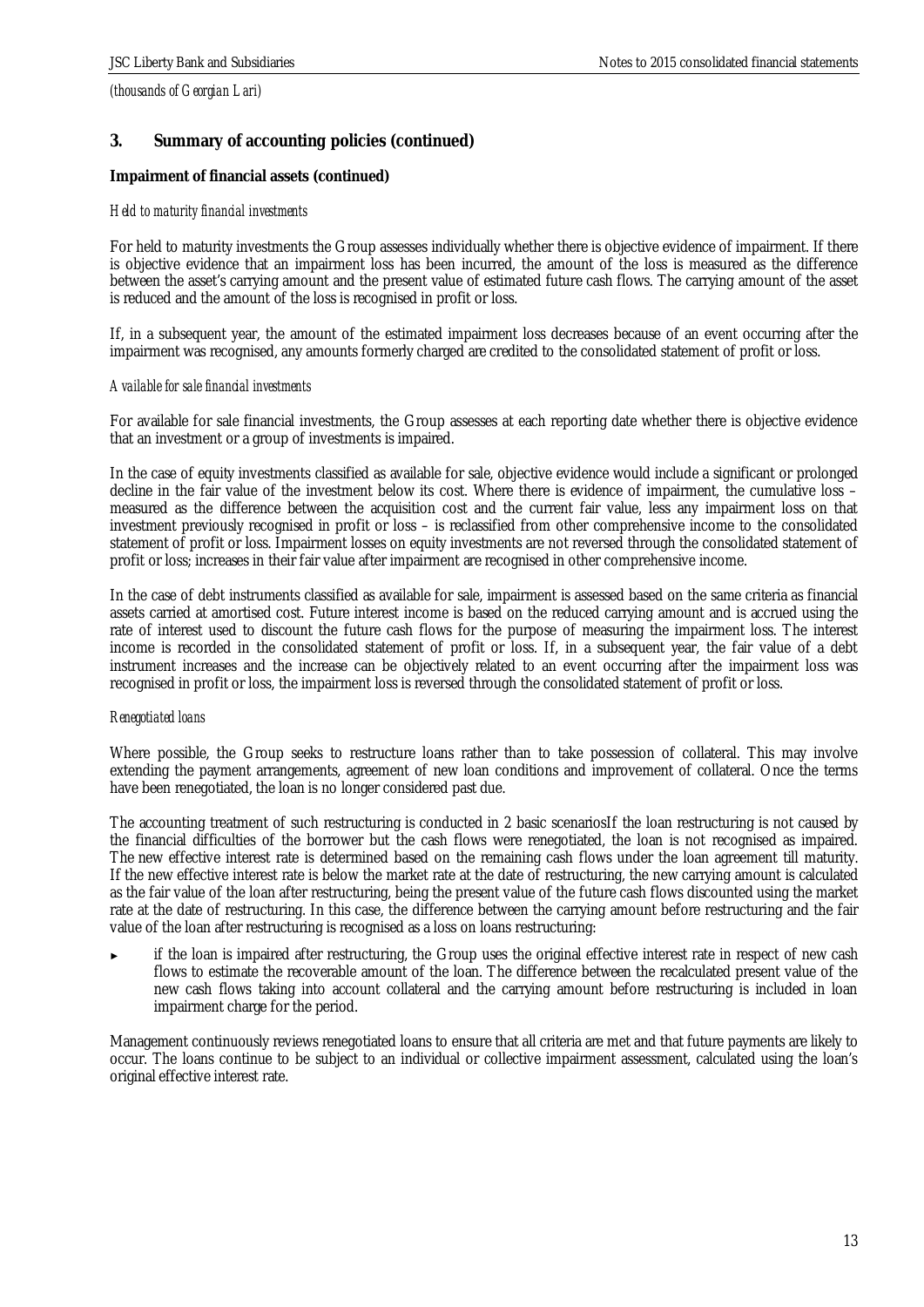## **3. Summary of accounting policies (continued)**

**Derecognition of financial assets and liabilities**

#### *Financial assets*

A financial asset (or, where applicable a part of a financial asset or part of a group of similar financial assets) is derecognised where:

- the rights to receive cash flows from the asset have expired;
- the Group has transferred its rights to receive cash flows from the asset, or retained the right to receive cash flows from the asset, but has assumed an obligation to pay them in full without material delay to a third party under a "pass-through" arrangement; and
- the Group either (a) has transferred substantially all the risks and rewards of the asset, or (b) has neither transferred nor retained substantially all the risks and rewards of the asset, but has transferred control of the asset.

Where the Group has transferred its rights to receive cash flows from an asset and has neither transferred nor retained substantially all the risks and rewards of the asset nor transferred control of the asset, the asset is recognised to the extent of the Group's continuing involvement in the asset. Continuing involvement that takes the form of a guarantee over the transferred asset is measured at the lower of the original carrying amount of the asset and the maximum amount of consideration that the Group could be required to repay.

#### *Financial liabilities*

A financial liability is derecognised when the obligation under the liability is discharged or cancelled or expires.

Where an existing financial liability is replaced by another from the same lender on substantially different terms, or the terms of an existing liability are substantially modified, such an exchange or modification is treated as a derecognition of the original liability and the recognition of a new liability, and the difference in the respective carrying amounts is recognised in profit or loss.

#### **Financial guarantees**

In the ordinary course of business, the Group gives financial guarantees, consisting of letters of credit, guarantees and acceptances. Financial guarantees are initially recognised in the consolidated financial statements at fair value, in "Other liabilities", being the premium received. Subsequent to initial recognition, the Group's liability under each guarantee is measured at the higher of the amortised premium and the best estimate of the expenditure that is required to settle any financial obligation arising as a result of the guarantee.

Any increase in the liability relating to financial guarantees is taken to the consolidated statement of profit or loss. The premium received is recognised in profit or loss on a straight-line basis over the life of the guarantee.

#### **Taxation**

The current income tax expense is calculated in accordance with the regulations of Georgia. It represents the sum of the current and deferred tax expenses.

Deferred tax assets and liabilities are calculated in respect of temporary differences using the liability method. Deferred income taxes are provided for all temporary differences arising between the tax bases of assets and liabilities and their carrying values for financial reporting purposes, except where the deferred income tax arises from the initial recognition of goodwill or of an asset or liability in a transaction that is not a business combination and, at the time of the transaction, affects neither the accounting profit nor taxable profit or loss.

A deferred tax asset is recorded only to the extent that it is probable that taxable profit will be available against which the deductible temporary differences can be utilised. Deferred tax assets and liabilities are measured at tax rates that are expected to apply to the period when the asset is realised or the liability is settled, based on tax rates that have been enacted or substantively enacted at the reporting date.

Deferred income tax is provided on temporary differences arising on investments in subsidiaries, associates and joint ventures, except where the timing of the reversal of the temporary difference can be controlled and it is probable that the temporary difference will not reverse in the foreseeable future.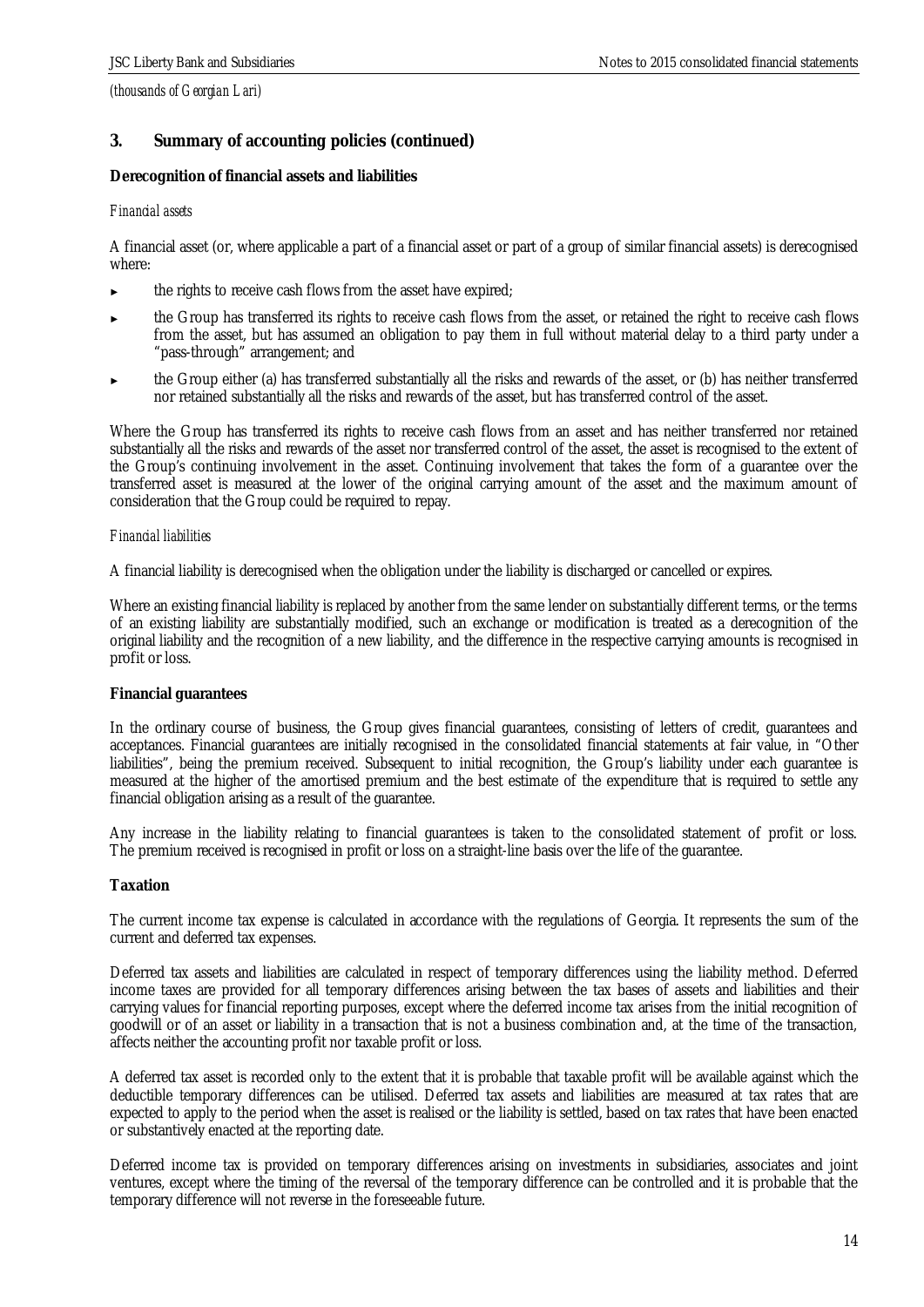## **3. Summary of accounting policies (continued)**

#### **Taxation (continued)**

Georgia also has various operating taxes, which are assessed on the Group's activities. These taxes are included as a component of other operating expenses.

## **Property and equipment**

Property and equipment, except for buildings, is carried at cost, excluding the costs of day-to-day servicing, less accumulated depreciation and any accumulated impairment. Such cost includes the cost of replacing part of equipment when that cost is incurred if the recognition criteria are met.

The carrying values of property and equipment are reviewed for impairment when events or changes in circumstances indicate that the carrying value may not be recoverable.

Following initial recognition at cost, buildings are carried at a revalued amount, which is the fair value at the date of the revaluation less any subsequent accumulated depreciation and subsequent accumulated impairment losses. Valuations are performed frequently enough to ensure that the fair value of a revalued asset does not differ materially from its carrying amount.

Accumulated depreciation as at the revaluation date is eliminated against the gross carrying amount of the asset and the net amount is restated to the revalued amount of the asset. Any revaluation surplus is credited to the revaluation reserve for property and equipment included in other comprehensive income, except to the extent that it reverses a revaluation decrease of the same asset previously recognised in profit or loss, in which case the increase is recognised in profit or loss. A revaluation deficit is recognised in profit or loss, except that a deficit directly offsetting a previous surplus on the same asset is directly offset against the surplus in the revaluation reserve for property and equipment.

An annual transfer from the revaluation reserve for property and equipment to retained earnings is made for the difference between depreciation based on the revalued carrying amount of the assets and depreciation based on the assets original cost. Upon disposal, any revaluation reserve relating to the particular asset being sold is transferred to retained earnings.

Depreciation of an asset begins when it is available for use. Depreciation is calculated on a straight-line basis at the following annual prescribed rates:

| Land and buildings            | 2%-5%   |
|-------------------------------|---------|
| Furniture and fixtures        | 10%-20% |
| Computer and office equipment | 20%-25% |
| Motor vehicles                | 20%-25% |
| Leasehold improvements        | 10%-25% |

The asset's residual values, useful lives and methods are reviewed, and adjusted as appropriate, at each financial year-end.

Costs related to repairs and renewals are charged when incurred and included in other operating expenses, unless they qualify for capitalisation.

Land is not amortised and carried at fair value. Leasehold improvements are amortised over the life of the related leased assets.

Assets under construction comprise costs directly related to construction of property and equipment including an appropriate allocation of directly attributable variable and fixed overheads that are incurred in construction. Depreciation of these assets, on the same basis as similar property assets, commences when the assets are put into operation.

Compensation from third parties for items of property and equipment that were impaired, lost or given up is included in other income when the compensation becomes receivable.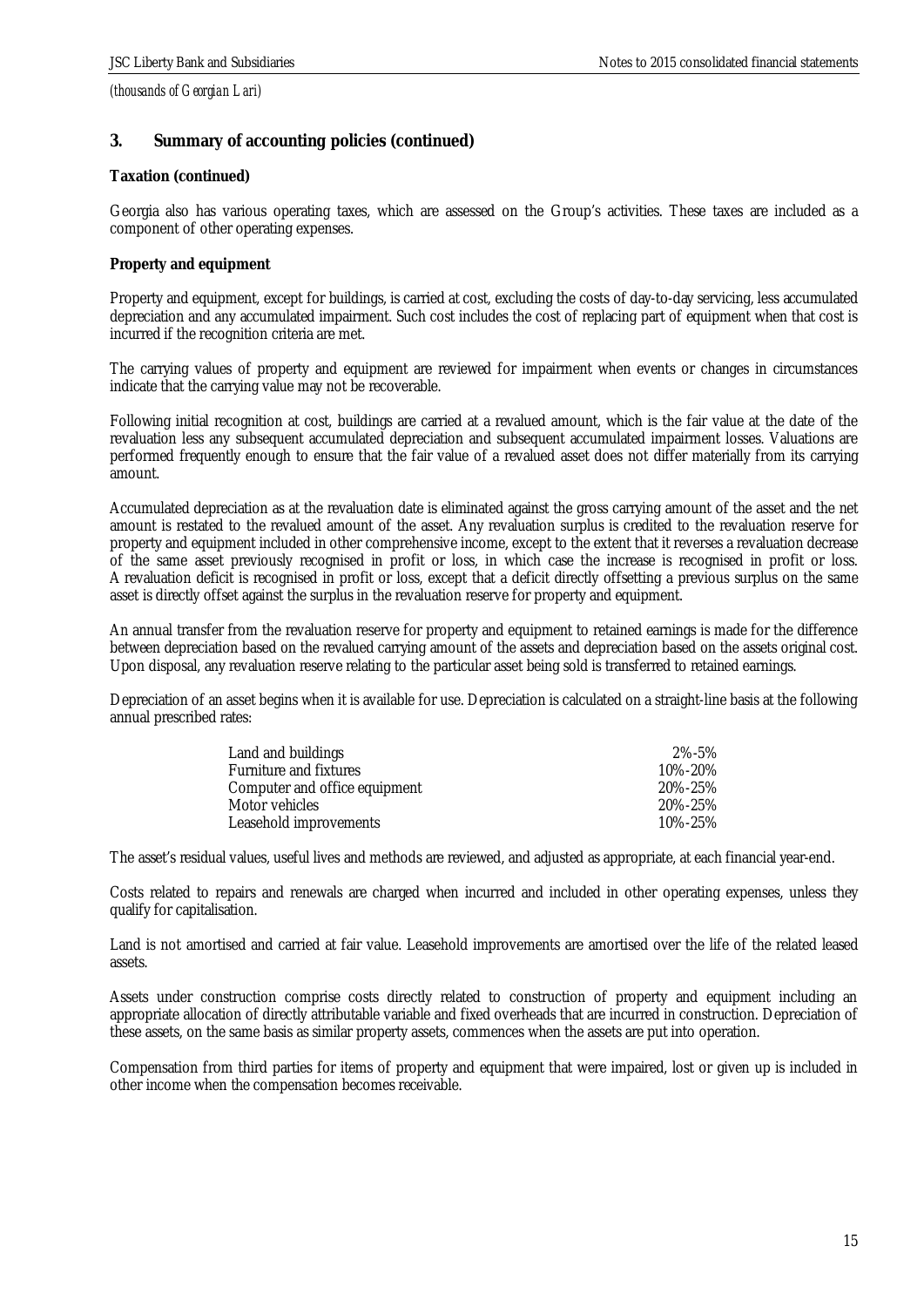## **3. Summary of accounting policies (continued)**

#### **Investment properties**

The Group holds certain properties as investments to earn rental income, generate capital appreciation or both and which are not used or held for the sale in the ordinary course of business. Investment properties are initially recognised at cost, including transaction costs, and subsequently remeasured at fair value reflecting market conditions at the end of the reporting period. Fair value of the Group's investment properties is determined on the base of various sources including reports of independent appraisers, who hold a recognised and relevant professional qualification and who have recent experience in valuation of property of similar location and category. Earned rental income is recorded in the profit or loss within income arising from non-banking activities. Gains and losses resulting from changes in the fair value of investment properties are recorded in consolidated statement of profit or loss and presented within other income or other operating expenses lines.

#### **Intangible assets**

Intangible assets include computer software and licenses.

Intangible assets acquired separately are measured on initial recognition at cost. Following initial recognition, intangible assets are carried at cost less any accumulated amortisation and any accumulated impairment losses. The useful lives of intangible assets are assessed to be finite. Intangible assets with finite lives are amortised over the useful economic lives of 5 to 10 years and assessed for impairment whenever there is an indication that the intangible asset may be impaired.

#### **Provisions**

Provisions are recognised when the Group has a present legal or constructive obligation as a result of past events, and it is probable that an outflow of resources embodying economic benefits will be required to settle the obligation and a reliable estimate of the amount of obligation can be made.

#### **Retirement and other benefit obligations**

The Group does not have any pension arrangements separate from the state pension system of Georgia. In addition, the Group has no post-retirement benefits.

#### **Share capital**

#### *Share capital and additional paid in capital*

Ordinary shares are classified as equity. External costs directly attributable to the issue of new shares, other than on a business combination, are shown as a deduction from the proceeds in equity. Any excess of the fair value of consideration received over the par value of shares issued is recognised as additional paid-in capital.

#### *Treasury shares*

Where the Bank purchases the Bank's shares, the consideration paid, including any attributable transaction costs, net of income taxes, is deducted from total equity as treasury shares until they are cancelled or reissued. Where such shares are subsequently sold or reissued, any consideration received is included in equity. Treasury shares are stated at weighted average cost.

#### *Dividends*

Dividends are recognised as a liability and deducted from equity at the reporting date only if they are declared before or on the reporting date. Dividends are disclosed when they are proposed before the reporting date or proposed or declared after the reporting date but before the financial statements are authorised for issue.

#### **Segment reporting**

The Group's segment reporting is based on the following operating segments: Retail Banking, Corporate and SME (Small & Medium Size) Banking, Private Banking and Corporate Centre functions.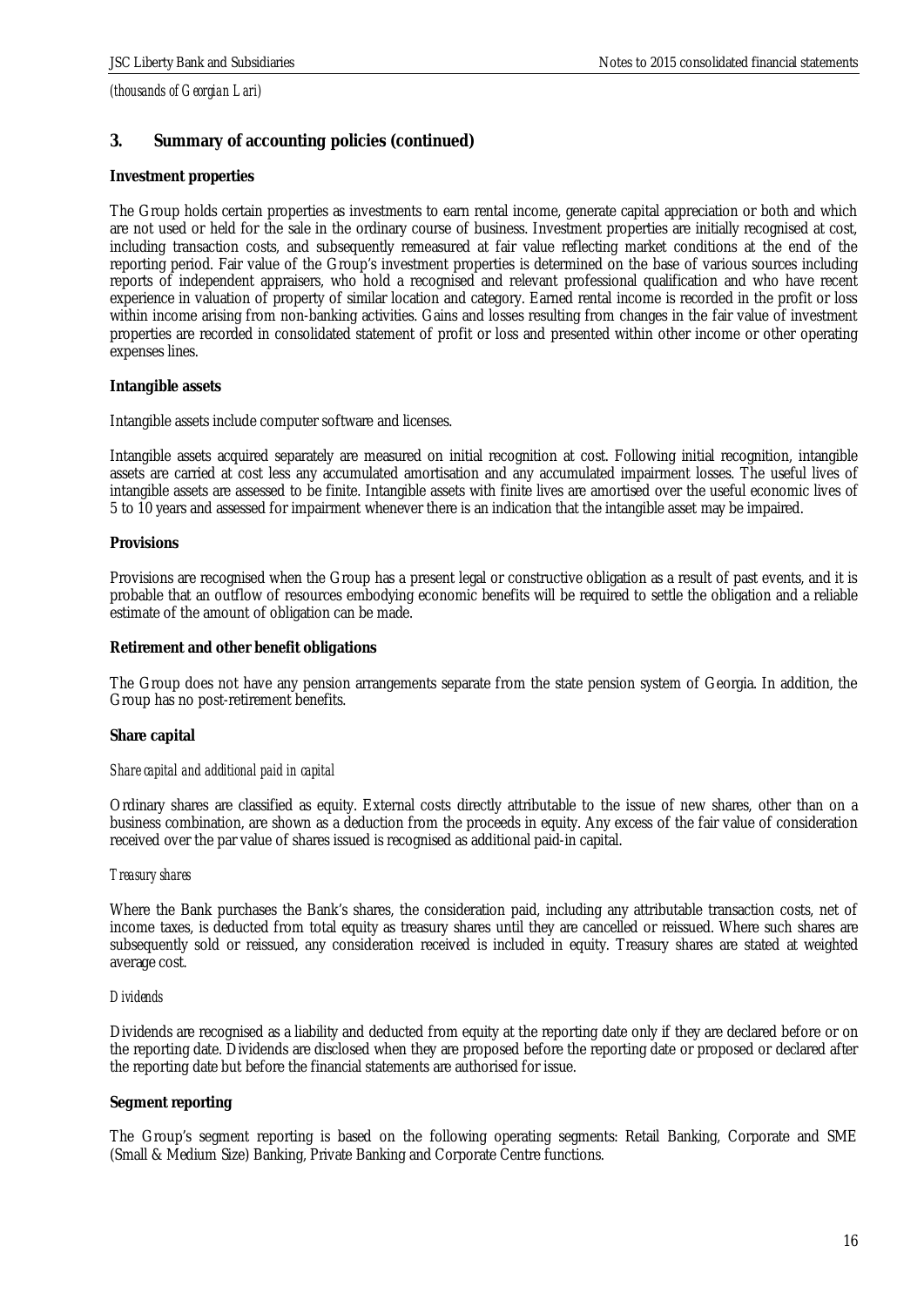## **3. Summary of accounting policies (continued)**

#### **Contingencies**

Contingent liabilities are not recognised in the consolidated statement of financial position but are disclosed unless the possibility of any outflow in settlement is remote. A contingent asset is not recognised in the consolidated statement of financial position but disclosed when an inflow of economic benefits is probable.

#### **Recognition of income and expenses**

Revenue is recognised to the extent that it is probable that the economic benefits will flow to the Group and the revenue can be reliably measured. The following specific recognition criteria must also be met before revenue is recognised:

#### *Interest and similar income and expense*

For all financial instruments measured at amortised cost and interest bearing securities classified as trading or available for sale, interest income or expense is recorded at the effective interest rate, which is the rate that exactly discounts estimated future cash payments or receipts through the expected life of the financial instrument or a shorter period, where appropriate, to the net carrying amount of the financial asset or financial liability. The calculation takes into account all contractual terms of the financial instrument (for example, prepayment options) and includes any fees or incremental costs that are directly attributable to the instrument and are an integral part of the effective interest rate, but not future credit losses. The carrying amount of the financial asset or financial liability is adjusted if the Group revises its estimates of payments or receipts. The adjusted carrying amount is calculated based on the original effective interest rate and the change in carrying amount is recorded as interest income or expense.

#### *Fee and commission income*

The Group earns fee and commission income from a diverse range of services it provides to its customers. Fee income can be divided into the following two categories:

#### ► *Fee income earned from services that are provided over a certain period of time*

Fees earned for the provision of services over a period of time are accrued over that period. These fees include commission income. Loan commitment fees for loans that are likely to be drawn down and other credit related fees are deferred (together with any incremental costs) and recognised as an adjustment to the effective interest rate on the loan.

#### ► *Fee income from providing transaction services*

Fees arising from negotiating or participating in the negotiation of a transaction for a third party – such as the arrangement of the acquisition of shares or other securities or the purchase or sale of businesses – are recognised on completion of the underlying transaction. Fees or components of fees that are linked to a certain performance are recognised after fulfilling the corresponding criteria.

#### *Dividend income*

Revenue is recognised when the Group's right to receive the payment is established.

#### **Foreign currency translation**

The consolidated financial statements are presented in Georgian Lari, which is the Bank's and subsidiaries' functional and presentation currency. Transactions in foreign currencies are initially recorded in the functional currency, converted at the rate of exchange ruling at the date of the transaction. Monetary assets and liabilities denominated in foreign currencies are retranslated at the functional currency rate of exchange ruling at the reporting date. Gains and losses resulting from the translation of foreign currency transactions are recognised in the consolidated statement of profit or loss as gains less losses from foreign currencies – translation differences. Non-monetary items that are measured in terms of historical cost in a foreign currency are translated using the exchange rates as at the dates of the initial transactions. Non-monetary items measured at fair value in a foreign currency are translated using the exchange rates at the date when the fair value was determined.

Differences between the contractual exchange rate of a transaction in a foreign currency and the NBG exchange rate on the date of the transaction are included in gains less losses from dealing in foreign currencies.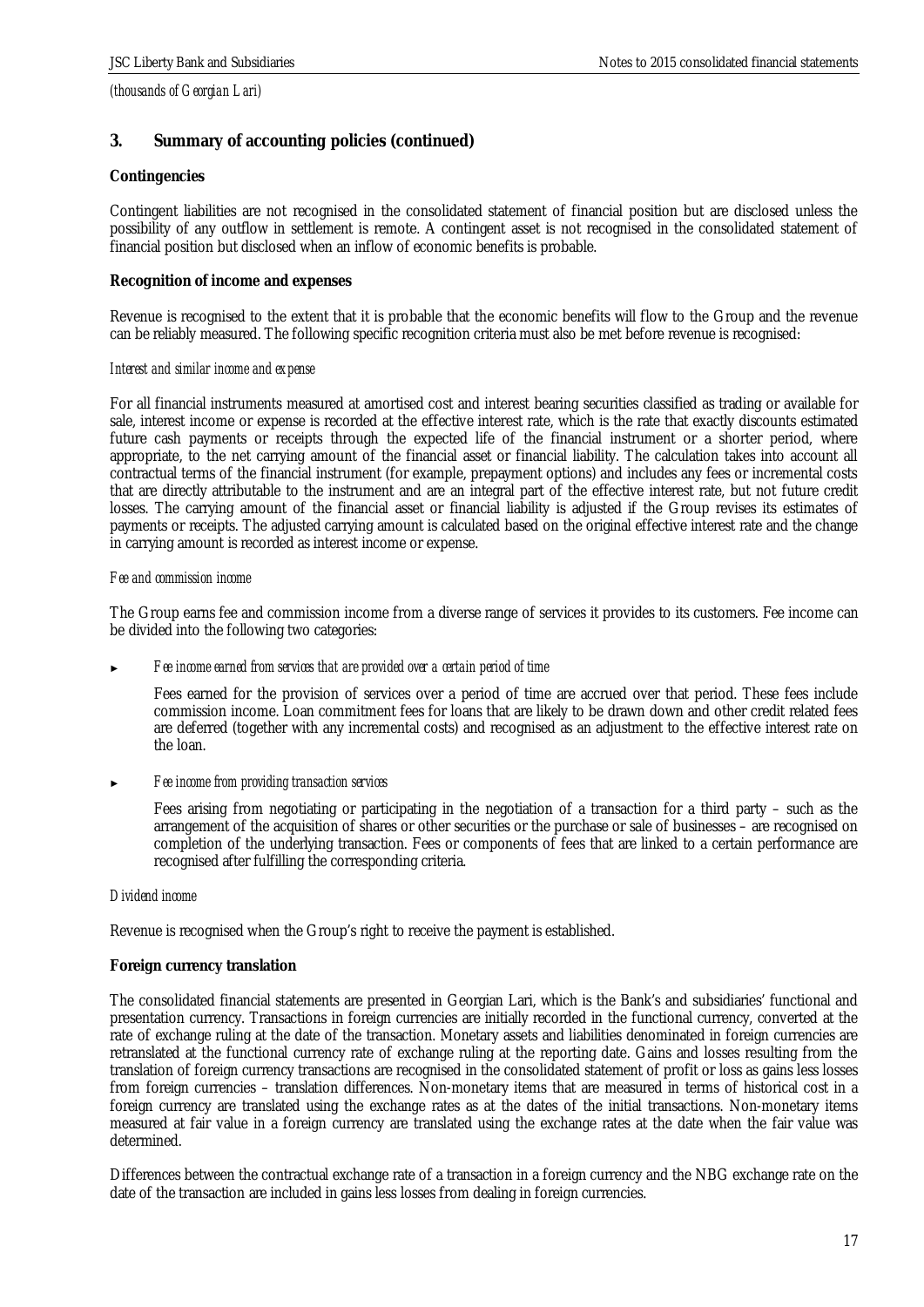## **3. Summary of accounting policies (continued)**

#### **Foreign currency translation (continued)**

The exchange rates used by the Group in the preparation of the consolidated financial statements as of 31 December 2015 and 31 December 2014 are as follows:

|                   | 2015   | 2014   |
|-------------------|--------|--------|
| GEL / 1 US dollar | 2.3949 | 1.8636 |
| GEL / 1 Euro      | 2.6169 | 2.2656 |

#### **Standards issued but not yet effective**

The standards and interpretations that are issued, but not yet effective, up to the date of issuance of the Group's consolidated financial statements are disclosed below. The Group intends to adopt these standards, if applicable, when they become effective.

#### *IFRS 9 Financial Instruments*

In July 2014, the IASB issued the final version of IFRS 9 *Financial Instruments* which reflects all phases of the financial instruments project and replaces IAS 39 *Financial Instruments: Recognition and Measurement* and all previous versions of IFRS 9. The standard introduces new requirements for classification and measurement, impairment, and hedge accounting.

IFRS 9 is effective for annual periods beginning on or after 1 January 2018, with early application permitted. Retrospective application is required, but comparative information is not compulsory. Early application of previous versions of IFRS 9 (2009, 2010 and 2013) is permitted if the date of initial application is before 1 February 2015. The adoption of IFRS 9 will have an effect on the classification and measurement of the Group's financial assets, but no impact on the classification and measurement of the Group's financial liabilities. The Group expects an impact on its equity due to adoption of IFRS 9 impairment requirements, but it will need to perform a more detailed analysis which considers all reasonable and supportable information, including forward-looking elements to determine the extent of the impact.

#### *IFRS 15 Revenue from Contracts with Customers*

IFRS 15 was issued in May 2014 and establishes a new five-step model that will apply to revenue arising from contracts with customers. Revenue arising from lease contracts within the scope of IAS 17 *Leases*, insurance contracts within the scope of IFRS 4 *Insurance Contracts* and financial instruments and other contractual rights and obligations within the scope of IAS 39 *Financial Instruments: Recognition and Measurement* (or IFRS 9 *Financial Instruments*, if early adopted) is out of IFRS 15 scope and is dealt by respective standards.

Under IFRS 15 revenue is recognised at an amount that reflects the consideration to which an entity expects to be entitled in exchange for transferring goods or services to a customer. The principles in IFRS 15 provide a more structured approach to measuring and recognising revenue.

The new revenue standard is applicable to all entities and will supersede all current revenue recognition requirements under IFRS. Either a full or modified retrospective application is required for annual periods beginning on or after 1 January 2018 with early adoption permitted. The Group is currently assessing the impact of IFRS 15 and plans to adopt the new standard on the required effective date.

#### *IFRS 14 Regulatory Deferral Accounts*

IFRS 14 is an optional standard that allows an entity, whose activities are subject to rate-regulation, to continue applying most of its existing accounting policies for regulatory deferral account balances upon its first-time adoption of IFRS. Entities that adopt IFRS 14 must present the regulatory deferral accounts as separate line items on the statement of financial position and present movements in these account balances as separate line items in the statement of profit or loss and other comprehensive income. The standard requires disclosures on the nature of, and risks associated with, the entity's rateregulation and the effects of that rate-regulation on its financial statements. IFRS 14 is effective for annual periods beginning on or after 1 January 2016. Since the Group is an existing IFRS preparer, this standard would not apply.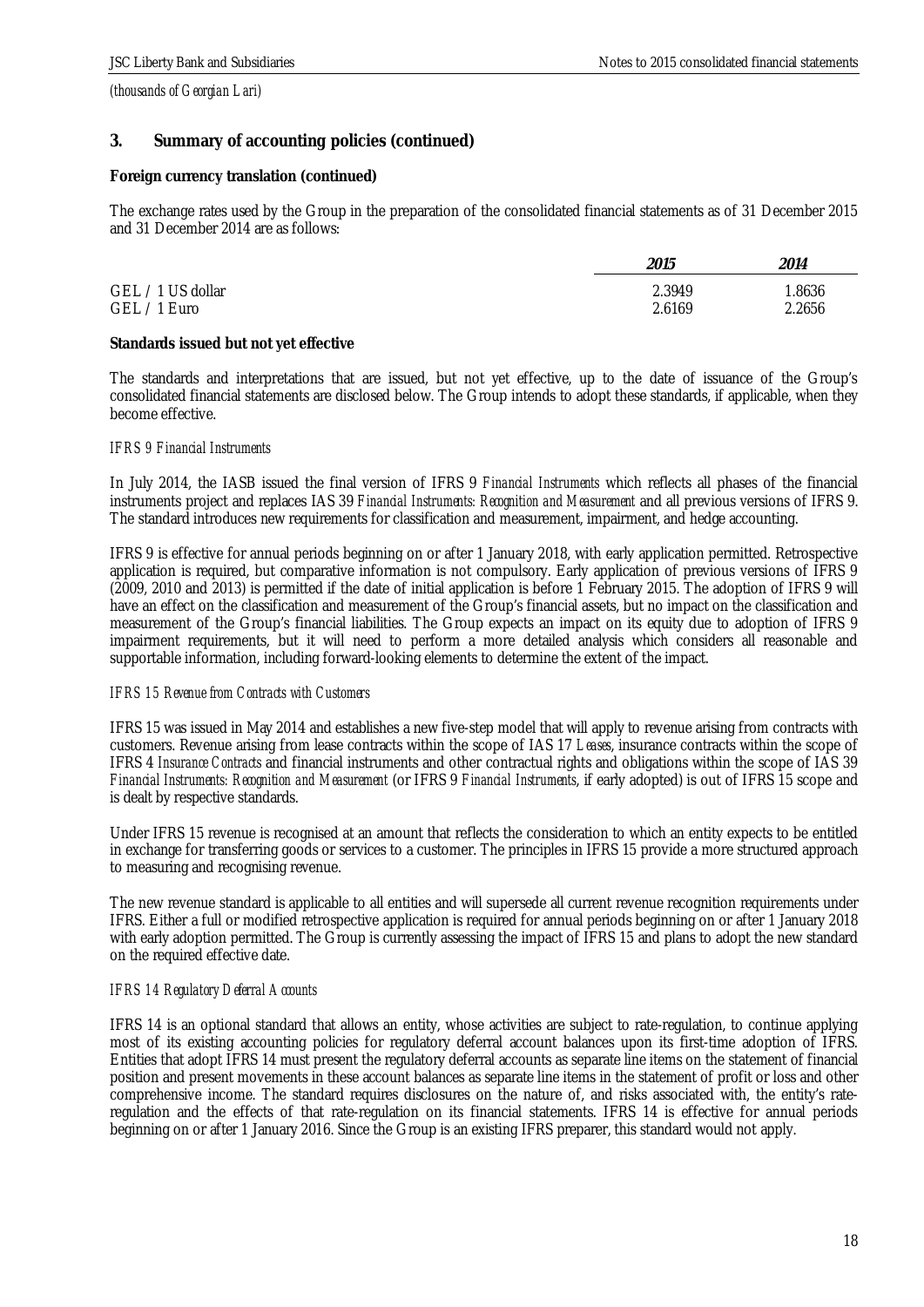## **3. Summary of accounting policies (continued)**

**Standards issued but not yet effective (continued)**

## *Amendments to IFRS 11 Joint Arrangements: Accounting for Acquisitions of Interests*

The amendments to IFRS 11 require that a joint operator accounting for the acquisition of an interest in a joint operation, in which the activity of the joint operation constitutes a business must apply the relevant IFRS 3 principles for business combinations accounting. The amendments also clarify that a previously held interest in a joint operation is not remeasured on the acquisition of an additional interest in the same joint operation while joint control is retained. In addition, a scope exclusion has been added to IFRS 11 to specify that the amendments do not apply when the parties sharing joint control, including the reporting entity, are under common control of the same ultimate controlling party.

The amendments apply to both the acquisition of the initial interest in a joint operation and the acquisition of any additional interests in the same joint operation and are prospectively effective for annual periods beginning on or after 1 January 2016, with early adoption permitted. These amendments will not have any impact to the Group.

#### *Amendments to IAS 16 and IAS 38 Clarification of Acceptable Methods of Depreciation and Amortisation*

The amendments clarify the principle in IAS 16 and IAS 38 that revenue reflects a pattern of economic benefits that are generated from operating a business (of which the asset is part) rather than the economic benefits that are consumed through use of the asset. As a result, a revenue-based method cannot be used to depreciate property, plant and equipment and may only be used in very limited circumstances to amortise intangible assets. The amendments are effective prospectively for annual periods beginning on or after 1 January 2016, with early adoption permitted. These amendments will not have any impact on the Group's consolidated financial statements given that the Group has not used a revenuebased method to depreciate its non-current assets.

#### *Amendments to IAS 16 and IAS 41 Agriculture: Bearer Plants*

The amendments change the accounting requirements for biological assets that meet the definition of bearer plants. Under the amendments, biological assets that meet the definition of bearer plants will no longer be within the scope of IAS 41. Instead, IAS 16 will apply. After initial recognition, bearer plants will be measured under IAS 16 at accumulated cost (before maturity) and using either the cost model or revaluation model (after maturity). The amendments also require that produce that grows on bearer plants will remain in the scope of IAS 41 measured at fair value less costs to sell. For government grants related to bearer plants, IAS 20 *Accounting for Government Grants and Disclosure of Government Assistance* will apply. The amendments are retrospectively effective for annual periods beginning on or after 1 January 2016, with early adoption permitted. These amendments will not have any impact on the Group's consolidated financial statements as the Group does not have any bearer plants.

#### *Amendments to IAS 27 Equity Method in Separate Financial Statements*

The amendments will allow entities to use the equity method to account for investments in subsidiaries, joint ventures and associates in their separate financial statements. Entities already applying IFRS and electing to change to the equity method in its separate financial statements will have to apply that change retrospectively. For first-time adopters of IFRS electing to use the equity method in its separate financial statements, they will be required to apply this method from the date of transition to IFRS. The amendments are effective for annual periods beginning on or after 1 January 2016, with early adoption permitted. These amendments will not have any impact on the Group's consolidated financial statements.

#### *Amendments to IFRS 10 and IAS 28 Sale or Contribution of Assets between an Investor and its Associate or Joint Venture*

The amendments address the acknowledged inconsistency between the requirements in IFRS 10 and IAS 28 in dealing with the loss of control of a subsidiary that is contributed to an associate or a joint venture. The amendments clarify that an investor recognises a full gain or loss on the sale or contribution of assets that constitute a business, as defined in IFRS 3, between an investor and its associate or joint venture. The amendments are applied prospectively to transactions occurring in annual periods beginning on or after 1 January 2016. Earlier application is permitted.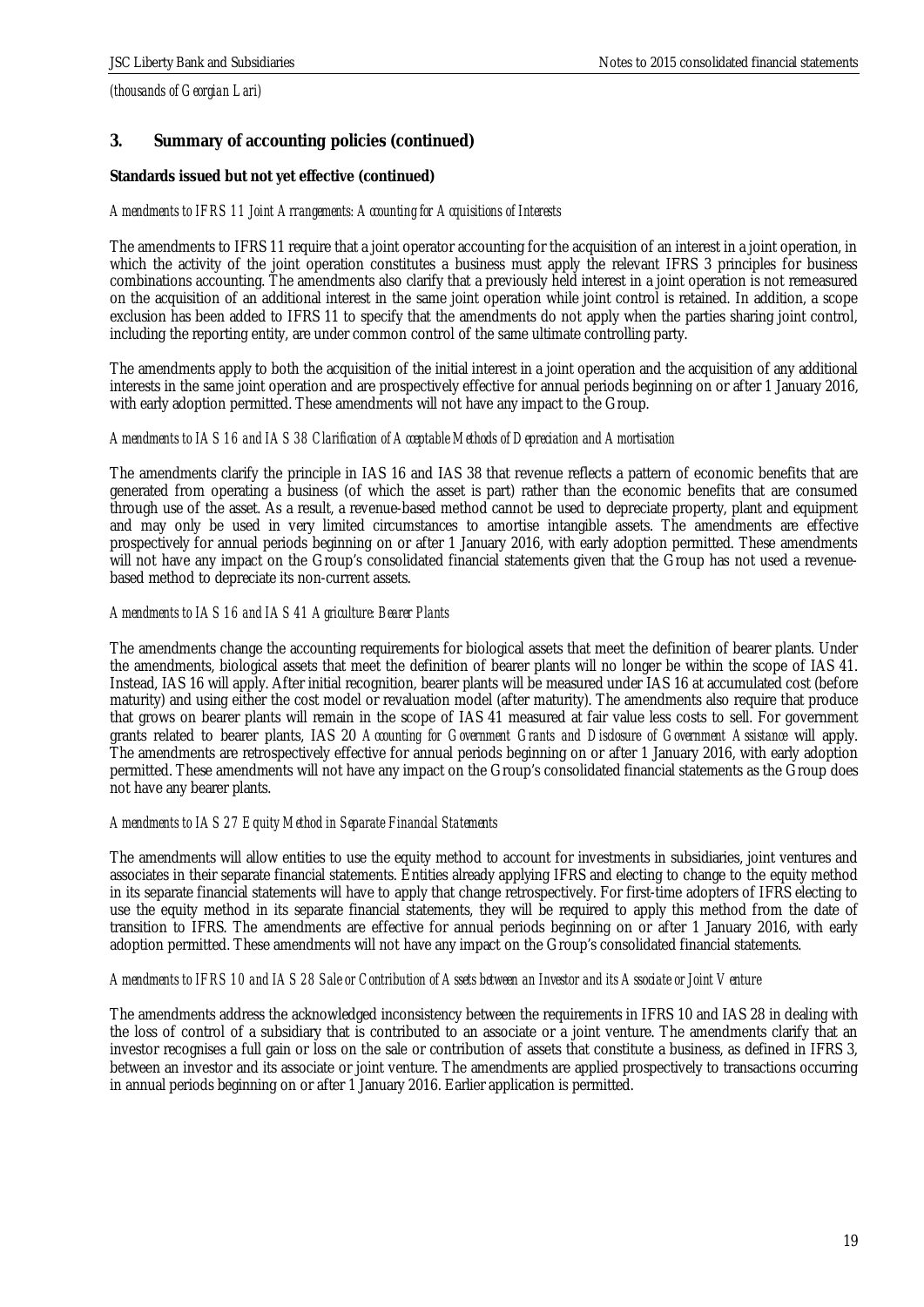## **3. Summary of accounting policies (continued)**

**Standards and interpretations issued but not yet effective (continued)**

#### *Amendments to IAS 1 Disclosure Initiative*

The amendments to IAS 1 *Presentation of Financial Statements* clarify, rather than significantly change, existing IAS 1 requirements. The amendments clarify:

- the materiality requirements in IAS  $1$ ;
- that specific line items in the statement(s) of profit or loss and OCI and the statement of financial position may be disaggregated;
- that entities have flexibility as to the order in which they present the notes to financial statements;
- that the share of OCI of associates and joint ventures accounted for using the equity method must be presented in aggregate as a single line item, and classified between those items that will or will not be subsequently reclassified to profit or loss.

Furthermore, the amendments clarify the requirements that apply when additional subtotals are presented in the statement of financial position and the statement(s) of profit or loss and OCI. These amendments are effective for annual periods beginning on or after 1 January 2016, with early adoption permitted. These amendments are not expected to have any impact on the Group.

#### *Amendments to IFRS 10, IFRS 12 and IAS 28 Investment Entities: Applying the Consolidation Exception*

The amendments address issues that have arisen in applying the investment entities exception under IFRS 10. The amendments to IFRS 10 clarify that the exemption from presenting consolidated financial statements applies to a parent entity that is a subsidiary of an investment entity, when the investment entity measures all of its subsidiaries at fair value. Furthermore, the amendments to IFRS 10 clarify that only a subsidiary of an investment entity that is not an investment entity itself and that provides support services to the investment entity is consolidated. All other subsidiaries of an investment entity are measured at fair value. The amendments to IAS 28 allow the investor, when applying the equity method, to retain the fair value measurement applied by the investment entity associate or joint venture to its interests in subsidiaries. These amendments must be applied retrospectively and are effective for annual periods beginning on or after 1 January 2016, with early adoption permitted. These amendments are not expected to have any impact on the Group.

#### **Annual improvements 2012-2014 cycle**

These improvements are effective on or after 1 January 2016 and are not expected to have a material impact on the Group. They include:

#### *IFRS 5 Non-current Assets Held for Sale and Discontinued Operations – changes in methods of disposal*

Assets (or disposal groups) are generally disposed of either through sale or through distribution to owners. The amendment to IFRS 5 clarifies that changing from one of these disposal methods to the other should not be considered to be a new plan of disposal, rather it is a continuation of the original plan. There is therefore no interruption of the application of the requirements in IFRS 5. The amendment also clarifies that changing the disposal method does not change the date of classification. The amendment must be applied prospectively to changes in methods of disposal that occur in annual periods beginning on or after 1 January 2016, with earlier application permitted.

#### *IFRS 7 Financial Instruments: Disclosures – servicing contracts*

IFRS 7 requires an entity to provide disclosures for any continuing involvement in a transferred asset that is derecognised in its entirety. The Board was asked whether servicing contracts constitute continuing involvement for the purposes of applying these disclosure requirements. The amendment clarifies that a servicing contract that includes a fee can constitute continuing involvement in a financial asset. An entity must assess the nature of the fee and arrangement against the guidance for continuing involvement in paragraphs IFRS 7.B30 and IFRS 7.42C in order to assess whether the disclosures are required. The amendment must be applied for annual periods beginning on or after 1 January 2016, with earlier application permitted. The amendment is to be applied such that the assessment of which servicing contracts constitute continuing involvement will need to be done retrospectively. However, the required disclosures would not need to be provided for any period beginning before the annual period in which the entity first applies the amendments.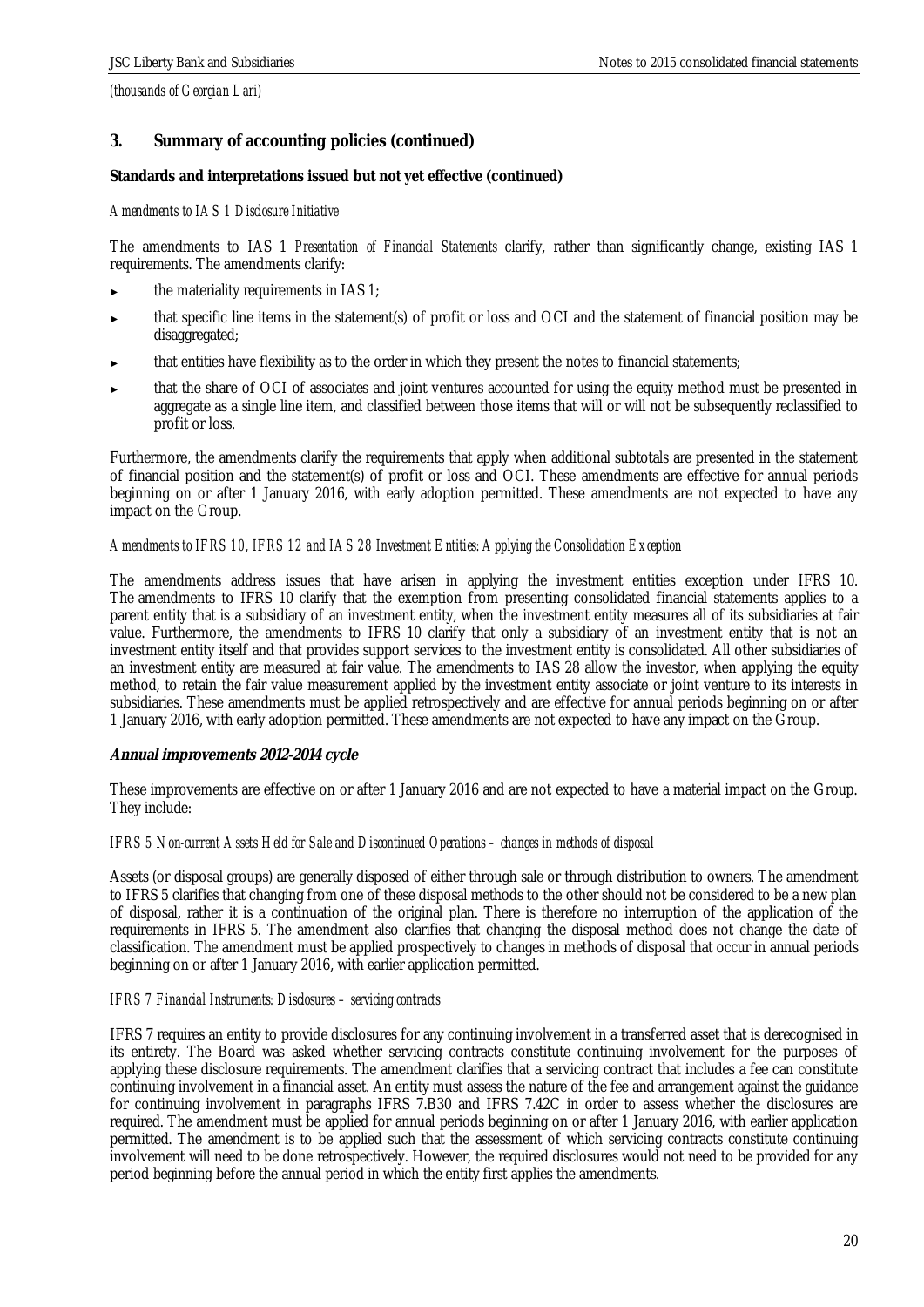## **3. Summary of accounting policies (continued)**

**Standards and interpretations issued but not yet effective (continued)**

### *IFRS 7 Financial Instruments: Disclosures – applicability of the offsetting disclosures to condensed interim financial statements*

In December 2011, IFRS 7 was amended to add guidance on offsetting of financial assets and financial liabilities. In the effective date and transition for that amendment IFRS 7 states that "[A]n entity shall apply those amendments for annual periods beginning on or after 1 January 2013 and interim periods within those annual periods. The interim disclosure standard, IAS 34, does not reflect this requirement, however, and it is not clear whether those disclosures are required in the condensed interim financial report.

The amendment removes the phrase 'and interim periods within those annual periods', clarifying that these IFRS 7 disclosures are not required in the condensed interim financial report. The amendment must be applied retrospectively for annual periods beginning on or after 1 January 2016, with earlier application permitted.

#### *IAS 19 Employee Benefits – regional market issue regarding discount rate*

The amendment to IAS 19 clarifies that market depth of high quality corporate bonds is assessed based on the currency in which the obligation is denominated, rather than the country where the obligation is located. When there is no deep market for high quality corporate bonds in that currency, government bond rates must be used. The amendment must be applied for annual periods beginning on or after 1 January 2016, with earlier application permitted.

#### *IAS 34 Interim Financial Reporting – disclosure of information 'elsewhere in the interim financial report'*

The amendment states that the required interim disclosures must either be in the interim financial statements or incorporated by cross-reference between the interim financial statements and wherever they are included within the greater interim financial report (e.g., in the management commentary or risk report). The Board specified that the other information within the interim financial report must be available to users on the same terms as the interim financial statements and at the same time. If users do not have access to the other information in this manner, then the interim financial report is incomplete. The amendment should be applied retrospectively for annual periods beginning on or after 1 January 2016, with earlier application permitted.

## <span id="page-23-0"></span>**4. Significant accounting judgments and estimates**

The preparation of the Group's consolidated financial statements requires management to make estimates and judgments that affect the reported amounts of assets and liabilities at the balance sheet date and the reported amount of income and expenses during the year ended. Management evaluates its estimates and judgments on an ongoing basis. Management bases its estimates and judgments on historical experience and on various other factors that are believed to be reasonable under the circumstances. Actual results may differ from these estimates under different assumptions or conditions. The following estimates and judgments are considered important to the Group's financial condition.

#### *Allowance for impairment of loans*

The Group regularly reviews its loans to assess for impairment. The Group's loan impairment provisions are established to recognise incurred impairment losses in its portfolio of loans and receivables. The Group considers accounting estimates related to allowance for impairment of loans and receivables a key source of estimation uncertainty because (i) they are highly susceptible to change from period to period as the assumptions about future default rates and valuation of potential losses relating to impaired loans and receivables are based on recent performance experience, and (ii) any significant difference between the Group's estimated losses and actual losses would require the Group to record provisions which could have a material impact on its consolidated financial statements in future periods.

The Group uses management's judgment to estimate the amount of any impairment loss in cases where a borrower has financial difficulties and there are few available sources of historical data relating to similar borrowers. Similarly, the Group estimates changes in future cash flows based on past performance, past customer behavior and observable data indicating an adverse change in the payment status of borrowers in a group. Management uses estimates based on historical loss experience for assets with credit risk characteristics and objective evidence of impairment similar to those in the group of loans. The Group uses management's judgment to adjust observable data for a group of loans to reflect current circumstances not reflected in historical data.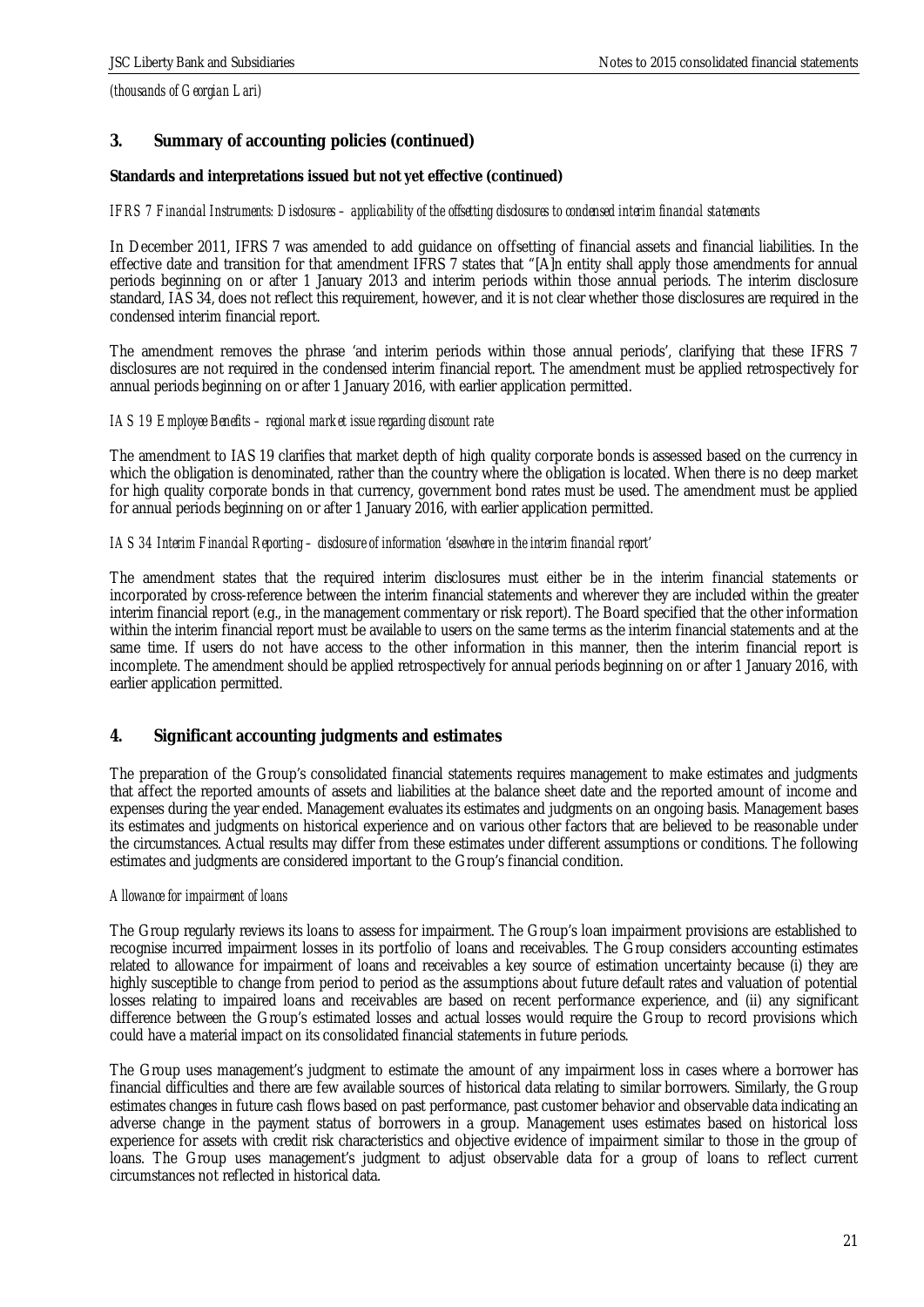## **4. Significant accounting judgments and estimates (continued)**

#### *Allowance for impairment of loans (continued)*

The Group considers the fair value of collateral when estimating the amount of impairment loss for collateralised loans and receivables. Management monitors market value of collateral on a regular basis. Management uses its experienced judgment or independent opinion to adjust the fair value to reflect current circumstances. The amount and type of collateral required depends on the assessment of credit risk of the counterparty.

The allowances for impairment of financial assets in the consolidated financial statements have been determined on the basis of existing economic and political conditions. The Group is not in a position to predict what changes in conditions will take place in Georgia and what effect such changes might have on the adequacy of the allowances for impairment of financial assets in future periods.

#### *Measurement of fair value of investment properties and buildings*

Investment properties and buildings are stated at fair value. The fair value represents the amount at which the assets could be exchanged between a knowledgeable, willing buyer and a knowledgeable, willing seller in an arm's length transaction at the date of valuation, in accordance with International Valuation Standards Committee standards.

Buildings of the Group are subject to revaluation on a regular basis. The date of latest revaluation was 31 December 2014. Refer to Note 10.

As of 31 December 2015, fair value of investment properties was determined by independent professionally qualified appraisers. Fair value was determined by applying income approach based on discounted cash flow method, supported by the terms of any existing lease and other contracts and, when available, by external evidence such as current market rents for similar properties in a comparable location and condition, and using discount rates that reflect current market assessments of the uncertainty in the amount and timing of the cash flows. The estimates of future cash flows include projections of cash outflows for rent or purchase of the land.

The estimates described above are subject to change as new transaction data and market evidence become available.

#### *Taxation*

Tax legislation in Georgia is subject to varying interpretations, and changes can occur frequently. Management interpretation of such legislation and changes as applied to the transactions and activity of the Group may be challenged by the relevant authorities. As such, additional taxes, penalties and interest may be assessed. Fiscal periods remain open to review by the authorities in respect of taxes for six years including the year of review. Management believes that as of 31 December 2015 its interpretation of the relevant legislation is appropriate and that the Group's tax position will be sustained.

## <span id="page-24-0"></span>**5. Segment information**

For management purposes, the Group is organised into the following operating segments based on products and service:

| Retail Banking            | Principally handling individual customers' deposits, and providing consumer loans,<br>overdrafts, credit card facilities, funds transfer payments and electronic banking services. |
|---------------------------|------------------------------------------------------------------------------------------------------------------------------------------------------------------------------------|
| Corporate and SME Banking | Principally handling loans and other credit facilities and deposit and current accounts for<br>corporate and institutional customers.                                              |
| Private Banking           | Principally providing private banking and wealth management services to high net worth<br>individuals.                                                                             |
| Corporate Centre          | Principally providing treasury and back office services to all operating segments of the<br>Bank.                                                                                  |
| Other                     | Segments not classified above, comprising non-banking operations.                                                                                                                  |

Management monitors the operating results of its business units separately for the purpose of making decisions about resource allocation and performance assessment. Segment performance, as explained in the table below, is measured differently from profit or loss in the consolidated financial statements. Income taxes are managed on a group basis and are not allocated to operating segments.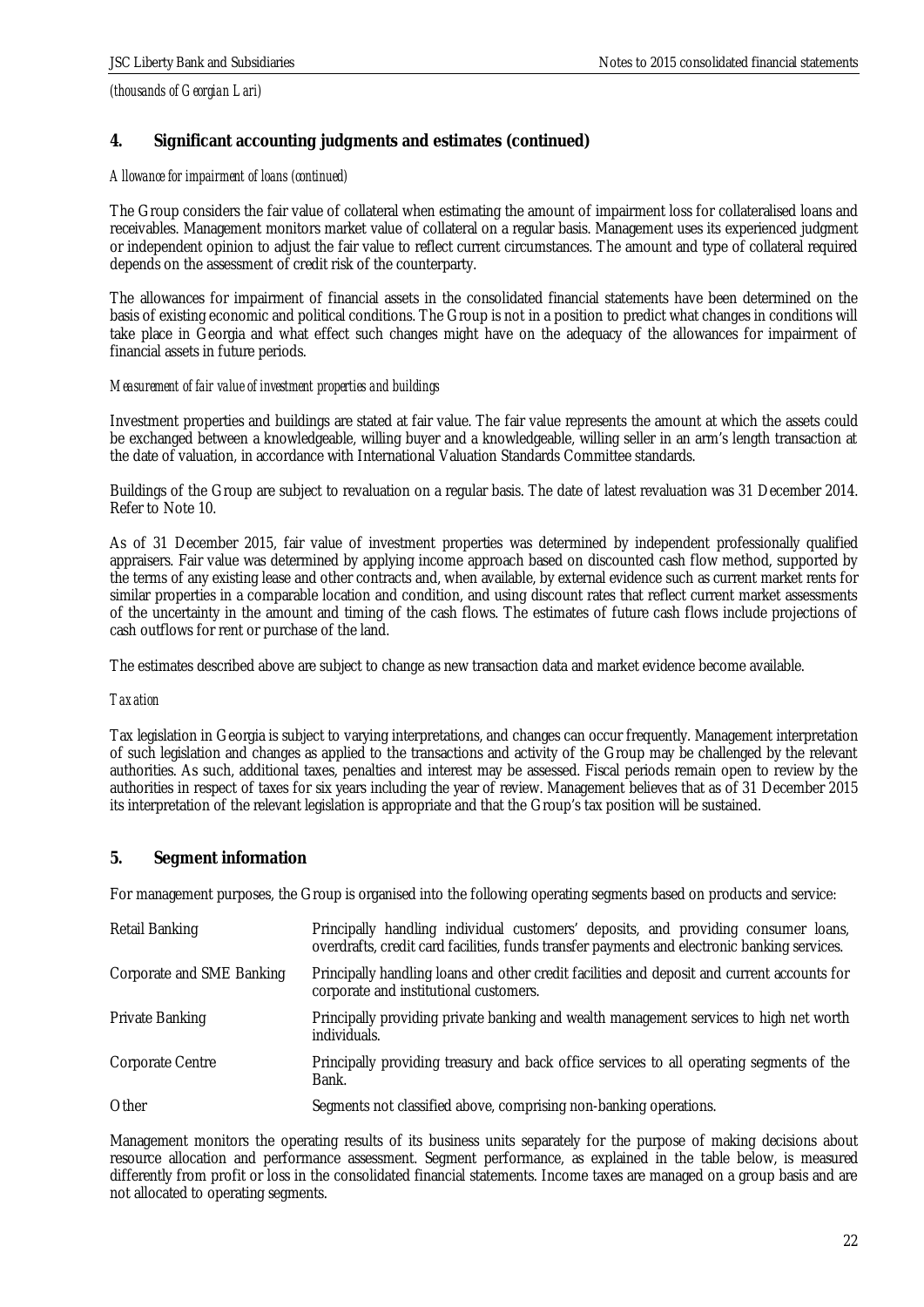## **5. Segment information (continued)**

The Group operates in one geographical market – Georgia. Since the Group's assets are located in single geographical area, the Group's external income, total assets and capital expenditure are allocated to a single location.

|                                                            | Retail    | Corporate<br>& SME | Private | Corporate |       | Adjustments<br>and |           |
|------------------------------------------------------------|-----------|--------------------|---------|-----------|-------|--------------------|-----------|
| 2015                                                       | banking   | banking            | banking | centre    | Other | eliminations       | Total     |
| Net interest income                                        | 107,550   | 12,429             | 2,269   | 12,491    |       | 10                 | 134,750   |
| Net fee and commission income                              | 19,764    | 3,481              | 497     | 1,119     | (44)  |                    | 24,817    |
| Net gains from foreign currencies                          | 3,512     | 1,463              | 293     | 585       |       |                    | 5,853     |
| Other income                                               | 9,668     | 4,604              | 767     | 307       | 340   | (299)              | 15,387    |
| Total revenue                                              | 140,494   | 21,977             | 3,826   | 14,502    | 297   | (289)              | 180,807   |
| Loan impairment (charge)/reversal                          | (30,906)  | (1, 436)           | 10      |           |       |                    | (32, 332) |
| Personnel expenses                                         | (43,504)  | (8, 817)           | (582)   | (5,878)   | (41)  |                    | (58, 822) |
| Depreciation and amortisation                              | (11, 331) | (2,461)            | (164)   | (2, 463)  | (136) |                    | (16, 555) |
| Other impairment and provisions<br>reversal/(charge)       | 114       | 66                 | 5       | 10        | (18)  |                    | 177       |
| General and administrative and<br>other operating expenses | (26, 348) | (7, 401)           | (579)   | (3,815)   | (270) | 258                | (38, 155) |
| Segment results                                            | 28,519    | 1,928              | 2,516   | 2,356     | (168) | (31)               | 35,120    |
| Income tax expense                                         |           |                    |         |           |       |                    | (2, 974)  |
| Profit for the year                                        |           |                    |         |           |       |                    | 32,146    |
| Segment assets                                             | 1,191,321 | 30,413             | 8,989   | 344.228   | 825   | (2,030)            | 1,573,746 |
| Segment liabilities                                        | 789,435   | 390,002            | 144,042 | 119,411   | 367   | (361)              | 1,442,896 |
| Other segment information                                  |           |                    |         |           |       |                    |           |
| Investments in associates                                  |           |                    |         | 384       |       |                    | 384       |
| Share of loss of associates                                |           |                    |         | (75)      |       |                    | (75)      |

|                                                            | Retail    | Corporate<br>& SME | Private | Corporate |       | Adjustments<br>and |           |
|------------------------------------------------------------|-----------|--------------------|---------|-----------|-------|--------------------|-----------|
| 2014                                                       | banking   | banking            | banking | centre    | Other | eliminations       | Total     |
| Net interest income                                        | 82,421    | 11,685             | 1,713   | 11,074    |       | 8                  | 106,902   |
| Net fee and commission income                              | 19,251    | 3,390              | 484     | 1,090     | (44)  |                    | 24,171    |
| Net gains from foreign currencies                          | 4,263     | 1.776              | 355     | 711       |       |                    | 7,105     |
| Other income                                               | 6,462     | 3,077              | 514     | 205       | 344   | (237)              | 10,365    |
| Total revenue                                              | 112,397   | 19,928             | 3,066   | 13,080    | 301   | (229)              | 148,543   |
| Loan impairment (charge)/reversal                          | (25, 260) | (1,525)            | 26      |           |       | 1,502              | (25, 257) |
| Personnel expenses                                         | (34,750)  | (7,629)            | (482)   | (5,845)   | (25)  |                    | (48, 731) |
| Depreciation and amortisation                              | (10, 358) | (2,250)            | (150)   | (2, 251)  | (136) |                    | (15, 145) |
| Other impairment and provisions<br>charge                  | (991)     | (571)              | (40)    | (86)      |       | (1,502)            | (3, 190)  |
| General and administrative and<br>other operating expenses | (23, 318) | (6, 547)           | (513)   | (3,376)   | (307) | 324                | (33, 737) |
| Segment results                                            | 17,720    | 1,406              | 1,907   | 1,522     | (167) | 95                 | 22,483    |
| Income tax expense                                         |           |                    |         |           |       |                    | (709)     |
| Profit for the year                                        |           |                    |         |           |       |                    | 21,774    |
| Segment assets                                             | 1,188,848 | 61,257             | 9,493   | 319,761   | 870   | (1, 872)           | 1,578,357 |
| Segment liabilities                                        | 409,223   | 862,511            | 61,844  | 120,113   | 345   | (336)              | 1,453,700 |
| Other segment information                                  |           |                    |         |           |       |                    |           |
| Investments in associates                                  |           |                    |         | 401       |       |                    | 401       |
| Share of income of associates                              |           |                    |         | 25        |       |                    | 25        |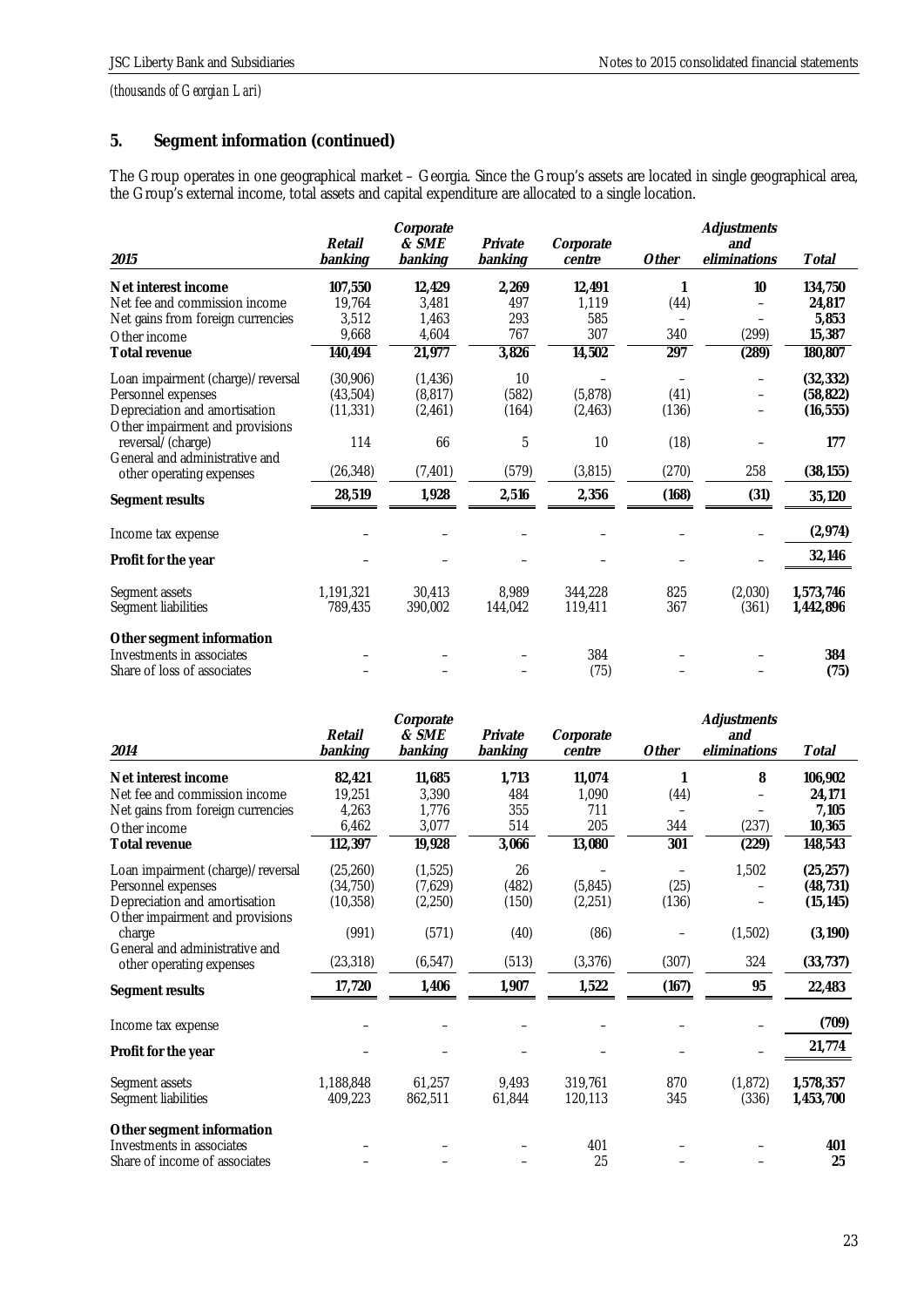## <span id="page-26-0"></span>**6. Cash and cash equivalents**

Cash and cash equivalents comprise:

|                                                      | 2015    | 2014    |
|------------------------------------------------------|---------|---------|
| Cash on hand                                         | 140.590 | 139,491 |
| Current accounts with the NBG                        | 333.098 | 126.535 |
| Current accounts with other credit institutions      | 28.652  | 66,372  |
| Time deposits with credit institutions up to 90 days |         | 147.600 |
| Cash and cash equivalents                            | 502,340 | 479.998 |

As of 31 December 2015, GEL 13,299 (31 December 2014: GEL 55,866) was placed on current accounts with internationally recognised OECD banks that are the counterparties of the Group in performing international settlements. As of 31 December 2015, no short-term time and overnight deposits were placed with the NBG (31 December 2014: GEL 147,600).

## <span id="page-26-1"></span>**7. Amounts due from credit institutions**

Amounts due from credit institutions comprise:

|                                                                        | 2015            | 2014            |
|------------------------------------------------------------------------|-----------------|-----------------|
| Obligatory reserve with the NBG<br>Time deposits for more than 90 days | 53.894<br>4.608 | 44,608<br>6.338 |
| Amounts due from credit institutions                                   | 58.502          | 50,946          |

Credit institutions are required to maintain an interest-earning cash deposit (obligatory reserve) with the NBG, the amount of which depends on the level of funds attracted by the credit institution. The Group's ability to withdraw these deposits is restricted by the statutory legislature.

As of 31 December 2015, GEL 3,592 (31 December 2014: GEL 2,795) was placed on inter-bank deposits with internationally recognised OECD banks, that are the main counterparties of the Group in performing international settlements. The interest rate on such deposits ranges from 0.05%-0.1% per annum.

## <span id="page-26-2"></span>**8. Loans to customers**

Loans to customers comprise:

|                                              | 2015      | 2014      |
|----------------------------------------------|-----------|-----------|
| Loans to retail clients with regular inflows | 366,410   | 429,830   |
| Consumer Ioans                               | 156.957   | 134,430   |
| Micro Ioans                                  | 94.638    | 81,084    |
| Gold pawn loans                              | 50,805    | 47.088    |
| Residential mortgage loans                   | 17.633    | 17.367    |
| Corporate and SME Ioans                      | 12,017    | 29,963    |
| Gross loans to customers                     | 698.460   | 739,762   |
| Less - allowance for loan impairment         | (57, 344) | (47, 652) |
| Loans to customers                           | 641.116   | 692,110   |

Loans to retail clients with regular inflows are provided to individuals who have a stream of regular (typically monthly) inflows into their accounts at the Bank either in form of a salary, state pension or welfare payment.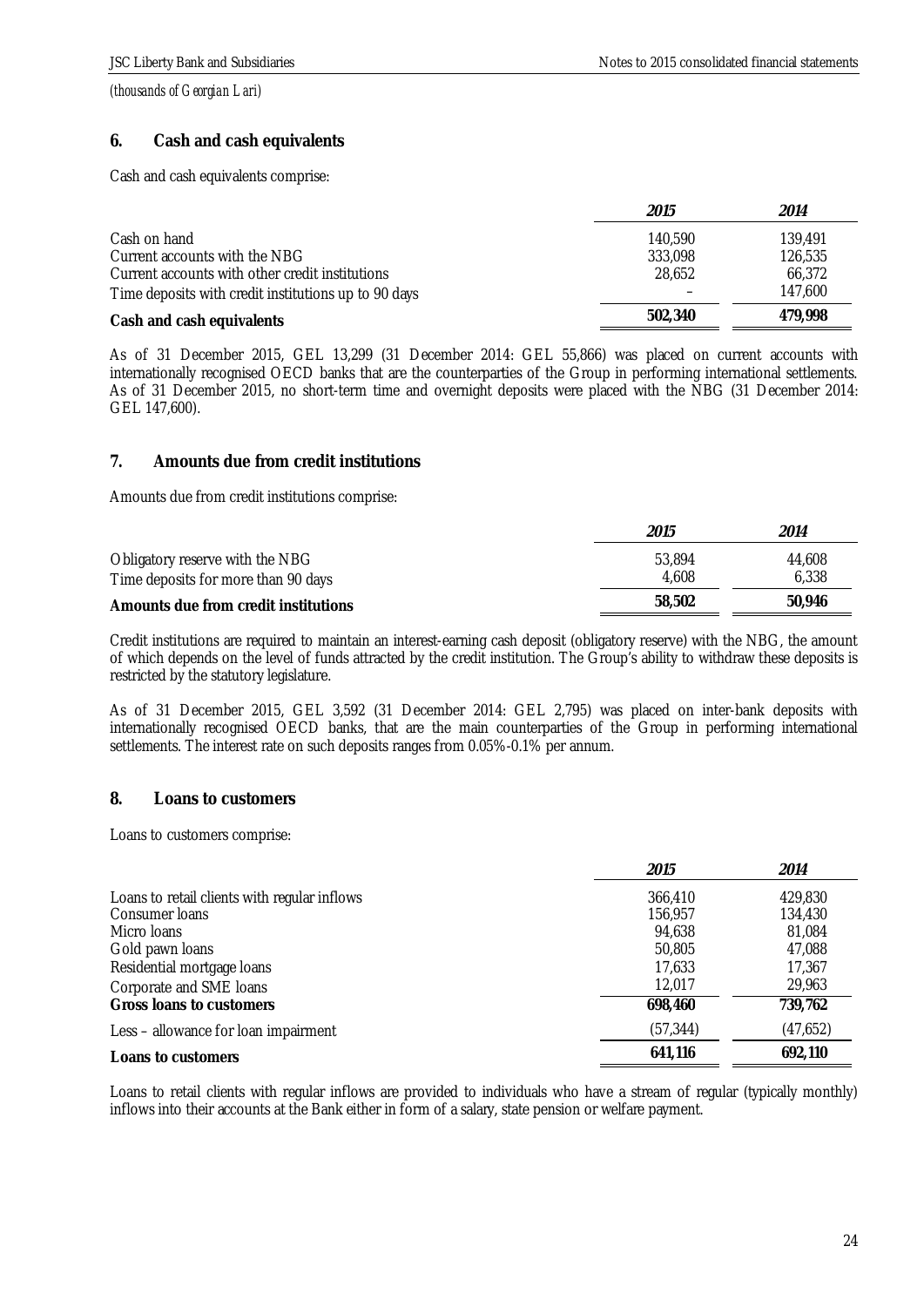#### **8. Loans to customers (continued)**

#### **Allowance for impairment of loans to customers**

A reconciliation of the allowance for impairment of loans to customers by class is as follows:

|                                                                                                                                            | Loans to<br>retail clients<br>with regular<br><i>inflows</i> | Consumer<br>loans                  | Micro<br>loans                | Gold pawn<br>loans              | Residential<br>mortgage<br>loans     | Corporate<br>& SME<br>loans     | Total                                |
|--------------------------------------------------------------------------------------------------------------------------------------------|--------------------------------------------------------------|------------------------------------|-------------------------------|---------------------------------|--------------------------------------|---------------------------------|--------------------------------------|
| At 1 January 2015<br>Charge for the year<br>Recoveries<br>Amounts written off                                                              | 20,328<br>11,590<br>447<br>(12, 391)                         | 19,692<br>14,112<br>184<br>(6,271) | 1,808<br>2,007<br>17<br>(284) | 434<br>3,032<br>(2)             | 267<br>155<br>-<br>$\qquad \qquad -$ | 5,123<br>1,436<br>26<br>(4,366) | 47,652<br>32,332<br>674<br>(23, 314) |
| At 31 December 2015                                                                                                                        | 19,974                                                       | 27,717                             | 3,548                         | 3,464                           | 422                                  | 2,219                           | 57,344                               |
| Individual impairment<br>Collective impairment                                                                                             | 19,974                                                       | 27,717                             | 3,548                         | 3,464                           | 422                                  | 1,427<br>792                    | 4,891<br>52,453                      |
| Gross amount of loans,<br>individually determined to be<br>impaired, before deducting any<br>individually assessed<br>impairment allowance | 19,974                                                       | 27,717                             | 3,548                         | 3,464<br>7,607                  | 422                                  | 2,219<br>6,166                  | 57,344<br>13,773                     |
|                                                                                                                                            | Loans to<br>retail clients<br>with regular<br><i>inflows</i> | Consumer<br>loans                  | Micro<br>loans                | Gold pawn<br>loans              | Residential<br>mortgage<br>loans     | Corporate<br>& SME<br>loans     | Total                                |
| At 1 January 2014<br>Charge for the year<br>Recoveries<br>Amounts written off                                                              | 14,026<br>9,383<br>373<br>(3, 454)                           | 8,007<br>12,143<br>140<br>(598)    | 418<br>1,615<br>10<br>(235)   | 434<br>$\equiv$                 | 255<br>155<br>(143)                  | 4,116<br>1,527<br>31<br>(551)   | 26,822<br>25,257<br>554<br>(4,981)   |
| At 31 December 2014                                                                                                                        | 20,328                                                       | 19,692                             | 1,808                         | 434                             | 267                                  | 5,123                           | 47,652                               |
| Individual impairment<br>Collective impairment                                                                                             | 20,328                                                       | 19,692                             | 1,808                         | 434<br>$\overline{\phantom{0}}$ | 267                                  | 3,649<br>1,474                  | 4,083<br>43,569                      |
|                                                                                                                                            | 20,328                                                       | 19,692                             | 1,808                         | 434                             | 267                                  | 5,123                           | 47,652                               |
| Gross amount of loans,<br>individually determined to be<br>impaired, before deducting any<br>individually assessed                         |                                                              |                                    |                               | 585                             |                                      |                                 |                                      |
| impairment allowance                                                                                                                       |                                                              |                                    |                               |                                 |                                      | 13,674                          | 14,259                               |

#### **Individually impaired loans**

Interest income accrued on loans, for which individual impairment allowances have been recognised as of 31 December 2015 comprised GEL 1,254 (2014: GEL 2,843). Related allowance charges were recognised both in 2015 and 2014 and are recorded in consolidated statement of profit or loss under net impairment charge on interest-bearing assets.

#### **Collateral and other credit enhancements**

The amount and type of collateral required depends on an assessment of the credit risk of the counterparty. Guidelines are implemented regarding the acceptability of types of collateral and valuation parameters.

The main types of collateral obtained are as follows:

- for lending to legal entities, mortgages over real estate properties, inventory and trade receivables;
- for retail lending, mortgages over residential properties and gold over gold pawns.

Management monitors the market value of collateral, requests additional collateral in accordance with the underlying agreement, and monitors the market value of collateral obtained during its review of the adequacy of the allowance for loan impairment.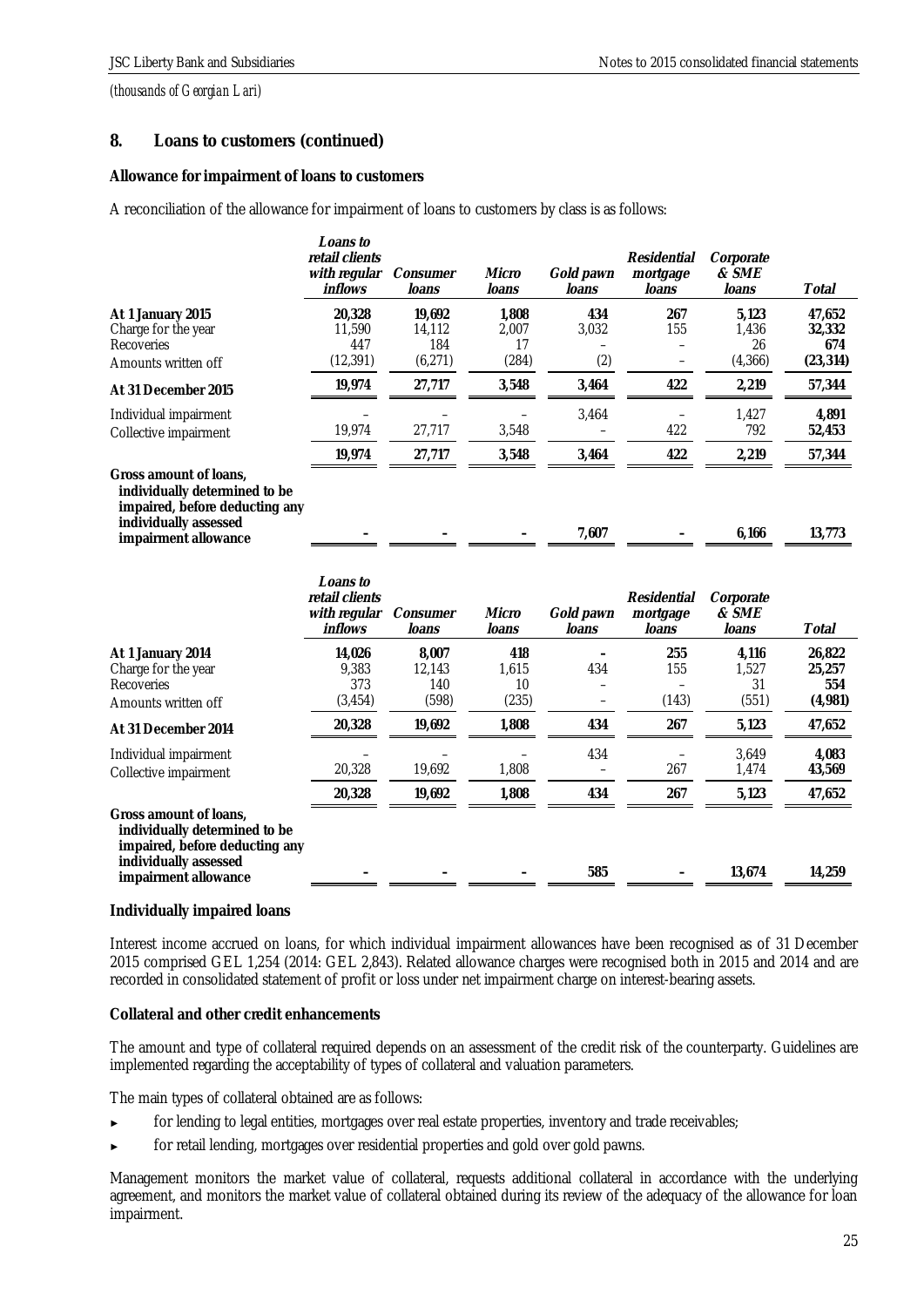## **8. Loans to customers (continued)**

**Concentration of loans to customers**

As of 31 December 2015, the concentration of loans granted by the Group to ten largest third party borrowers comprised GEL 8,508 accounting for 1.2% of the gross loan portfolio of the Group (2014: GEL 14,960 and 2.0%, respectively). An allowance of GEL 2,905 (2014: GEL 2,834) was established against these loans.

Loans have been extended to the following types of customers:

|                                      | 2015      | 2014      |
|--------------------------------------|-----------|-----------|
| <b>Individuals</b>                   | 683.506   | 703,578   |
| Private companies                    | 14.954    | 36,184    |
| Loans to customers, gross            | 698,460   | 739.762   |
| Less - allowance for loan impairment | (57, 344) | (47, 652) |
| Loans to customers, net              | 641.116   | 692.110   |

Loans are made principally within Georgia in the following industry sectors:

|                                      | 2015      | 2014      |
|--------------------------------------|-----------|-----------|
| <b>Individuals</b>                   | 683.506   | 703,578   |
| Trade and service                    | 10.996    | 23,883    |
| Construction                         | 392       | 2.248     |
| Other                                | 3.566     | 10,053    |
| Loans to customers, gross            | 698,460   | 739,762   |
| Less - allowance for loan impairment | (57, 344) | (47, 652) |
| Loans to customers, net              | 641,116   | 692,110   |

## <span id="page-28-0"></span>**9. Investment securities**

Loans and receivables comprise:

|                                                      | 2015   | 2014 |
|------------------------------------------------------|--------|------|
| Certificates of deposit of the NBG                   | 50,946 |      |
| Treasury bonds of the Ministry of Finance of Georgia | 22.152 |      |
| Treasury bills of the Ministry of Finance of Georgia | 6.371  |      |
| Loans and receivables                                | 79.469 |      |

Due to the lack of an active market for securities during 2015 (based on NBG statistics), the Group qualified securities purchased in 2015 as loans and receivables at amortised cost with no impact on consolidated statement of profit or loss.

Held to maturity securities comprise:

|                                                                                                                                                    | 2015    | 2014                        |
|----------------------------------------------------------------------------------------------------------------------------------------------------|---------|-----------------------------|
| Treasury bonds of the Ministry of Finance of Georgia<br>Treasury bills of the Ministry of Finance of Georgia<br>Certificates of deposit of the NBG | 124,321 | 124,403<br>55.616<br>16.887 |
| Held to maturity securities                                                                                                                        | 124.321 | 196.906                     |

As of 31 December 2015, the investment securities with book value of GEL 127,756 were pledged as a collateral for shortterm loan received from NBG (as of 31 December 2014: nil). Please refer to Note 14.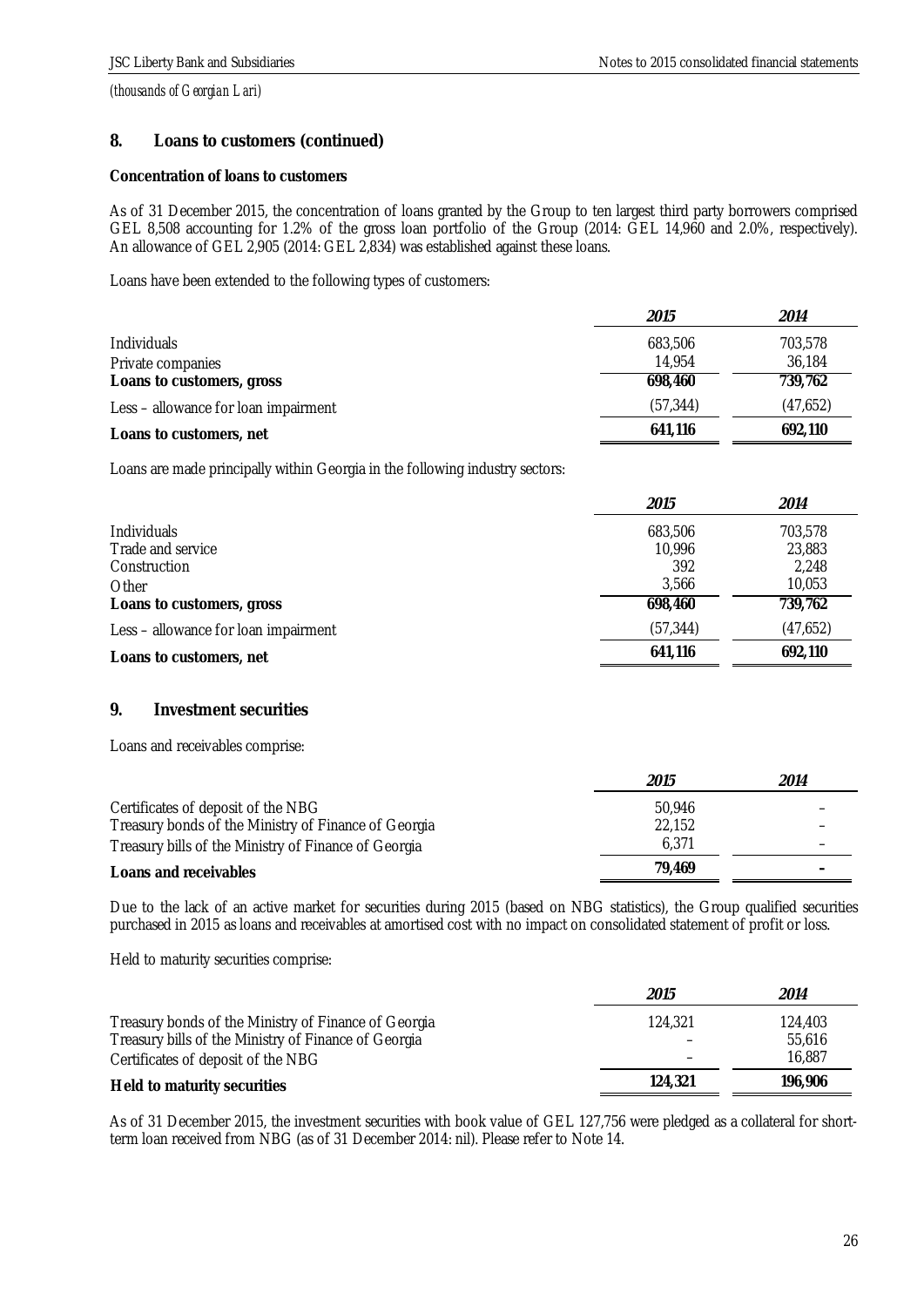## <span id="page-29-0"></span>**10. Property and equipment**

The movements in property and equipment were as follows:

|                                            |           |              | Computers  |          | Leasehold       |         |
|--------------------------------------------|-----------|--------------|------------|----------|-----------------|---------|
|                                            | Land and  | Furniture    | and office | Motor    | <i>improve-</i> |         |
|                                            | buildings | and fixtures | equipment  | vehicles | ments           | Total   |
| Cost or revalued amount                    |           |              |            |          |                 |         |
| 31 December 2014                           | 75,090    | 49.325       | 21,905     | 12,538   | 7,936           | 166,794 |
| Additions                                  | 2,734     | 14,350       | 3,883      | 1.269    | 1,053           | 23,289  |
| <b>Disposals</b>                           | (36)      |              |            | (24)     | (293)           | (353)   |
| 31 December 2015                           | 77,788    | 63,675       | 25,788     | 13,783   | 8,696           | 189,730 |
| Accumulated depreciation and<br>impairment |           |              |            |          |                 |         |
| 31 December 2014                           | 560       | 21.459       | 14,300     | 8.627    | 3.051           | 47,997  |
| Depreciation charge                        | 1,642     | 5,544        | 3,267      | 2,082    | 828             | 13,363  |
| <b>Disposals</b>                           | (1)       |              |            | (7)      | (239)           | (247)   |
| 31 December 2015                           | 2,201     | 27,003       | 17,567     | 10,702   | 3,640           | 61,113  |
| Net book value                             |           |              |            |          |                 |         |
| 31 December 2014                           | 74,530    | 27.866       | 7.605      | 3,911    | 4.885           | 118,797 |
| 31 December 2015                           | 75,587    | 36,672       | 8,221      | 3,081    | 5,056           | 128,617 |

|                                            |           |              | Computers  |          | Leasehold       |           |
|--------------------------------------------|-----------|--------------|------------|----------|-----------------|-----------|
|                                            | Land and  | Furniture    | and office | Motor    | <i>improve-</i> |           |
|                                            | buildings | and fixtures | equipment  | vehicles | ments           | Total     |
| Cost or revalued amount                    |           |              |            |          |                 |           |
| 31 December 2013                           | 90,839    | 40,959       | 17,519     | 12,138   | 6,175           | 167,630   |
| Additions                                  | 3,058     | 8,366        | 4,386      | 526      | 1,584           | 17,920    |
| <b>Disposals</b>                           | (162)     |              |            | (126)    | (14)            | (302)     |
| Revaluation                                | (18, 454) |              |            |          |                 | (18, 454) |
| Reclassifications                          | (191)     |              |            |          | 191             |           |
| 31 December 2014                           | 75,090    | 49,325       | 21,905     | 12,538   | 7,936           | 166,794   |
| Accumulated depreciation and<br>impairment |           |              |            |          |                 |           |
| 31 December 2013                           | 3,397     | 16,709       | 12,018     | 6,570    | 611             | 39,305    |
| Depreciation charge                        | 2,036     | 4,750        | 2,282      | 2,168    | 2370            | 13,606    |
| <b>Disposals</b>                           | (7)       |              |            | (111)    | (14)            | (132)     |
| Revaluation                                | (4, 782)  |              |            |          |                 | (4, 782)  |
| Reclassification                           | (84)      |              |            |          | 84              |           |
| 31 December 2014                           | 560       | 21,459       | 14,300     | 8,627    | 3,051           | 47,997    |
| Net book value                             |           |              |            |          |                 |           |
| 31 December 2013                           | 87,442    | 24,250       | 5,501      | 5,568    | 5,564           | 128,325   |
| 31 December 2014                           | 74,530    | 27,866       | 7,605      | 3,911    | 4,885           | 118,797   |

Buildings and land of the Group are subject to revaluation on a regular basis. The date of the latest revaluation was 31 December 2014.

The gross carrying amount of fully depreciated property and equipment that is still in use is as follows:

|                         | Furniture<br>and fixtures | Computers<br>and office<br>eauipment | Motor<br>vehicles | Total  |
|-------------------------|---------------------------|--------------------------------------|-------------------|--------|
| Cost or revalued amount |                           |                                      |                   |        |
| 31 December 2015        | 3.644                     | 11.578                               | 3.839             | 19,061 |
| 31 December 2014        | 1.882                     | 9.438                                | 2.780             | 14,100 |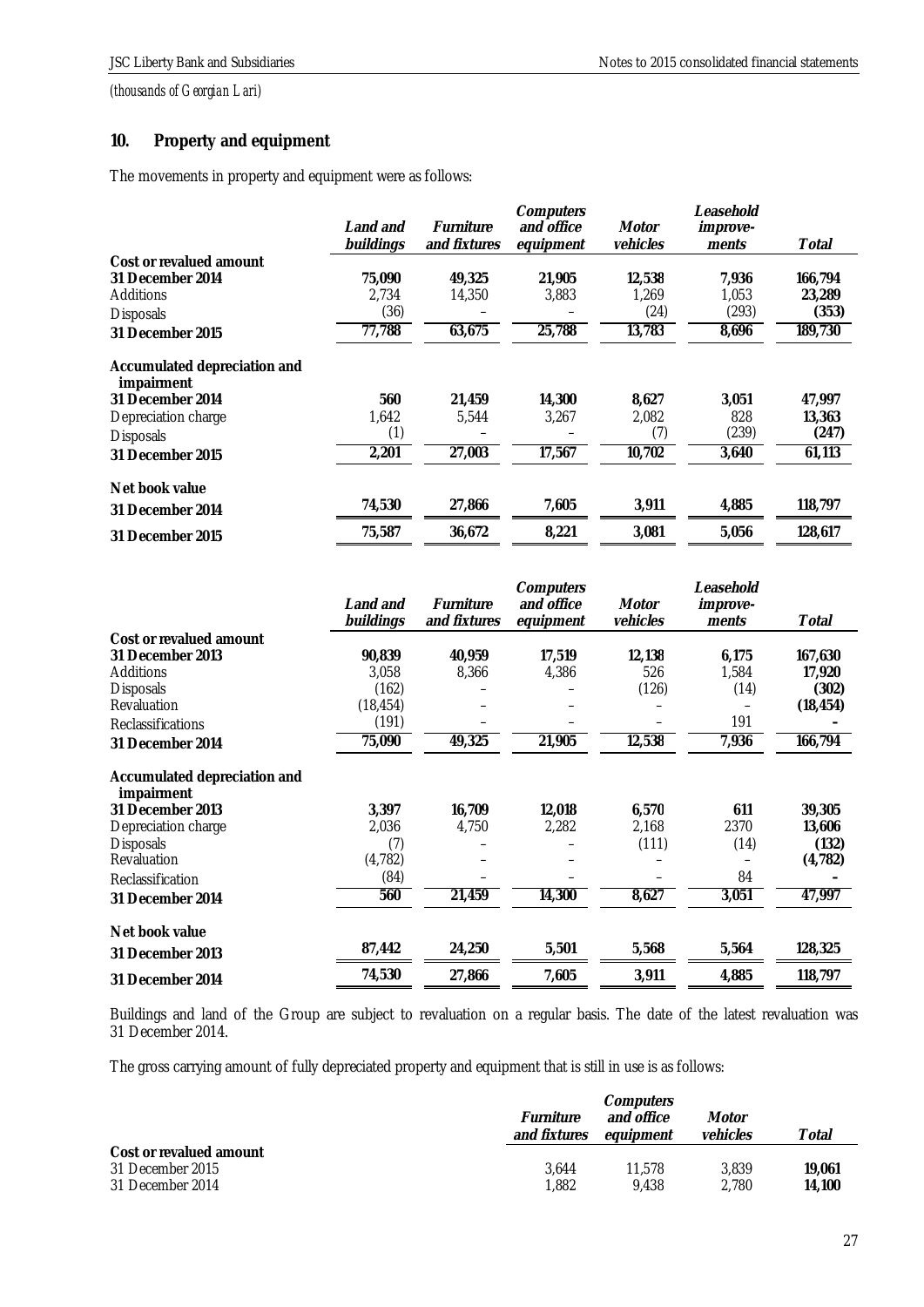## **10. Property and equipment (continued)**

The Group's buildings are classified to Level 3 of the fair value hierarchy. There were no transfers among the levels of the fair value hierarchy in 2015.

If the land and buildings were measured using the cost model, the carrying amounts would be as follows:

|                                         | 2015     | 2014     |
|-----------------------------------------|----------|----------|
| Cost                                    | 51.639   | 48.941   |
| Accumulated depreciation and impairment | (7, 355) | (6, 322) |
| Net carrying amount                     | 44.284   | 42.619   |

## <span id="page-30-0"></span>**11. Intangible assets**

The movements in intangible assets, which comprised computer software and licenses, were as follows:

|                                         | Computer software<br>and licenses |
|-----------------------------------------|-----------------------------------|
| Cost<br>31 December 2014                | 17,655                            |
| Additions                               | 12,180                            |
| 31 December 2015                        | 29,835                            |
| Accumulated amortisation                |                                   |
| 31 December 2014                        | 6,386<br>3,192                    |
| Amortisation charge<br>31 December 2015 | 9,578                             |
| Net book value                          |                                   |
| 31 December 2014                        | 11,269                            |
| 31 December 2015                        | 20,257                            |
|                                         |                                   |
|                                         | Computer software<br>and licenses |
| Cost                                    |                                   |
| 31 December 2013                        | 14,507                            |
| Additions                               | 3,148                             |
| 31 December 2014                        | 17,655                            |
|                                         |                                   |
| Accumulated amortisation                |                                   |
| 31 December 2013                        | 4,847                             |
| Amortisation charge                     | 1,539                             |
| 31 December 2014                        | 6,386                             |
| Net book value                          |                                   |
| 31 December 2013<br>31 December 2014    | 9,660<br>11,269                   |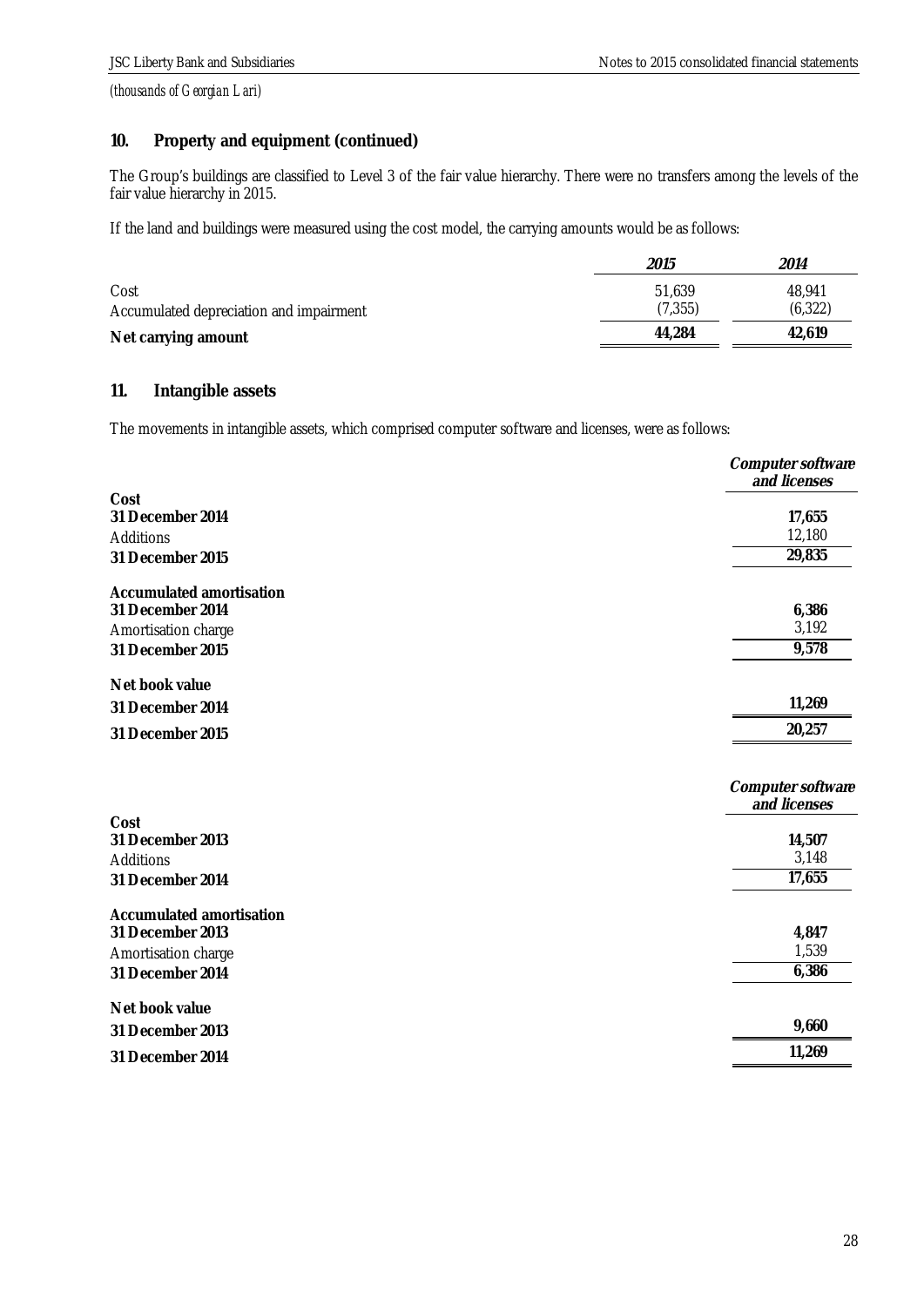#### <span id="page-31-0"></span>**12. Taxation**

The corporate income tax expense comprised:

|                                                                         | 2015  | 2014 |
|-------------------------------------------------------------------------|-------|------|
| Current year tax charge                                                 | 1.081 |      |
| Deferred tax charge – origination and reversal of temporary differences | 1.893 | 709  |
| Income tax expense                                                      | 2.974 | 709  |

Georgian legal entities must file individual tax declarations. The tax rate for banks for profits other than on state securities was 15% for 2015 and 2014. The tax rate for interest income on state securities and the NBG deposits is 0%.

The effective income tax rate differs from the statutory income tax rates. A reconciliation of the income tax expense based on statutory rates with actual is as follows:

|                                                                                                                            | 2015           | 2014            |
|----------------------------------------------------------------------------------------------------------------------------|----------------|-----------------|
| Profit before income tax<br>Statutory tax rate                                                                             | 35,120<br>15%  | 22,483<br>15%   |
| Theoretical income tax expense at the statutory rate                                                                       | 5,268          | 3,372           |
| Change in unrecognised deferred tax asset<br>Tax effect from income from state securities and deposits placed with the NBG |                | (770)           |
| at $0\%$<br>Non-tax deductible expenses                                                                                    | (2,680)<br>386 | (2, 197)<br>304 |
| Income tax expense                                                                                                         | 2,974          | 709             |

Deferred tax assets and liabilities as of 31 December and their movements for the respective years comprise:

|                                                   |           |                                     | Origination and reversal<br>of temporary differences<br>Effect of |           | Origination<br>and reversal<br>of temporary<br>differences |           |
|---------------------------------------------------|-----------|-------------------------------------|-------------------------------------------------------------------|-----------|------------------------------------------------------------|-----------|
|                                                   |           | In the<br>statement<br>of profit or | change in<br>statement<br>of comprehen-                           |           | In the<br>statement<br>of profit or                        |           |
|                                                   | 2013      | loss                                | sive income                                                       | 2014      | loss                                                       | 2015      |
| Tax effect of deductible temporary<br>differences |           |                                     |                                                                   |           |                                                            |           |
| Taxable loss carried forward                      | 1,295     | (770)                               |                                                                   | 525       | (525)                                                      |           |
| Loans to customers                                | 4,649     | (558)                               |                                                                   | 4,091     | (1,609)                                                    | 2,482     |
| <b>Equity investments</b>                         | 1,073     | (798)                               |                                                                   | 275       |                                                            | 275       |
| Other assets                                      | 353       | 483                                 |                                                                   | 836       | 174                                                        | 1,010     |
| Other liabilities                                 | 475       | 149                                 |                                                                   | 624       | 148                                                        | 772       |
| Gross deferred tax assets                         | 7,845     | (1, 494)                            |                                                                   | 6,351     | (1, 812)                                                   | 4,539     |
| Unrecognised deferred tax asset                   | (1, 295)  | 770                                 |                                                                   | (525)     | 525                                                        |           |
| Deferred tax asset                                | 6,550     | (724)                               |                                                                   | 5,826     | (1, 287)                                                   | 4,539     |
| Tax effect of taxable temporary<br>differences    |           |                                     |                                                                   |           |                                                            |           |
| Property and equipment and<br>intangible assets   | (13, 864) | 15                                  | 2,051                                                             | (11, 798) | (606)                                                      | (12, 404) |
| Deferred tax liabilities                          | (13,864)  | 15                                  | 2,051                                                             | (11, 798) | (606)                                                      | (12, 404) |
| Net deferred tax assets/(liabilities)             | (7, 314)  | (709)                               | 2,051                                                             | (5, 972)  | (1, 893)                                                   | (7, 865)  |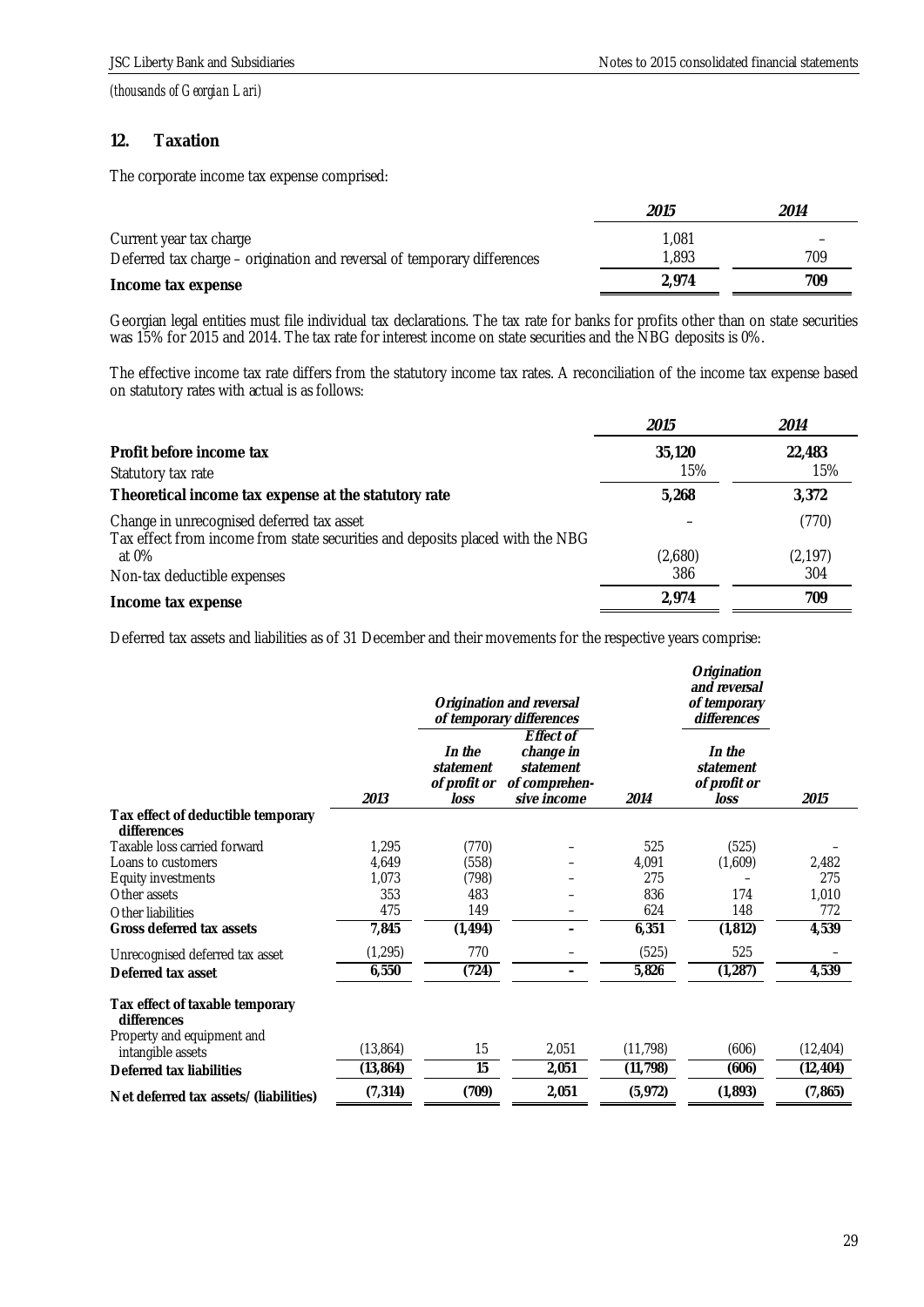## **12. Taxation (continued)**

During 2015 year, the Bank did not utilise a taxable loss carry forward of GEL 3,497 with the respective tax effect of the utilisation amounting to GEL 525. During 2014 year, the Bank utilised a taxable loss carry forward of GEL 5,133 with the respective tax effect of the utilisation amounting to GEL 770. The schedule of the available taxable loss carried forward with the respective expiration dates is presented below:

| Year of expiration                        | 2015 | 2014     |
|-------------------------------------------|------|----------|
| 2015                                      |      | 3.497    |
| Taxable loss carried forward, gross       |      | 3.497    |
| Unrecognised taxable loss carried forward |      | (3, 497) |
| Taxable loss carried forward, net         |      |          |

## <span id="page-32-0"></span>**13. Other assets, prepayments and other liabilities**

Other assets comprise:

|                                                 | 2015     | 2014    |
|-------------------------------------------------|----------|---------|
| Investment properties                           | 4,665    | 5,017   |
| Receivables from remittances systems operators  | 3.855    | 2,622   |
| Guarantee deposits placed                       | 2,119    | 1,647   |
| Repossessed property                            | 1,443    | 1,252   |
| Receivable from guarantees paid                 | 899      | 1,276   |
| Prepaid taxes other than income tax             | 550      | 1,097   |
| Investment in associate                         | 342      | 401     |
| Receivable from documentary operations          | 172      | 341     |
| Derivative asset                                | 58       | 4,033   |
| Investments available for sale                  | 42       |         |
| Current income tax assets                       |          | 533     |
| Other                                           | 5,874    | 4,999   |
|                                                 | 20,019   | 23,218  |
| Less – allowance for impairment of other assets | (5, 130) | (4,070) |
| Other assets                                    | 14,889   | 19,148  |

Investment properties primarily comprise of class B office space located in downtown Zugdidi with total rental space of 1,848 square meters and a warehouse building located in an industrial area of Tbilisi with gross usable space of 8,706 square meters, as well as several other properties located outside of Tbilisi. The warehouse building was disposed to third party subsequent to the year end in February 2016 (refer to Note 26).

Investment properties are stated at fair value. The fair value represents the price that would be received to sell an asset in an orderly transaction between market participants at the measurement date. The date of latest revaluation was 31 December 2015. The valuation was performed by an accredited independent valuator with a recognised and relevant professional qualification and with recent experience in the locations and categories of the investment properties being valued. The valuation models in accordance with those recommended by the International Valuation Standards Committee have been applied and are consistent with the principles in IFRS 13. Refer to Note 23 for details.

During 2015, the Group disposed one of its investment properties to third party. The sale was accomplished at most recent fair value revaluation of the property of GEL 414. There were no other significant movements in investment properties except for fair value revaluation.

The Group's investment properties items are classified to Level 3 of the fair value hierarchy. There were no transfers among the levels of the fair value hierarchy in 2015.

Receivables from remittances in the amount of GEL 3,855 (2014: GEL 2,622) represent money transfers made in advance toward the retail clients at the period end that were subsequently settled by the systems operators within several days in accordance with respective service contracts.

Guarantee deposits placed as of 31 December 2015 primarily represent pledged funds at VISA Inc. and MasterCard Inc. in the amount of GEL 825 and GEL 1,274, respectively (31 December 2014: VISA Inc. for GEL 654, MasterCard Inc. for GEL 992).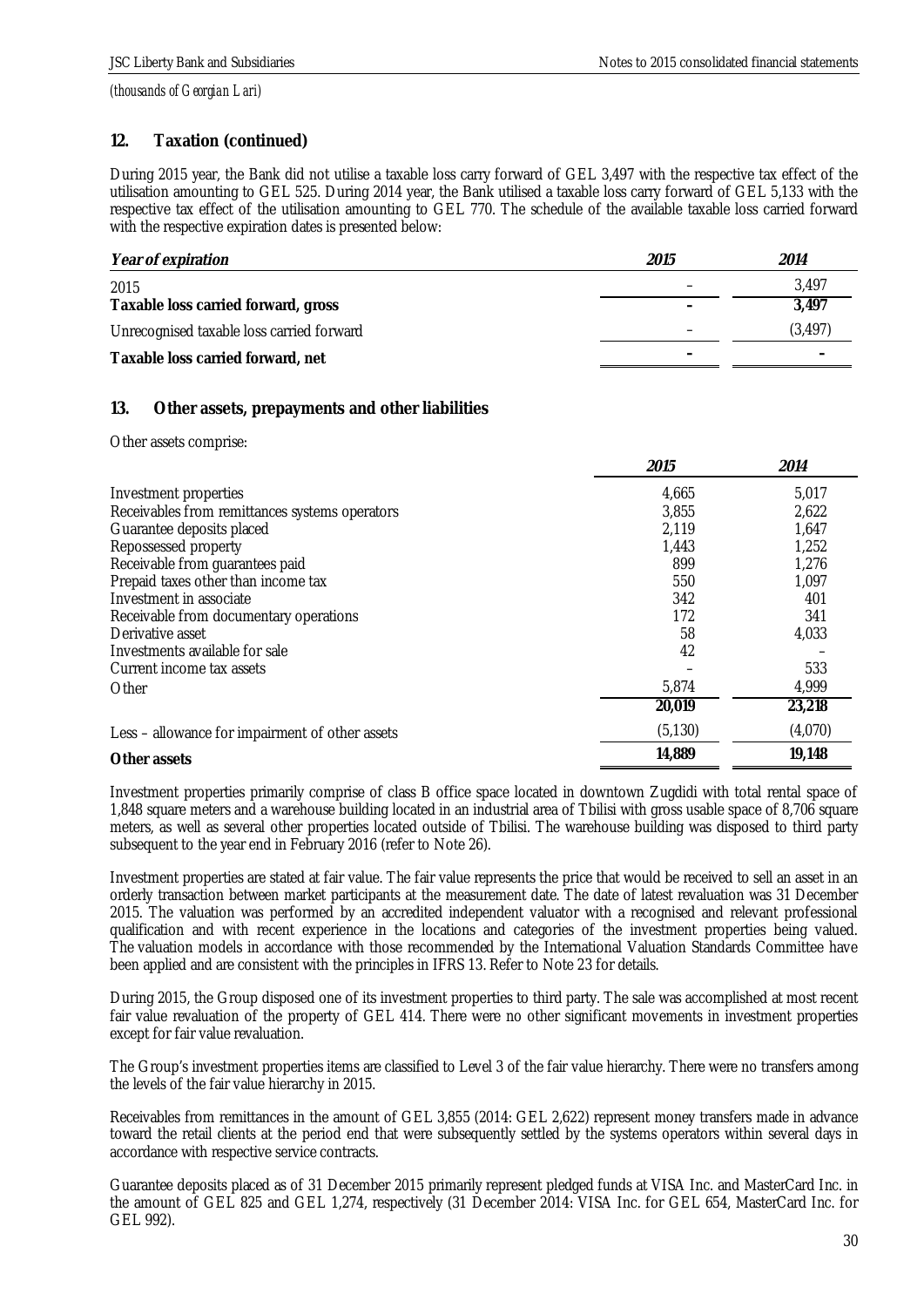## **13. Other assets, prepayments and other liabilities (continued)**

The table below shows the fair values of derivative financial instruments, recorded as assets or liabilities, together with their notional amounts. The notional amount, recorded gross, is the amount of a derivative's underlying asset, reference rate or index and is the basis upon which changes in the value of derivatives are measured. The notional amounts indicate the volume of transactions outstanding at the year end and are not indicative of the credit risk.

|                                     |          | 2015  |                    |          | 2014  |                   |
|-------------------------------------|----------|-------|--------------------|----------|-------|-------------------|
|                                     | Notional |       | <i>Fair values</i> | Notional |       | <i>Fair value</i> |
|                                     | amount   | Asset | _iabilitv          | amount   | Asset | Liabilitv         |
| Foreign exchange contracts          |          |       |                    |          |       |                   |
| Forwards and swaps - domestic       | 1.800    | 58    |                    | 56.076   | 4.033 |                   |
| Total derivative assets/liabilities | 800, ا   | 58    |                    | 56.076   | 4.033 |                   |

As of 31 December 2015, the Group has positions in the following types of derivatives:

#### *Forwards*

Forwards contracts are contractual agreements to buy or sell a specified financial instrument at a specific price and date in the future. Forwards are customised contracts transacted in the over-the-counter market.

The Group's forward is classified to Level 2 of the fair value hierarchy. There were no transfers among the levels of the fair value hierarchy in 2015.

#### Prepayments comprise:

|                                             | 2015  | 2014  |
|---------------------------------------------|-------|-------|
| Prepayments for security services           | 963   | 2.145 |
| Prepayments for fixed and intangible assets | 654   | 5.446 |
| Prepayments for professional services       | 511   | 211   |
| Prepaid insurance                           | 446   | 266   |
| Other                                       | 1.661 | 1,115 |
| Total prepayments                           | 4.235 | 9,183 |

Advances for security service represent a prepayment made to Legal Entity of Public Law (LEPL) Security Police Department (SPD). On 30 May 2012, the Bank signed a five year service agreement with SPD for 63 months until 1 September 2017 in the amount of GEL 5 million. According to the agreement, SPD provides security services at the Bank's head office, branches and other distribution outlets, as well as for vehicles used for cash transportation. In connection with this agreement, the Bank has recognised an expense in the amount of GEL 1,182 for the year ended 31 December 2015 (2014: GEL 1,152).

Other liabilities comprise:

|                                                                          | 2015   | 2014   |
|--------------------------------------------------------------------------|--------|--------|
| Bonus accrual                                                            | 6,261  | 4.319  |
| Funds pending settlements                                                | 1.516  | 3,341  |
| Sundry creditors                                                         | 1.238  | 1,385  |
| Provision for various contingencies including guarantees and commitments | 482    | 1,661  |
| Taxes payable other than income tax                                      | 346    | 233    |
| Other                                                                    | 3.356  | 1,925  |
| Other liabilities                                                        | 13.199 | 12.864 |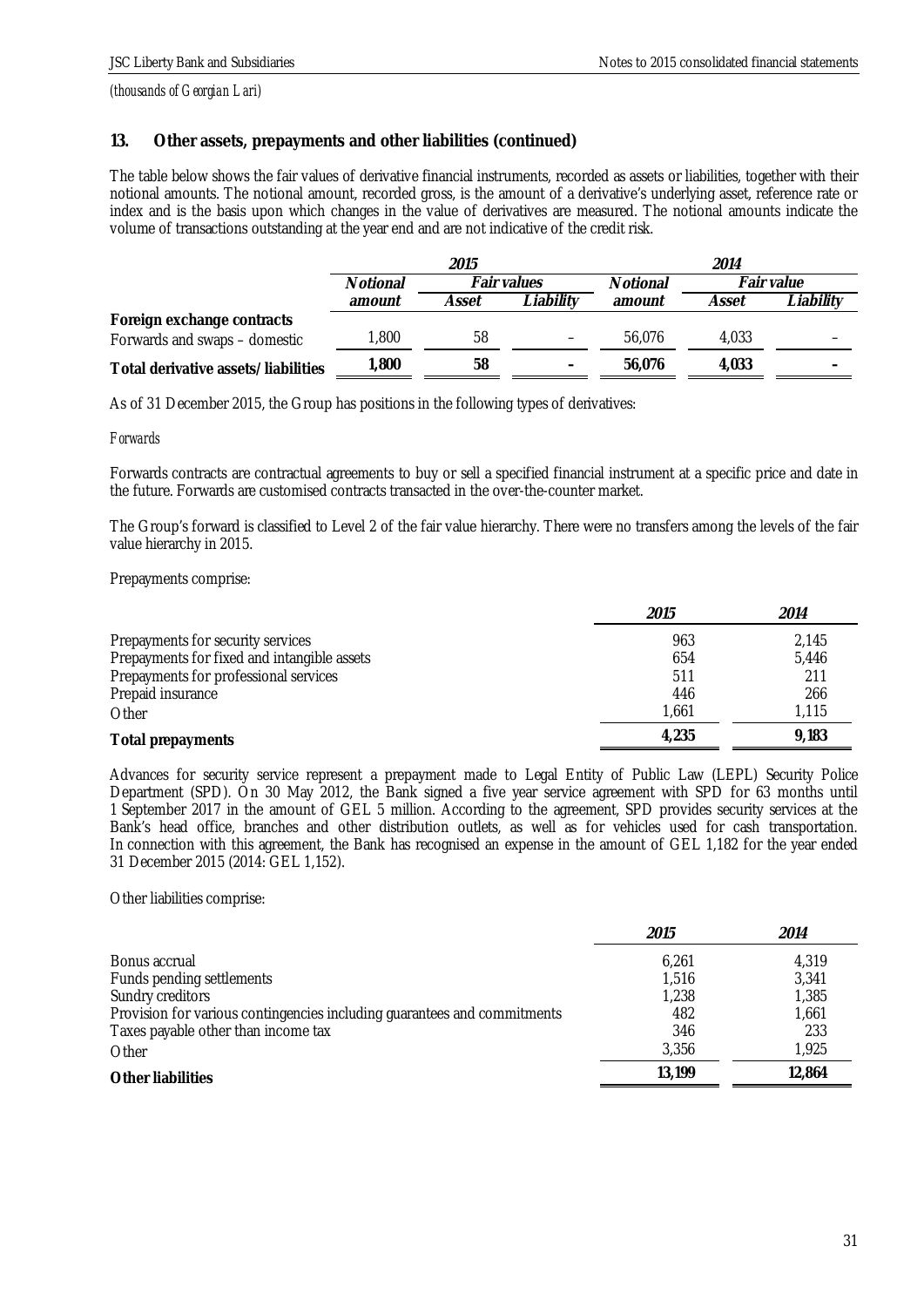## **13. Other assets, prepayments and other liabilities (continued)**

## *Forwards (continued)*

The movements in other impairment allowances and provisions were as follows:

|                                                                   | Other assets                | Provision for<br>various<br>contingencies<br>including<br>guarantees and<br>commitments | Total                       |
|-------------------------------------------------------------------|-----------------------------|-----------------------------------------------------------------------------------------|-----------------------------|
| 31 December 2014<br>Charge/(reversal)<br>Write-offs<br>Recoveries | 4,070<br>1,002<br>(1)<br>59 | 1,661<br>(1, 179)                                                                       | 5,731<br>(177)<br>(1)<br>59 |
| 31 December 2015                                                  | 5,130                       | 482                                                                                     | 5,612                       |

|                                                                   | Provision for<br>various<br>contingencies<br>including<br>guarantees and<br>commitments<br>Total<br>Other assets |              |                             |  |  |
|-------------------------------------------------------------------|------------------------------------------------------------------------------------------------------------------|--------------|-----------------------------|--|--|
| 31 December 2013<br>Charge/(reversal)<br>Write-offs<br>Recoveries | 2,374<br>1,688<br>(2)<br>10                                                                                      | 159<br>1,502 | 2,533<br>3,190<br>(2)<br>10 |  |  |
| 31 December 2014                                                  | 4,070                                                                                                            | 1,661        | 5,731                       |  |  |

Provisions for claims, guarantees and commitments are recorded in other liabilities.

## <span id="page-34-0"></span>**14. Amounts due to credit institutions**

Amounts due to credit institutions comprise:

|                                    | 2015    | 2014  |
|------------------------------------|---------|-------|
| Current accounts                   | 2.959   | 5,105 |
| Time deposits and loans            | 115.956 | 932   |
| Amounts due to credit institutions | 118,915 | 6.037 |

As of 31 December 2015, time deposits and loans included GEL 115,000 of short-term loan received from the NBG (31 December 2014: nil). Certain securities with book value of GEL 127,756 were pledged as a collateral for this loan (Note 9).

## <span id="page-34-1"></span>**15. Amounts due to customers**

The amounts due to customers include the following:

|                                                    | 2015      | 2014      |
|----------------------------------------------------|-----------|-----------|
| Current accounts                                   | 625.525   | 843.773   |
| Time deposits (including certificates of deposits) | 618.498   | 569.208   |
| Amounts due to customers                           | 1,244,023 | 1,412,981 |
| Held as security against guarantees issued         | 1.258     | 2.713     |

At 31 December 2015, amounts due to customers of GEL 178,069 (14.3%) were due to the ten largest customers (31 December 2014: GEL 289,246 (20.5%)).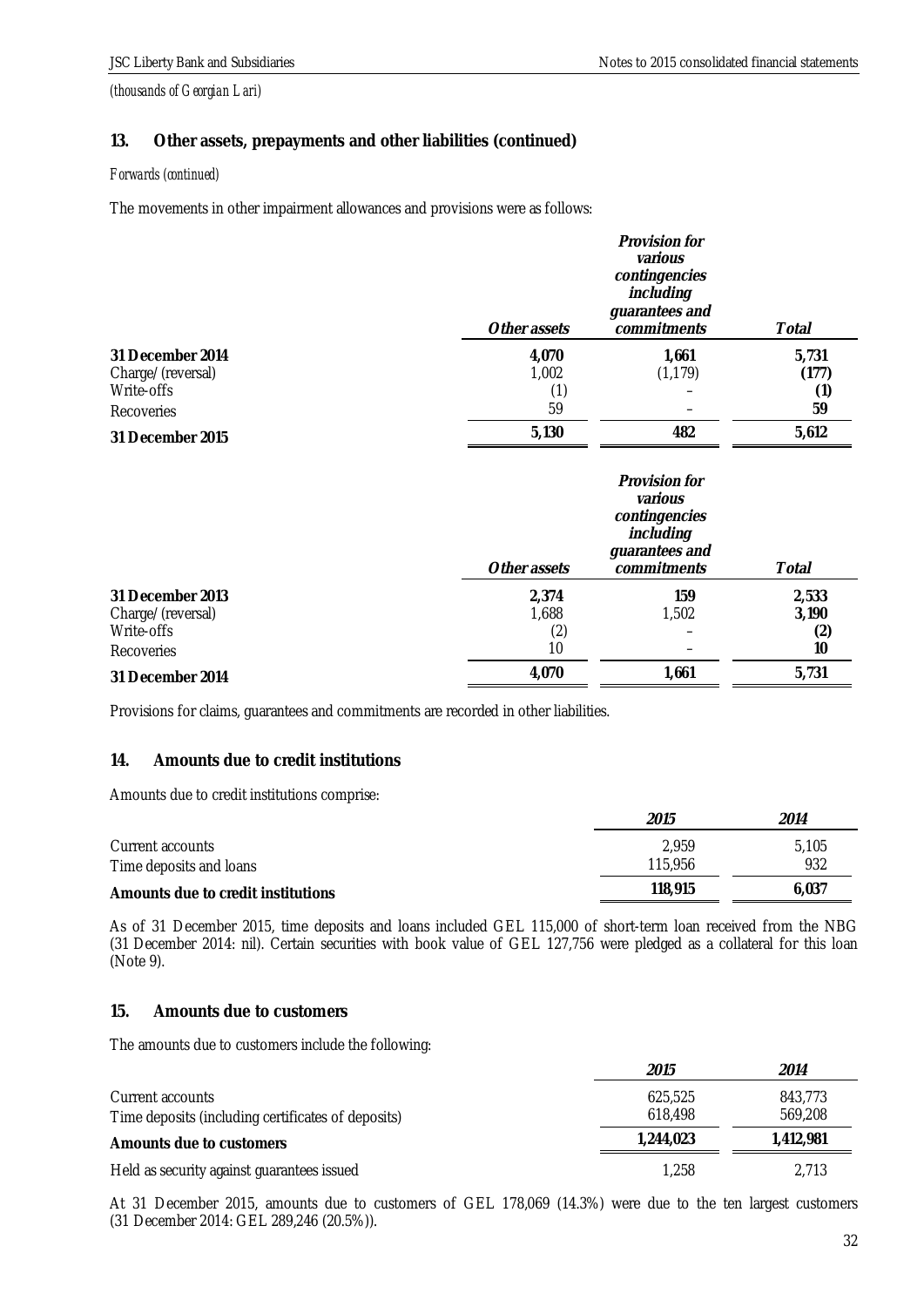## **15. Amounts due to customers (continued)**

Amounts due to customers include accounts with the following types of customers:

|                                                                 | 2015               | 2014               |
|-----------------------------------------------------------------|--------------------|--------------------|
| <b>Individuals</b><br>State and public sector                   | 847,874<br>272,417 | 774,121<br>447,570 |
| Private enterprises                                             | 123,732            | 191,290            |
| Amounts due to customers                                        | 1,244,023          | 1,412,981          |
| The amounts due to customers by economic sector are as follows: |                    |                    |
|                                                                 | 2015               | 2014               |
| <b>Individuals</b>                                              | 847,874            | 774,121            |
| State and public sector                                         | 272,417            | 447,570            |
| Trade                                                           | 26,859             | 26,369             |
| Transport and communication                                     | 11,885             | 25,269             |
| Energy                                                          | 10,588             | 28,504             |
| Real estate constructions                                       | 1,883              | 4,962              |
| Agriculture                                                     | 469                | 440                |
| Mining                                                          | 76                 | 87                 |
| Other                                                           | 71,972             | 105,659            |
| Amounts due to customers                                        | 1,244,023          | 1,412,981          |

#### <span id="page-35-0"></span>**16. Subordinated debt**

In November 2014, the Bank commenced the sale of unsecured Subordinated Loan Contracts (the "SLCs") to high net worth individuals and corporate clients. The primary reason for issuance of the SLCs was to attract Tier 2 qualified capital to support the Bank's capitalisation.

As of 31 December 2015, the Bank had GEL 58,346 (31 December 2014: GEL 15,846) of Subordinated Debt outstanding, of which GEL 44,198 (31 December 2014: GEL 6,485) qualified for the inclusion in the Tier 2 capital in accordance with the NBG rules.

## <span id="page-35-1"></span>**17. Equity**

#### **Share capital**

As of 31 December 2015, the authorised share capital of the Bank comprised 7,500,000,000 ordinary shares, of which 5,502,254,354 were issued, 5,386,315,867 ordinary shares were fully paid and 971,234,382 shares represent treasury shares (31 December 2014: 7,500,000,000 ordinary shares, of which 5,502,254,354 were issued and 5,338,298,249 were fully paid). Each share has nominal value of GEL 0.01. Out of total number of ordinary shares issued, 115,938,487 shares have been sold on a deferred payment basis to Stichting Liberty ESOP (2014: 163,956,105) and are attributable to the share based compensation programme.

Movements in the fully paid and repurchased ordinary and the convertible preferred shares are described below:

|                                                                   | Number of shares                  |                                             | Nominal amount           |                        |                           |  |
|-------------------------------------------------------------------|-----------------------------------|---------------------------------------------|--------------------------|------------------------|---------------------------|--|
|                                                                   | Convertible<br>preferred          | Ordinary                                    | Convertible<br>preferred | Ordinary               | Total                     |  |
| 31 December 2013<br>Increase in share capital<br>31 December 2014 | 5,179,064<br>960,000<br>6.139.064 | 5,328,424,855<br>9,873,394<br>5.338.298.249 | 5.179<br>960<br>6.139    | 53,284<br>99<br>53,383 | 58,463<br>1,059<br>59,522 |  |
| Increase in share capital<br>Purchase of treasury shares          |                                   | 48,017,618<br>(971, 234, 382)               |                          | 480<br>(9, 712)        | 480<br>(9, 712)           |  |
| 31 December 2015                                                  | 6,139,064                         | 4,415,081,485                               | 6.139                    | 44,151                 | 50.290                    |  |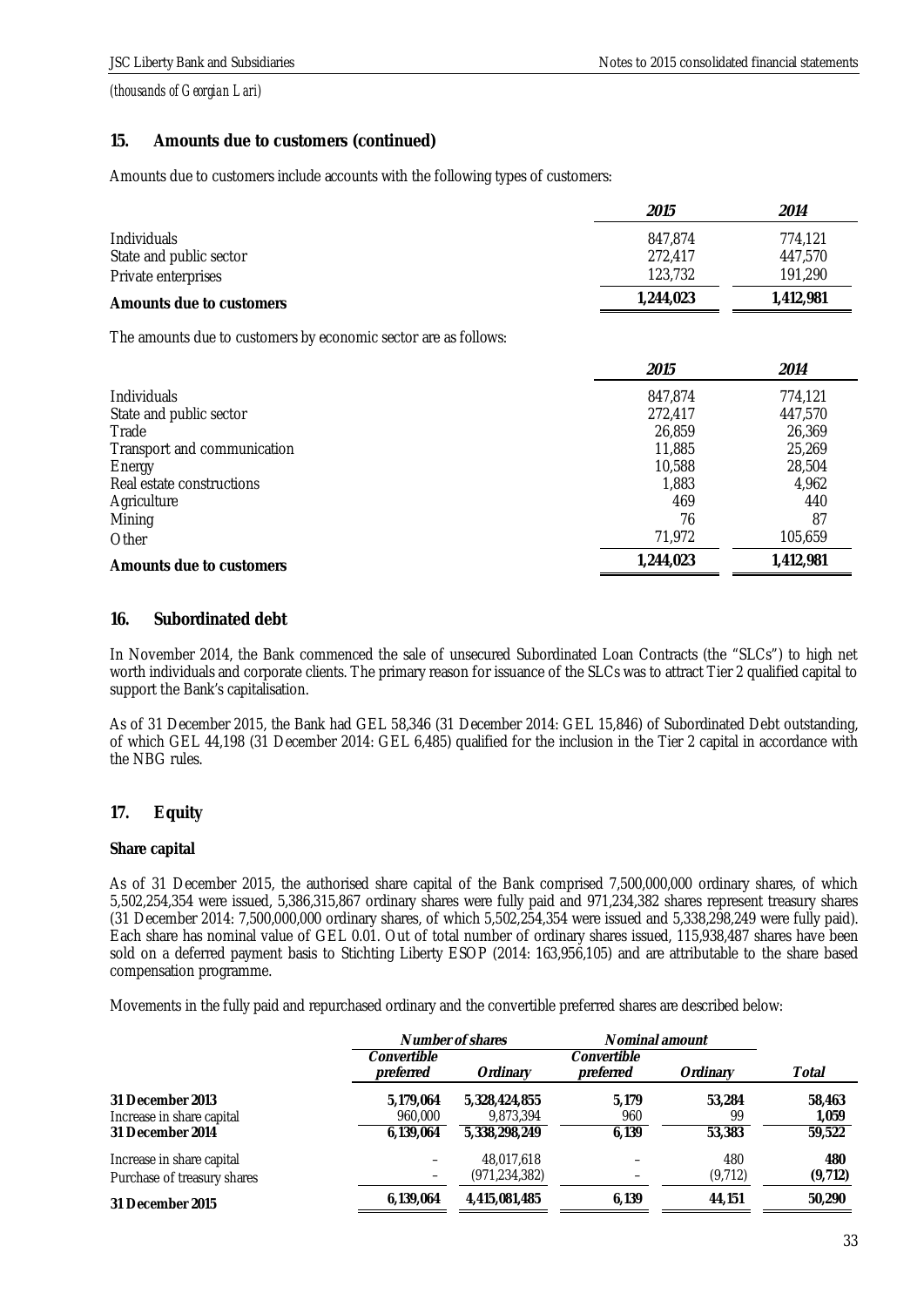## **17. Equity (continued)**

**Share capital (continued)**

The share capital of the Bank was contributed by the shareholders in GEL and they are entitled to dividends and any capital distribution in GEL.

The increase of share capital represents the exercise of ESOP shares. No new ordinary shares have been issued or sold during 2015 and 2014.

As of 31 December 2015 and 2014, the book value per ordinary share comprised GEL 0.028 and GEL 0.022, respectively.

#### **Treasury shares**

On 12 November 2015, the Group commenced the buyback of ordinary shares (the "Buyback") at GEL 0.0179 per ordinary share, with the maximum number of 1,045,428,327 ordinary shares or 19.00% of the total number of issued and outstanding ordinary shares. The buyback was initiated considering the following conditions:

- As of 30 September 2015, the total capital adequacy ratio stood at 20.13%, the historical maximum achieved by the Group, which is far above the minimum threshold of 11.4% and is comfortably above the targeted 18% level.
- ► Given the contemporary macroeconomic conditions in Georgia, the Group faces muted growth prospects in 2016 which can be supported by internally generated additional capital, and, therefore had some excess regulatory capital.
- The common share price of the Bank on the Georgian Stock Exchange (the "GSE") had been at the low level not exceeding 0.5-0.6x trailing book value per ordinary share, with very low liquidity.

The Buyback period was set as 90 calendar days from announcement date, up until 10 February 2016; as of 31 December 2015 the Group bought back and fully settled 971,234,382 ordinary shares (17.65% of the total number of shares issued and outstanding). See Note 26 for subsequent Buyback completion results.

The consideration paid, including any attributable transaction costs is deducted from total equity as treasury shares until they are cancelled or reissued. Treasury shares are stated at weighted average cost.

## **Convertible preferred shares**

In August 2012, the Bank issued and made available for sale to the general public in a public offer in Georgia 10,000,000 non-redeemable convertible preferred shares at the gross placement price of GEL 1 per convertible preferred share (with the permissible size of the public offer subsequently increased to 30,000,000 convertible preferred shares), of which 6,139,064 convertible preferred shares were outstanding and fully paid-up as of 31 December 2015 (2014: 6,139,064), The public offer period expired on 31 December 2015. The convertible preferred shares are perpetual and can be converted, at the holder's discretion, into ordinary shares of the Bank at the conversion price based on 1.05 times the IFRS audited ordinary equity book value of the Bank per ordinary share outstanding (net of any treasury shares) as of the end of the preceding calendar year.

The dividend rate on the convertible preferred shares is 17% per annum, payable annually, subject to the AGM approval in each given year. The dividends are non-cumulative. The conversion option was classified as equity component as of the initial recognition date.

The ability to pay dividends is subject to the Bank's financial condition and results of operations and compliance with the prudential capital adequacy requirements and may be restricted by, among other things, applicable laws and regulations, and by the NBG.

## **Basic/diluted earnings per share**

The Group presents basic and diluted earnings per share (EPS) data for its ordinary shares. Basic EPS is calculated by dividing the profit or loss attributable to ordinary shareholders of the Bank by the weighted average number of ordinary shares outstanding during the period (net of any treasury shares). Diluted EPS is determined by adjusting the profit or loss attributable to ordinary shareholders and the weighted average number of ordinary shares outstanding of the effect of all dilutive potential ordinary shares (but ignoring any treasury shares), which comprise share options granted to employees and the convertible preferred shares.

In 2015, net income attributable to ordinary shareholders of the Bank comprised GEL 32,146 (2014: GEL 21,774) and the weighted average number of ordinary shares outstanding during the year was 5,400,007,513 (2014: 5,502,254,354), resulting in earnings per share of GEL 0.00576 for 2015 (2014: GEL 0.00380).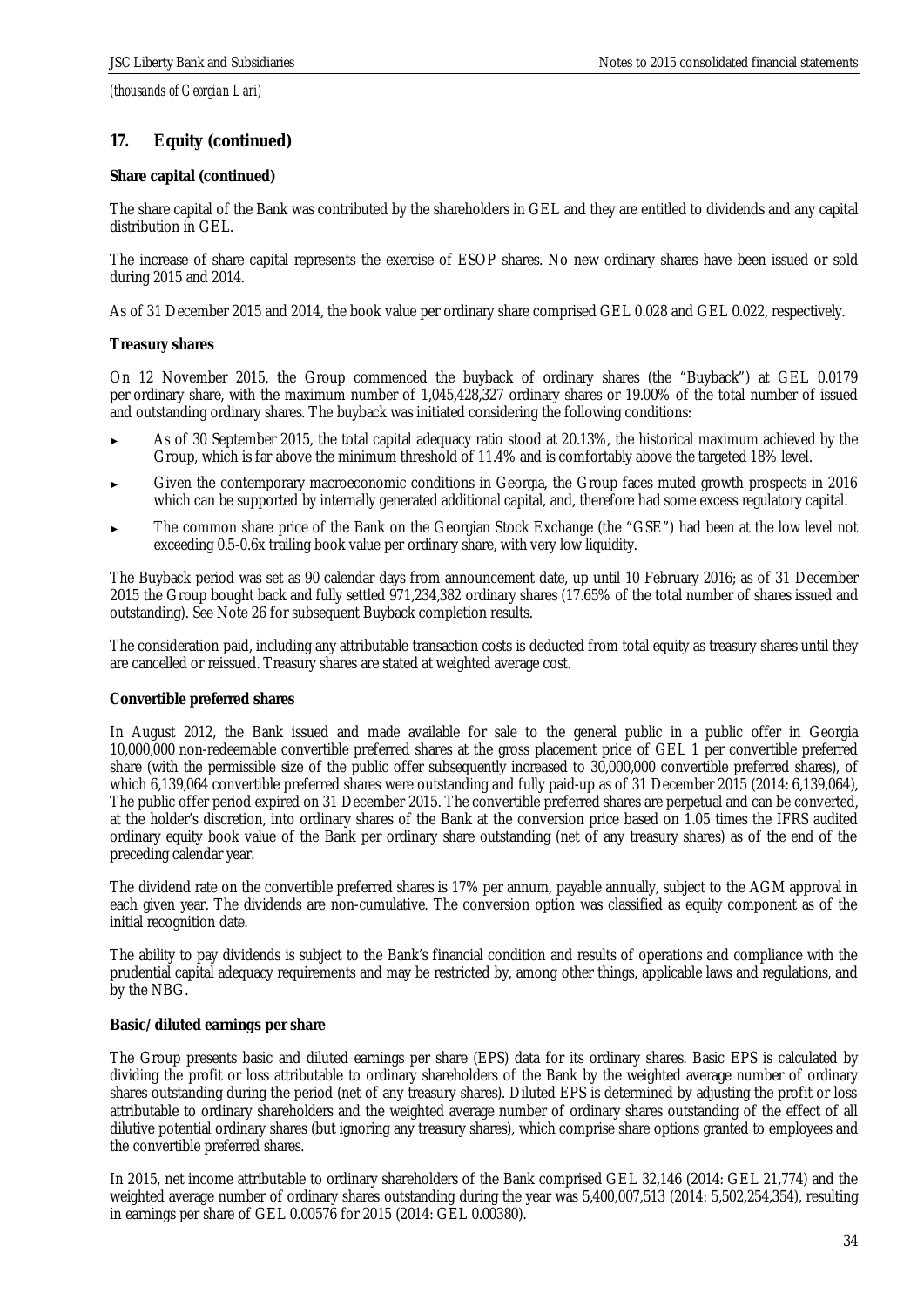## **17. Equity (continued)**

### **Basic/diluted earnings per share (continued)**

At 31 December 2015, the convertible preferred shares did not have a dilutive effect as the conversion price of GEL 0.029 exceeded the quoted weighted average market price for the period of GEL 0.012. Thus, the potential dilution did not include the potential effect from the conversion of 6,139,064 convertible preferred shares into ordinary shares as of 31 December 2015 (at 31 December 2014, the convertible preferred shares did not have a dilutive effect as the conversion price of GEL 0.023 exceeded the quoted weighted average market price for the period of GEL 0.015).

### **Dividends**

The Bank paid dividends on its ordinary shares in the amount of GEL 8,000 in 2015 (2014: GEL nil). The Bank paid dividends on the convertible preferred shares in the amount of GEL 1,044 in 2015 (2014: 880).

#### **Other reserves**

Movements in other reserves were as follows:

|                                                 | <b>Revaluation reserve</b><br>for property |           |  |  |
|-------------------------------------------------|--------------------------------------------|-----------|--|--|
|                                                 | and equipment                              | Total     |  |  |
| At 31 December 2013                             | 20,282                                     | 20,282    |  |  |
| Revaluation of buildings                        | (13, 380)                                  | (13, 380) |  |  |
| Tax effect of revaluation of buildings          | 2.051                                      | 2.051     |  |  |
| Revaluation reserve of sold assets, net of tax  | (75)                                       | (75)      |  |  |
| Depreciation of revaluation reserve, net of tax | (423)                                      | (423)     |  |  |
| At 31 December 2014                             | 8,455                                      | 8.455     |  |  |
| Revaluation reserve of sold assets, net of tax  | (4)                                        | (4)       |  |  |
| Depreciation of revaluation reserve, net of tax | (169)                                      | (169)     |  |  |
| At 31 December 2015                             | 8,282                                      | 8,282     |  |  |
|                                                 |                                            |           |  |  |

**Nature and purpose of other reserves**

#### *Revaluation reserve for property and equipment*

The revaluation reserve for property and equipment is used to record increases in the fair value of the buildings and decreases to the extent that such decrease relates to an increase on the same asset previously recognised in equity.

## <span id="page-37-0"></span>**18. Commitments and contingencies**

#### **Operating environment**

In May and October 2015, the credit rating agencies reconfirmed their sovereign ratings of Georgia with stable outlook. In the recent years, Georgia implemented far-reaching structural reforms. In 2015 Country was No. 24 in the World Bank Ease of Doing Business global rankings and No. 22 in the Index of Economic Freedom. However, Georgia remains a small open economy, which is exposed to exogenous trends and pressures. The recession and/or slowdown in the economies of key regional trading partners (largely induced by the sharp falls in oil & gas and other commodity prices), resulted in a yearon-year decline in exports and remittance inflows in Georgia. The local currency depreciated by 28.5% against the US dollar, Real GDP growth amounted to 2.6% in 2015, as compared to 6.4%, 3.3% and 4.6% in 2012, 2013 and 2014, respectively.

Budget deficit in 2014 and 2015 amounted, on a preliminary basis, to 3.2% and 3.8% of GDP, respectively. Proper fiscalmonetary interaction and prudent banking sector supervision allowed to sustain positive development dynamics in the financial sector and credit risks, providing for flat (adjusted for exchange-rate effect) loan book growth while keeping the banking sector NPLs (defined as loans overdue by 90 days) at a relatively low level (below 5%). However, the banking sector remains relatively dollarised with 60% of sector loan portfolios denominated in the US dollars (the only exception of the Bank's loan book, 3%), that might create future moderate pressure on asset-quality, which is offset by strong Basel capital adequacy ratios of the banking sector.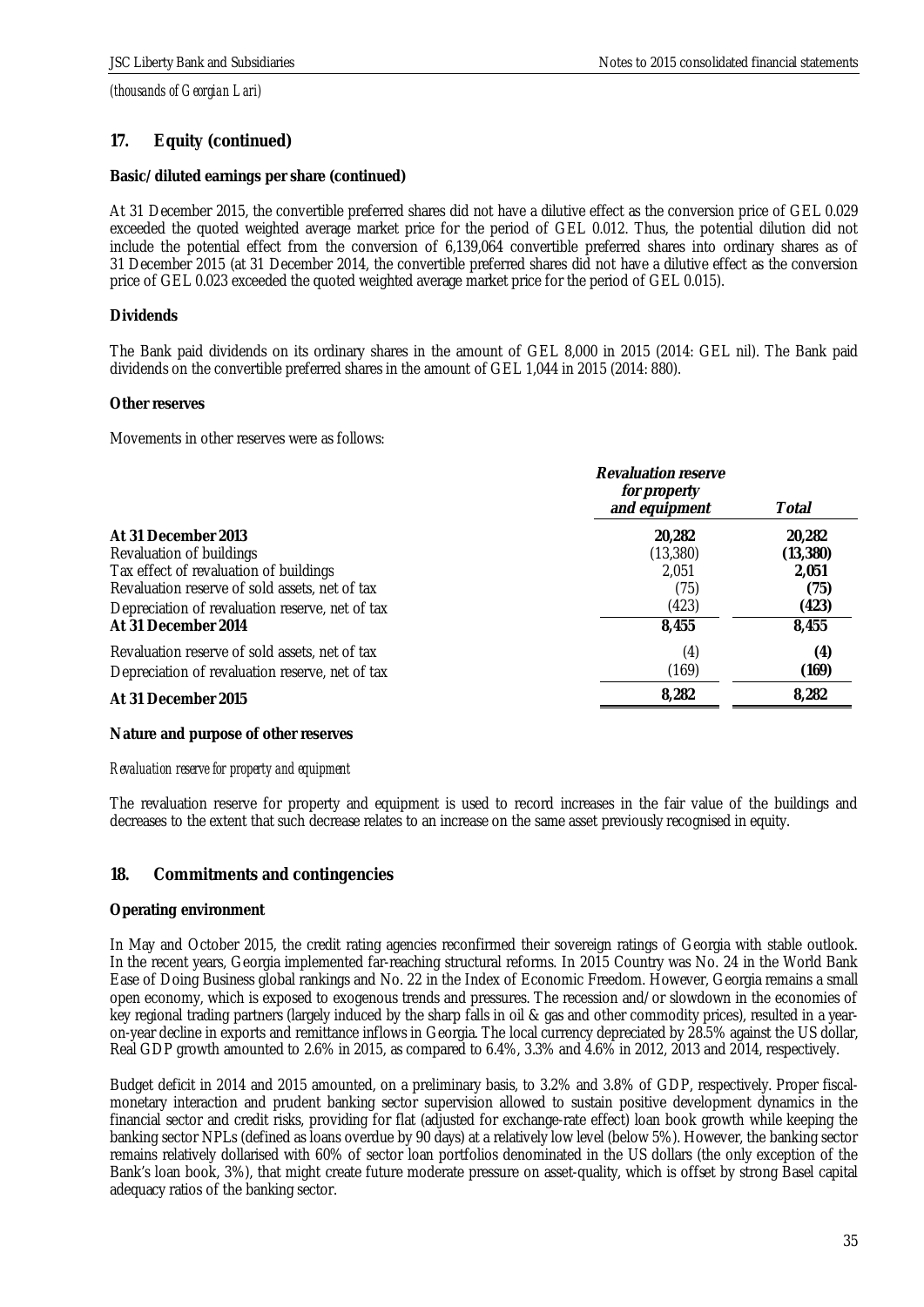## **18. Commitments and contingencies (continued)**

### **Operating environment (continued)**

The period average inflation rate changed from 3.1% as of 31 December 2014 to 4.0% as of 31 December 2015. Public debt as a share of GDP amounted to 39.4% and 33.2% as of 31 December 2015 and 31 December 2014, respectively. The government and the NBG sustain sufficient liquidity – in the form of the government cash deposit at the NBG and in the form of the NBG's international reserves (liquid assets/GDP equalled 2.4% and 3.6% as of 31 December 2015 and 31 December 2014, respectively). Regional growth appears to be improving in 2016, alongside the stabilisation and slight growth of the commodity prices.

The management believes that the Bank is well-equipped to withstand such pressures, due to the fact that 96% of gross loans and 71% of amounts due to customers are denominated in local currency, which is strengthened by well diversified retail loan book, low concentration in funding and fairly stable liquidity buffer. Despite the fall of the GEL against the US dollar, conversion of retail deposits and CDs into FX has been limited in 2015. Additionally, the Bank's refinancing risk is generally restricted due to significant reliance on retail fixed rate time deposits and CDs.

#### **Legal**

In the ordinary course of business, the Group is subject to legal actions and complaints. Management believes that the ultimate liability, if any, arising from such actions or complaints will not have a material adverse effect on the financial condition or the results of future operations of the Group.

The Group's commitments and contingencies comprised the following:

|                                                             | 2015    | 2014    |
|-------------------------------------------------------------|---------|---------|
| Credit related commitments                                  |         |         |
| Guarantees                                                  | 1.438   | 4,620   |
| Undrawn Ioan commitments                                    | 29,094  | 39,033  |
|                                                             | 30,532  | 43,653  |
| Operating lease commitments                                 |         |         |
| Not later than 1 year                                       | 7,079   | 4.701   |
| Later than 1 year but not later than 5 years                | 20,360  | 12,907  |
| Later than 5 years                                          | 9,940   | 6,309   |
|                                                             | 37,379  | 23,917  |
| Capital expenditure commitments                             | 213     | 645     |
| $Less - provisions$                                         | (22)    | (1,661) |
| Commitments and contingencies (before deducting collateral) | 68,102  | 66,554  |
| Less – cash held as security against guarantees issued      | (1,258) | (2,713) |
| Commitments and contingencies                               | 66,844  | 63,841  |

As of 31 December 2015 and 31 December 2014, the Bank had Bankers Blanket Bond insurance, Directors and Officers liability insurance, and Property and Vehicle insurance coverage.

#### *Litigation*

In December 2008, then shareholders of the Bank – Irina Jincharadze, Elena Kovalenko, Giorgi Goguadze, Tamar Marshania, Gaioz Marshania, Ana Gerbyak (nee Agureeva) and Stark Road Resource Limited sold 1,403,223,900 ordinary shares of the Bank (then representing a 89.24% equity interest in the Bank) to Eurooil LLP under the share purchase agreement dated 29 December, 2008 (as amended on 29 December 2008) (hereinafter the "SPA"). The aggregate cash and non-cash consideration received by the selling shareholders equaled to GEL 36,478, amounting to 2.76 times the IFRS audited equity book value of the Bank as of 31 December, 2008. In September 2009, Eurooil LLP sold 1,434,047,026 ordinary shares of the Bank (then representing a 91.22% equity interest in the Bank) to Liberty Holding Georgia LLC.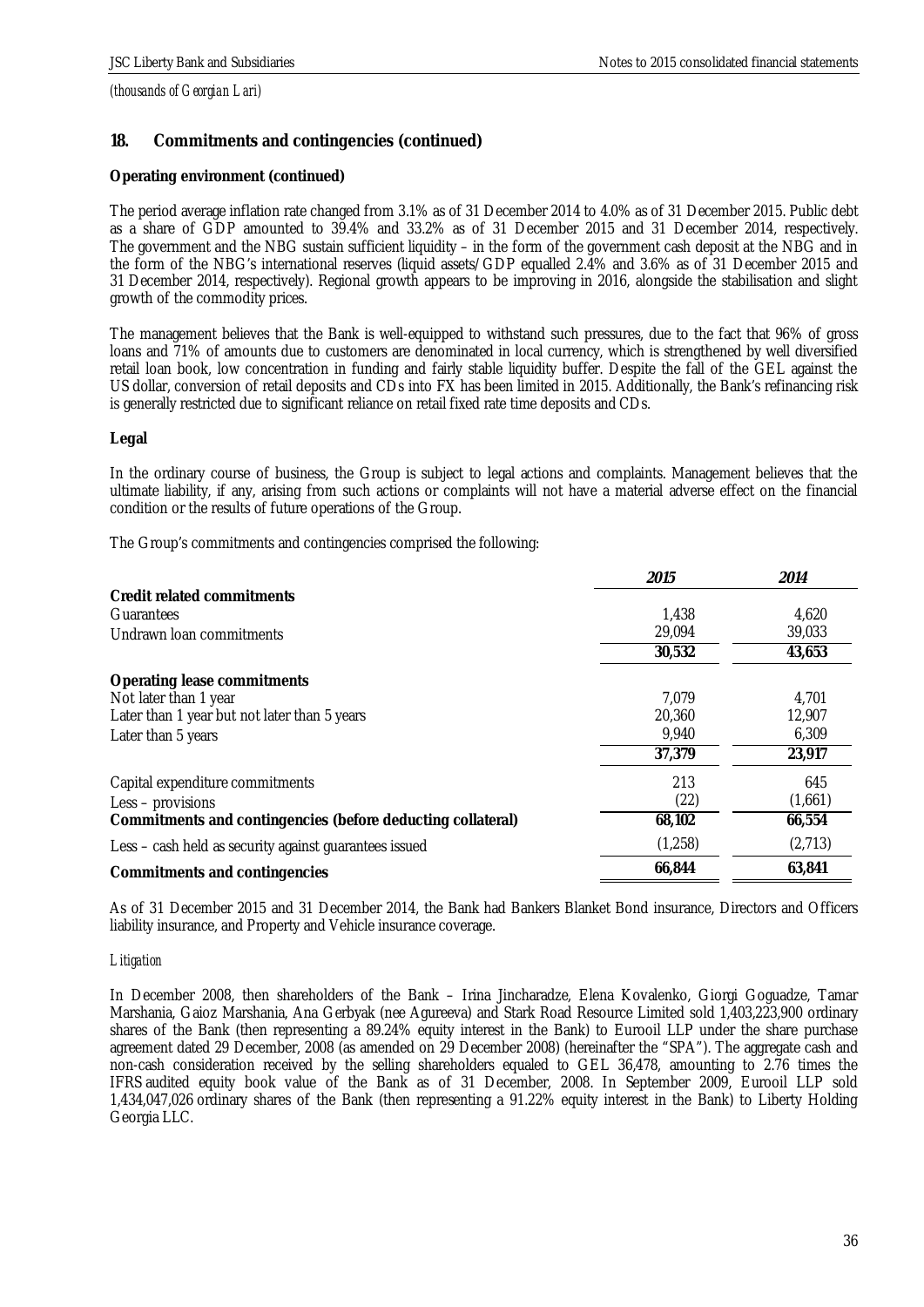## **18. Commitments and contingencies (continued)**

#### **Legal (continued)**

On 31 October 2013, several of the former shareholders of the Bank – Irina Jincharadze, Elena Kovalenko and Tamar Marshania (hereinafter the "Original Claimants") – filed a claim at the Tbilisi City Court against the respondents Eurooil LLP, the Bank, Liberty Holding Georgia LLC, JSC Liberty Capital and Liberty Investments Holding BV (hereinafter the "Respondents"). In their claims the Original Claimants allege that they were coerced to sell their respective shares to Eurooil LLP and that EuroOil LLP and the Respondents had been related and/or acted in concert, and thus seek partial annulment of the SPA. The Original Claimants had sold 801,454,200 ordinary shares of the Bank for the aggregate consideration of GEL 23,782. In conjunction with the claim, the Original Claimants requested injunctive relief in the form of an encumbrance over 51% of the Bank's ordinary shares held by Liberty Holding Georgia LLC and nine units of real estate property owned by JSC Liberty Bank. On 1 November, 2013, the Tbilisi City Court partially satisfied the Original Claimants' application for an injunction and encumbered 50.97% of the ordinary shares of the Bank held by Liberty Holding Georgia LLC.

On 21 November 2013, one other former shareholder Ana Gerbyak (the Original Claimants and Ana Gerbyak hereafter jointly referred to as the "Former Shareholders") filed a claim at the Tbilisi City Court against the same Respondents requesting partial annulment and avoidance of the SPA pursuant to which she had sold 113,373,100 ordinary shares of the Bank (representing at that time a 7.21% equity interest in the Bank) to Eurooil LLP. As injunctive relief, Ana Gerbyak requested the encumbrance of 7.21% of the Bank's ordinary shares held by Liberty Holding Georgia LLC. On 25 November 2013 the Tbilisi City Court satisfied the injunction application of Ana Gerbyak and encumbered 7.21% of shares of the Bank held by Liberty Holding Georgia LLC. As a result, 3,201,321,628 ordinary shares of the Bank owned by Liberty Holding Georgia LLC, equivalent to the IFRS ordinary equity book value of GEL 68,956 as of 31 December 2014 (63,377 as of 31 December 2013) and currently representing a 58.18% ordinary equity interest in the Bank, were encumbered by the Tbilisi City Court pending the outcome of the litigation. In 2009-2014, the Bank's ordinary equity has increased by GEL 109,294, as a result of the cumulative net income of GEL 52,157 and the issuance of new ordinary shares, purchased by certain Respondents as well as minority investors for the aggregate consideration of GEL 69,974. Thus, management believes that the injunctive relief has been greatly inequitable; even though the sale of 914,827,300 ordinary shares, with the then book value of GEL 8,606 has been disputed, 3,201,321,628 ordinary shares with the book value of GEL 68,956 (as of 31 December 2014), have been encumbered.

The Tbilisi City Court subsequently joined the claims filed by the Original Claimants and Ana Gerbyak and the case in currently pending as one.

The Respondents successfully appealed the Tbilisi City Court's injunctive relief decisions on the cases initiated by the Former Shareholders and in March 2014 the Tbilisi City Court reversed its decisions encumbering the ordinary shares of the Bank. Following the counter appeal of the Former Shareholders, in July 2014 the Tbilisi Court of Appeals returned the case back to the Tbilisi City Court for further consideration retaining the encumbrance on the shares.

The Tbilisi City Court reconsidered the issue of the encumbrance and once again partially satisfied the claims by the Respondents and ruled on 28 November 2014 that the Former Shareholders shall provide an undertaking in the amount of US\$ 1,983 in cash in the designated escrow account within seven calendar days from the date of the ruling. The Original Claimants failed to provide the requested cash undertaking and, on 12 December 2014, the Tbilisi City Court issued a ruling, ordering the removal of the encumbrance on the ordinary shares. On 19 December 2014, the Former Shareholders appealed this ruling and on 20 March 2015, Tbilisi Court of Appeal issued a resolution and returned the case back to the Tbilisi City Court for the reconsideration and determination of certain factual aspects on the case. 3,201,321,628 ordinary shares of the Bank continue to be encumbered.

All of the above procedural steps concerned interim relief on the encumbrance of the ordinary shares. Consideration on the merits took place in summer and fall 2015, however, on 1 December 2015, the judge presiding over the case was promoted to the Tbilisi Court of Appeals. The pending shareholder dispute was then was assigned to a different judge in the Tbilisi City Court and the date of the next hearing is yet to be announced.

Management of the Bank strongly believes that the aforementioned lawsuit is frivolous and opportunistic in nature and wholly without merit and anticipates that, provided the court deliberations are objective, the litigation will end in favour of the Respondents.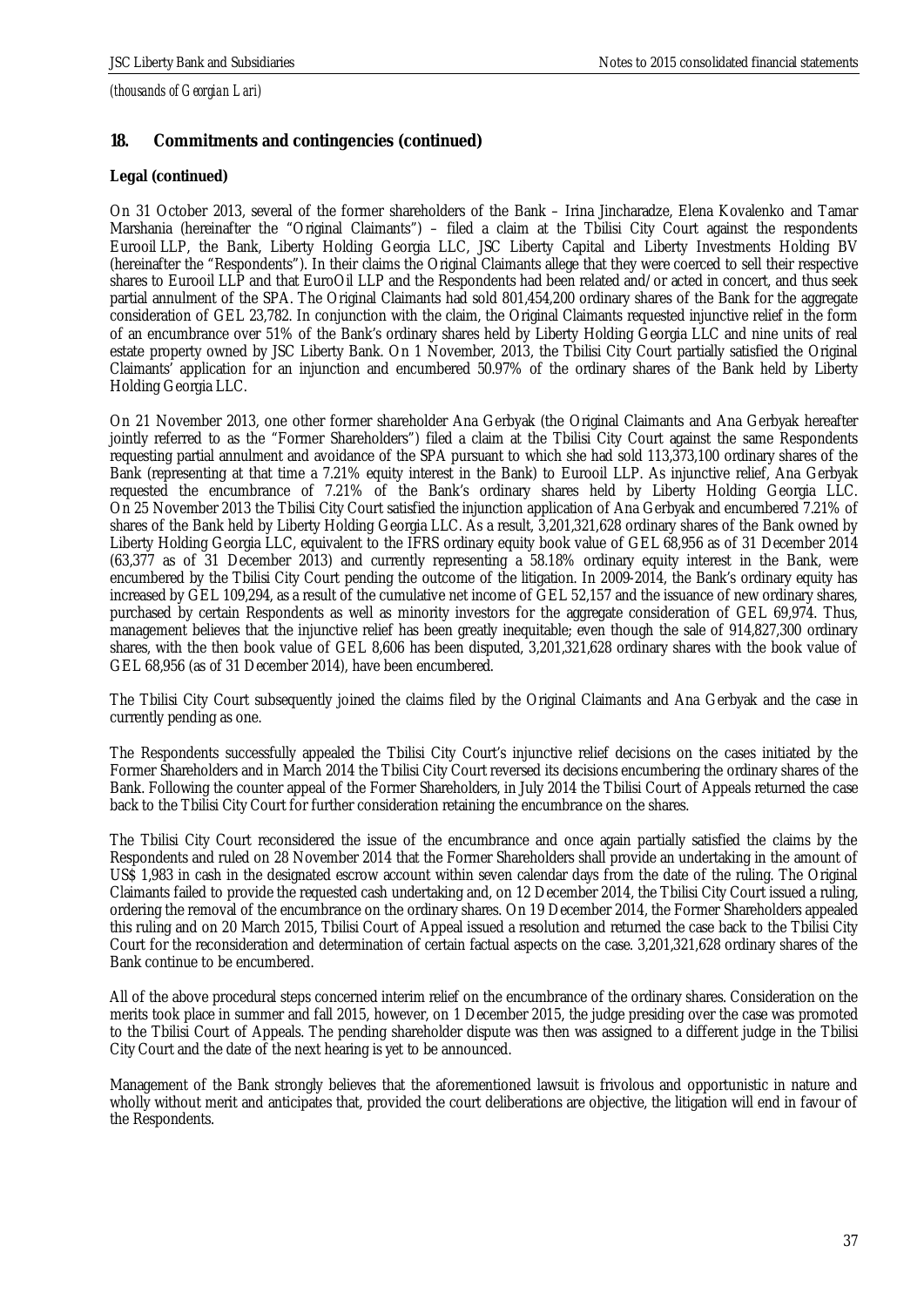## <span id="page-40-0"></span>**19. Net fee and commission income**

Net fee and commission income comprised:

|                                        | 2015     | 2014     |
|----------------------------------------|----------|----------|
| Plastic card operations                | 8,296    | 7,502    |
| Settlements operations                 | 6,055    | 6,174    |
| Remittances                            | 5,440    | 6,113    |
| Cash operations                        | 3,444    | 2,928    |
| Fee income received from bill payments | 1,801    | 1,237    |
| Guarantees and letters of credit       | 64       | 393      |
| Other                                  | 5,165    | 3,794    |
| Fee and commission income              | 30,265   | 28,141   |
| Plastic card operations                | (4,537)  | (3, 163) |
| Settlements operations                 | (884)    | (781)    |
| Cash operations                        | (15)     | (13)     |
| Guarantees and letters of credit       | (12)     | (13)     |
| Fee and commission expense             | (5, 448) | (3,970)  |
| Net fee and commission income          | 24,817   | 24,171   |

## <span id="page-40-1"></span>**20. Other income**

#### Other income comprised:

|                                                                     | 2015   | 2014   |
|---------------------------------------------------------------------|--------|--------|
| Income from penalty on late payments on customer loans and advances | 13,331 | 7.807  |
| Income from rent                                                    | 777    | 762    |
| Gain from sale of assets                                            | 363    | 68     |
| Income from advertising                                             | 62     | 107    |
| Gain from revaluation of investment properties                      | 62     |        |
| Other                                                               | 792    | 1.621  |
| Total other income                                                  | 15,387 | 10,365 |

## <span id="page-40-2"></span>**21. Personnel and general and administrative expenses**

Personnel and general and administrative expenses comprise:

|                                                        | 2015   | 2014   |
|--------------------------------------------------------|--------|--------|
| <b>Salaries</b>                                        | 45.264 | 40.195 |
| Variable monthly bonuses                               | 5.778  | 3,397  |
| Performance based discretionary bonus pool             | 6,062  | 3,939  |
| Employee retention of the convertible preferred shares | 1.718  | 1.200  |
| Personnel expenses                                     | 58,822 | 48.731 |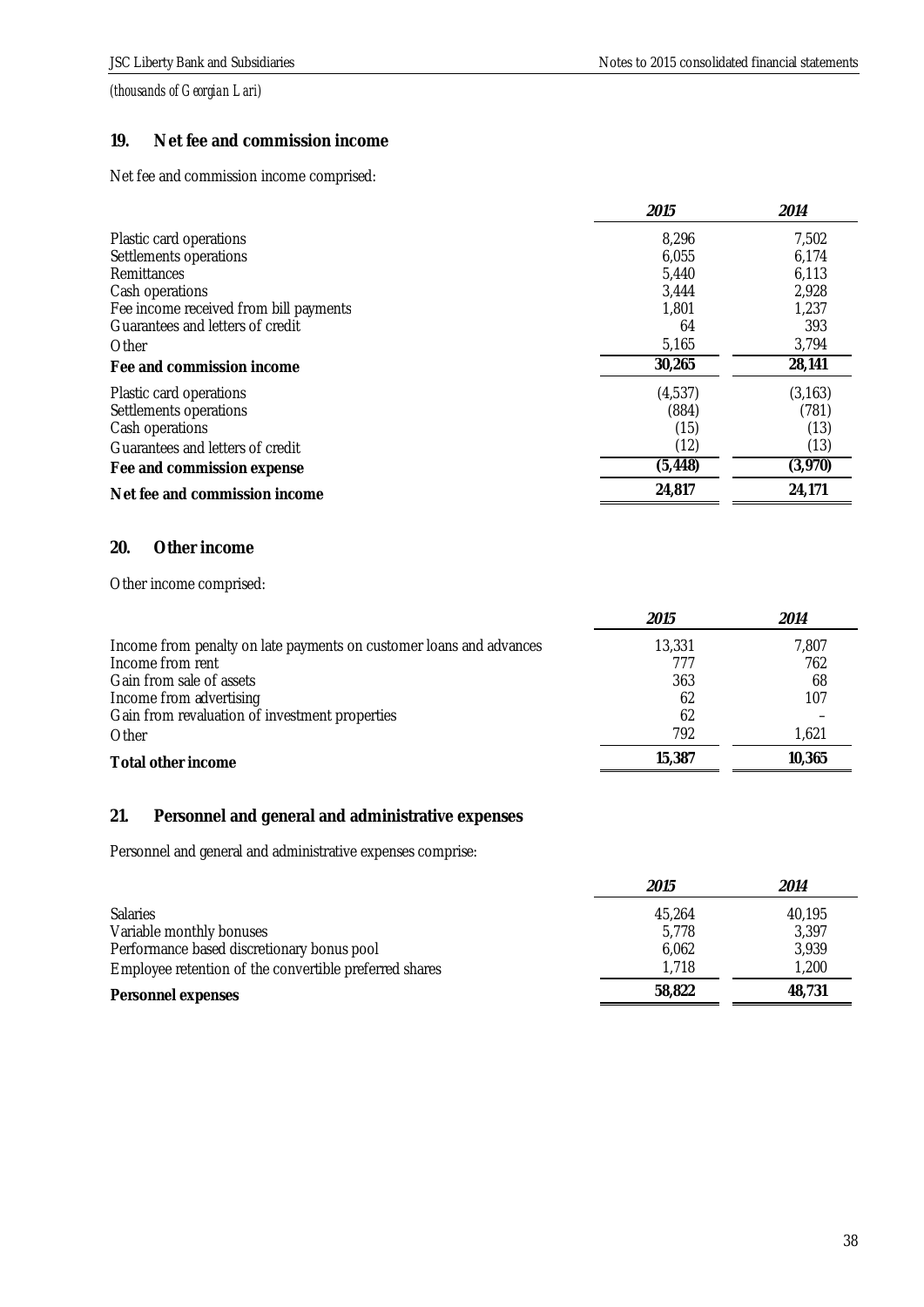## **21. Personnel and general and administrative expenses (continued)**

|                                         | 2015   | 2014   |
|-----------------------------------------|--------|--------|
| Occupancy and rent                      | 7,592  | 5,854  |
| Legal and other professional services   | 5,252  | 2.703  |
| Communications                          | 3,751  | 3,116  |
| Office supplies                         | 3,375  | 3,295  |
| Marketing and advertising               | 2,912  | 3,159  |
| Utility expense                         | 1,987  | 1,928  |
| Operating taxes                         | 1,339  | 1,299  |
| Security                                | 1,187  | 1,158  |
| Repair and maintenance                  | 1,148  | 839    |
| Travel expenses                         | 1,116  | 661    |
| Insurance                               | 926    | 474    |
| Corporate hospitality and entertainment | 676    | 555    |
| Other                                   | 3,120  | 3,836  |
| General and administrative expenses     | 34,381 | 28,877 |

#### <span id="page-41-0"></span>**22. Risk management**

#### **Introduction**

Risk is inherent in the Group's activities but it is managed through a process of ongoing identification, measurement and monitoring, subject to risk limits and other controls. This process of risk management is critical to the Group's continuing profitability and each individual within the Group is accountable for the risk exposures relating to his or her responsibilities. The Group is exposed to credit risk, liquidity risk, market risk, operational risk and other non-financial risks. The risk management framework adopted by the Group sets the boundaries of risk bearing capacity for each risk and business line and ensures its compliance.

The responsibility of the individuals responsible for risk management is to ensure the compliance of the Group to the Risk Appetite Statement ("RAS") set by the Supervisory Board of the Bank. The compliance is ensured by continuous monitoring of the RAS parameters and proposing any changes to these parameters when circumstances change. RAS establishes escalation routes for trigger events and limits breaches in order to timely and effectively initiate and implement pre-defined mitigation actions. For the purposes of effective inclusion into daily activities of the Group, RAS parameters are detailed into more granular business unit and transactional levels. With the active involvement of Management Board risk management functions ensure proper communication and clarity at all levels regarding risk objectives, constant monitoring of risk profile against risk appetite, timely escalation of risk-related alerts and design of mitigating actions.

#### **Risk management framework and structure**

The Supervisory Board of the Bank has overall responsibility for the establishment and oversight of the Group's risk management framework. The Supervisory Board has established committees, which are responsible for developing and monitoring Group risk management policies in relevant specified areas.

The Group's risk management policies are established to identify and analyse the risks faced by the Group, to set appropriate risk limits and controls, and to monitor risks and adherence to limits. Risk management policies and systems are reviewed regularly to reflect changes in market conditions, products and services offered. The Group, through its management standards, procedures and trainings aims, has a disciplined and constructive control environment, in which all employees understand their roles and obligations.

#### *Audit Committee*

The Audit Committee is responsible for monitoring compliance with the Group's risk management policies and procedures, and for reviewing the adequacy of the risk management framework in relation to the risks faced by the Group. The Audit Committee has the overall responsibility for monitoring of the RAS set by the Supervisory Board. It is responsible for the fundamental risk issues and manages and monitors relevant risk decisions. The Audit Committee is assisted in these functions by Internal Audit.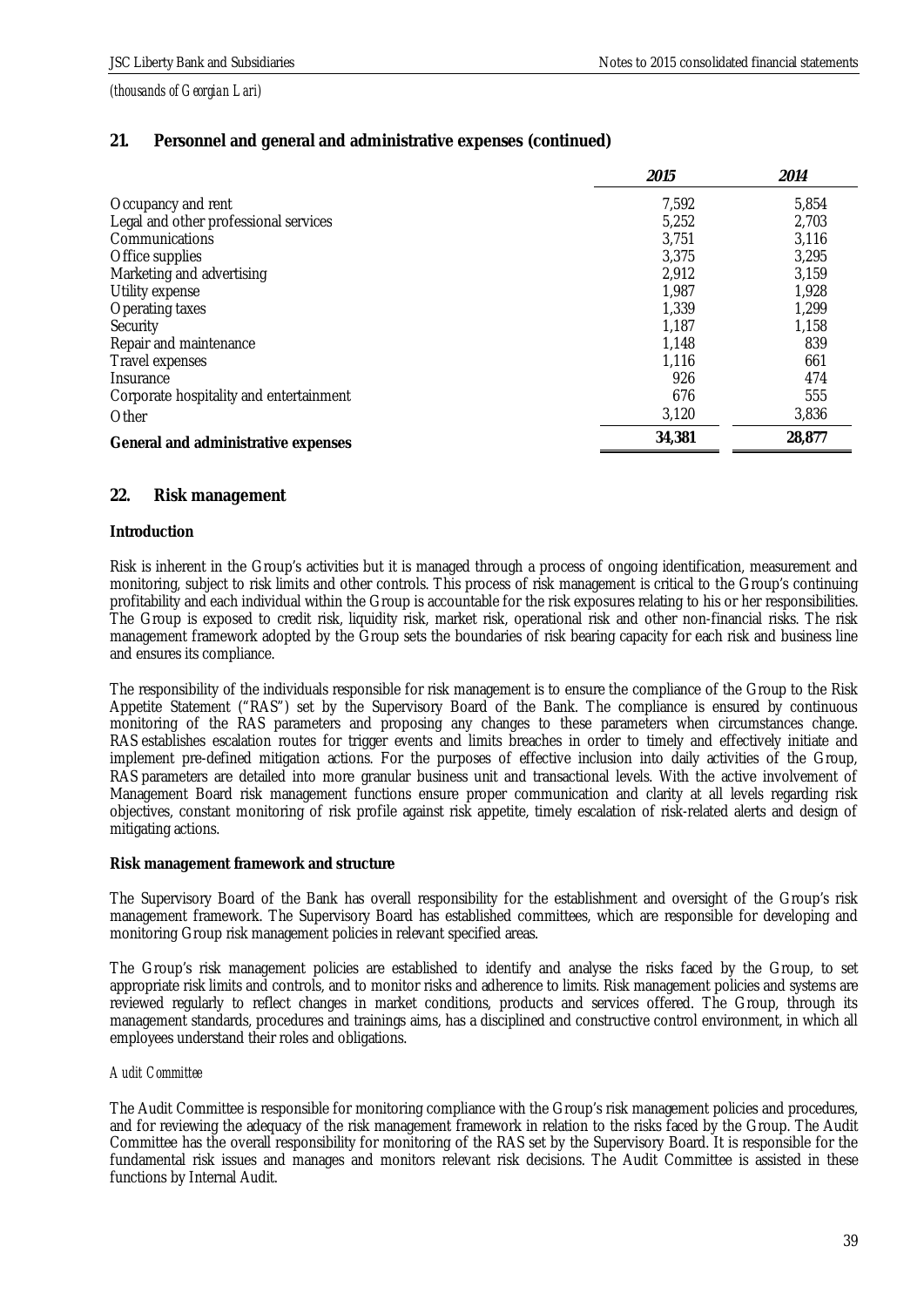## **22. Risk management (continued)**

**Risk management framework and structure (continued)**

#### *Internal Audit*

Risk management processes throughout the Group are audited by the internal audit function, which examines, by undertaking regular and ad-hoc reviews, both the adequacy of the procedures and the Group's compliance with the procedures. Internal Audit discusses the results of all assessments with the Management Board, and reports its findings and recommendations to the Audit Committee.

#### *Other structural units*

The Supervisory Board is ultimately responsible for identifying and controlling risks; however, there are separate independent bodies responsible for managing and monitoring risks. Risk Appetite metrics are set by the Supervisory Board and monitored by the following committees and units with the active involvement of Management Board:

- ► Credit risk is managed by the Credit Risk Committees;
- ► Liquidity risk is managed by Asset-Liability Committee (ALCO);
- Market risk is managed by ALCO;
- Operational risk is managed by the Operational Risk Management Department;
- Information security and technology risks are managed by Information Security Committee.

All committees have representatives of all relevant business units and report regularly to the Management Board.

Business lines represent the primary owners of risks affecting daily activities and operations within the Group. Business processes incorporate controlling activities performed by the relevant risk unit representatives. Units with risk management functions represent the second line of defense. The following departments are responsible for day-to-management of credit, liquidity, market, operational and other financial risks:

- ► Credit Underwriting;
- ► Credit Administration;
- ► Credit Controlling;
- Collections;
- ► Operational Risk Management;
- Information Security;
- ► Enterprise Risk Management.

AML and Compliance Risks are managed by Operational Risk Department. Collections function is divided into two broad sub-functions, each responsible for leading and monitoring collection process per types of outstanding receivables.

Business lines represent the primary owners of risks affecting daily activities and operations within the Group. Business processes incorporate day-to-day involvement of risk management representatives, with focus on risk identification, analysis, evaluation and treatment.

#### **Risk measurement and reporting systems**

The Group's risks are measured using a method which reflects both the expected loss likely to arise in normal circumstances and unexpected losses, which are an estimate of the ultimate actual loss based on statistical models. The models make use of probabilities derived from historical experience.

Monitoring and controlling risks is primarily performed based on limits established by the RAS. These limits reflect the business strategy and market environment of the Group as well as the level of risk that the Group is willing to accept.

Information compiled from all the businesses is examined and processed in order to analyse, control and identify early risks. This information is presented and explained to the Management Board, and the head of each business division. The report includes aggregate credit exposure, hold limit exceptions, liquidity ratios and risk profile changes. Senior management assesses the appropriateness of the allowance for credit losses on a monthly basis.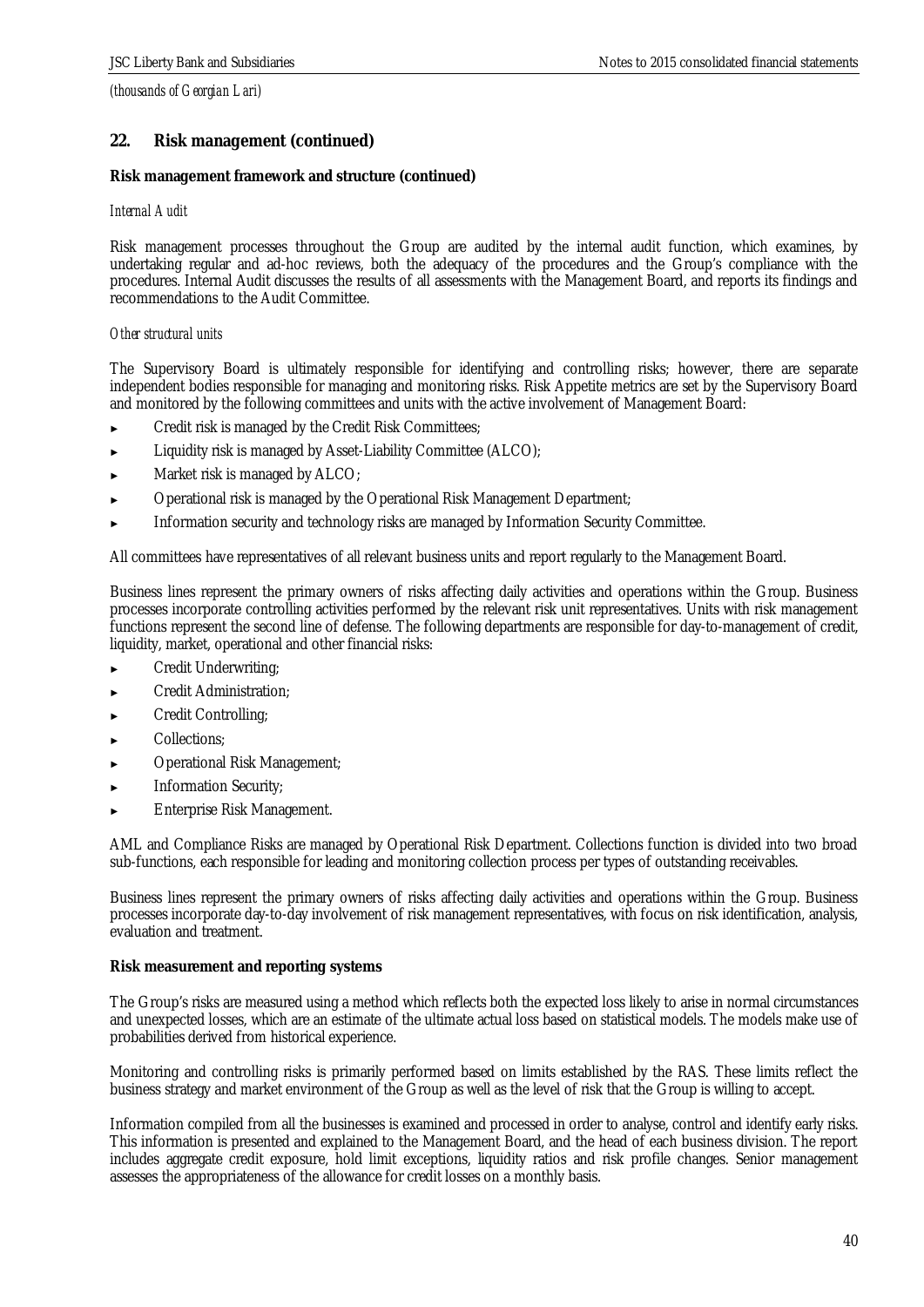## **22. Risk management (continued)**

#### **Risk measurement and reporting systems (continued)**

For all levels throughout the Group, specifically tailored risk reports are prepared and distributed in order to ensure that all business divisions have access to extensive, necessary and up-to-date information.

The Group uses collateral and diversification to mitigate its credit risks.

#### *Excessive risk concentration*

Concentrations arise when a number of counterparties are engaged in similar business activities, or activities in the same geographic region, or have similar economic features that would cause their ability to meet contractual obligations to be similarly affected by changes in economic, political or other conditions. Concentrations indicate the relative sensitivity of the Group's performance to developments affecting a particular industry or geographical location. The Group risk management functions ensure that potential negative impact from concentration is identified in a timely manner, respective risks properly measured and evaluated, and, ultimately, responsive actions planned and realised.

#### **Credit risk**

Credit risk is the risk that the Group will incur a loss because its customers, clients or counterparties failed to discharge their contractual obligations. The Group manages and controls credit risk by setting limits on the amount of risk it is willing to accept for individual counterparties and for geographical and industry concentrations, and by monitoring exposures in relation to such limits.

The Group has established a credit quality review process to provide early identification of possible changes in the creditworthiness of counterparties, including regular collateral revisions. The credit quality review process allows the Group to assess the potential loss as a result of the risks to which it is exposed and take corrective action.

Actual exposure per borrower against limits is monitored on loans granted. The Credit Committee may initiate a change in the limits.

Where appropriate, the Bank obtains collateral and corporate guarantees. The credit risks are monitored on a continuous basis and are subject to annual or more frequent reviews.

#### *Credit-related commitments risks*

The Group makes available to its customers guarantees which may require that the Group make payments on their behalf. Such payments are collected from customers based on the terms of the letter of credit. They expose the Bank to similar risks to loans and these are mitigated by the same control processes and policies.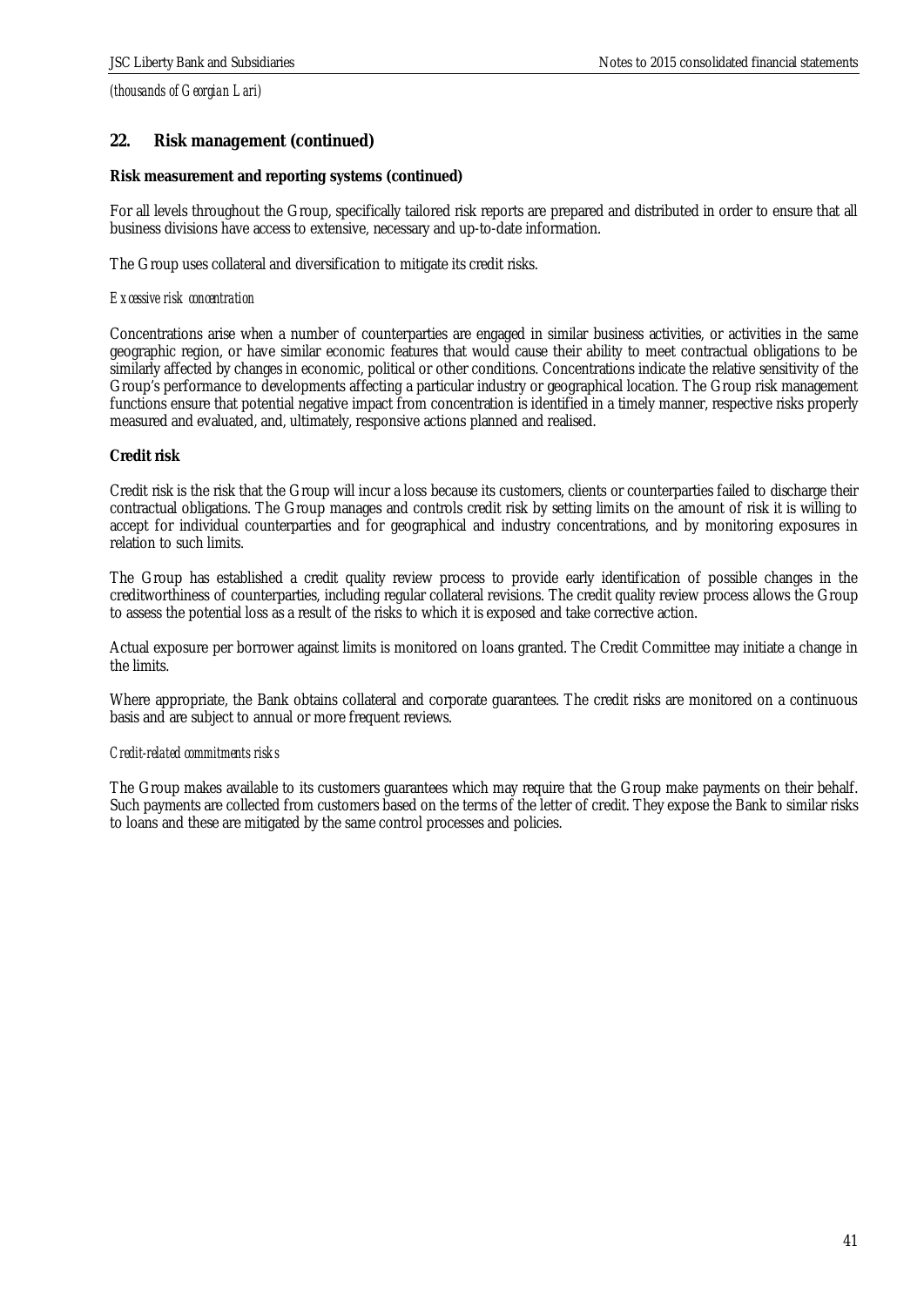## **22. Risk management (continued)**

#### **Credit risk (continued)**

#### *Credit quality per class of financial assets*

The credit quality of financial assets is managed by the Group's internal credit policies. The table below shows the credit quality by class of asset for loan-related lines in the statement of financial position, based on the categories specified in the tables.

| As of 31 December 2015                                                                                                                                                           | <b>Notes</b> | Neither past<br>due nor<br>impaired                                  | Past due but<br>not fully<br>impaired                   | Past due and<br>fully impaired                    | Individually<br>impaired | Total                                                                 |
|----------------------------------------------------------------------------------------------------------------------------------------------------------------------------------|--------------|----------------------------------------------------------------------|---------------------------------------------------------|---------------------------------------------------|--------------------------|-----------------------------------------------------------------------|
| Cash and cash equivalents,<br>except for cash on hand                                                                                                                            | 6            | 361,750                                                              |                                                         |                                                   |                          | 361,750                                                               |
| Amounts due from credit<br>institutions                                                                                                                                          | 7            | 58,502                                                               |                                                         |                                                   |                          | 58,502                                                                |
| Loans to customers<br>Loans to retail clients with<br>regular inflows<br>Consumer Ioans<br>Micro Ioans<br>Gold pawn Ioans<br>Residential mortgage loans<br>Corporate & SME Ioans | 8            | 340,960<br>124,218<br>89,996<br>41,087<br>16,956<br>5,058<br>618,275 | 7,941<br>9,663<br>1,620<br>2,111<br>299<br>90<br>21,724 | 17,509<br>23,076<br>3,022<br>378<br>703<br>44,688 | 7,607<br>6,166<br>13,773 | 366,410<br>156,957<br>94,638<br>50,805<br>17,633<br>12,017<br>698,460 |
| Investment securities<br>- Loans and receivables<br>- Held to maturity                                                                                                           | 9            | 79.469<br>124,321<br>203,790                                         |                                                         |                                                   |                          | 79,469<br>124,321<br>203,790                                          |
| Total                                                                                                                                                                            |              | 1,242,317                                                            | 21,724                                                  | 44,688                                            | 13,773                   | 1,322,502                                                             |

| As of 31 December 2014                                                                                                                                                            | <b>Notes</b> | Neither past<br>due nor<br>impaired                                   | Past due but<br>not fully<br>impaired                   | Past due and<br>fully impaired                      | Individually<br>impaired | Total                                                                 |
|-----------------------------------------------------------------------------------------------------------------------------------------------------------------------------------|--------------|-----------------------------------------------------------------------|---------------------------------------------------------|-----------------------------------------------------|--------------------------|-----------------------------------------------------------------------|
| Cash and cash equivalents,<br>except for cash on hand                                                                                                                             | 6            | 340,507                                                               |                                                         |                                                     |                          | 340,507                                                               |
| Amounts due from credit<br>institutions                                                                                                                                           |              | 50,946                                                                |                                                         |                                                     |                          | 50,946                                                                |
| Loans to customers*<br>Loans to retail clients with<br>regular inflows<br>Consumer loans<br>Micro Ioans<br>Gold pawn loans<br>Residential mortgage loans<br>Corporate & SME Ioans | 8            | 402,461<br>109.801<br>78,646<br>44,324<br>16,819<br>14,491<br>666,542 | 10,176<br>8,637<br>977<br>2,179<br>342<br>481<br>22,792 | 17,193<br>15,992<br>1,461<br>206<br>1,317<br>36,169 | 585<br>13,674<br>14,259  | 429,830<br>134,430<br>81,084<br>47,088<br>17,367<br>29,963<br>739,762 |
| Investment securities<br>- Loans and receivables<br>- Held to maturity                                                                                                            | 9            | 196,906<br>196,906                                                    |                                                         |                                                     |                          | 196,906<br>196,906                                                    |
| Total                                                                                                                                                                             |              | 1,254,901                                                             | 22,792                                                  | 36,169                                              | 14,259                   | 1,328,121                                                             |

\* Classification of loans to customers in comparative information was changed to be in consistence with current year presentation. Loans to customers in amount to GEL 36,169 classified under individually impaired caption as of 31 December 2014 were reclassified to past due and fully impaired caption.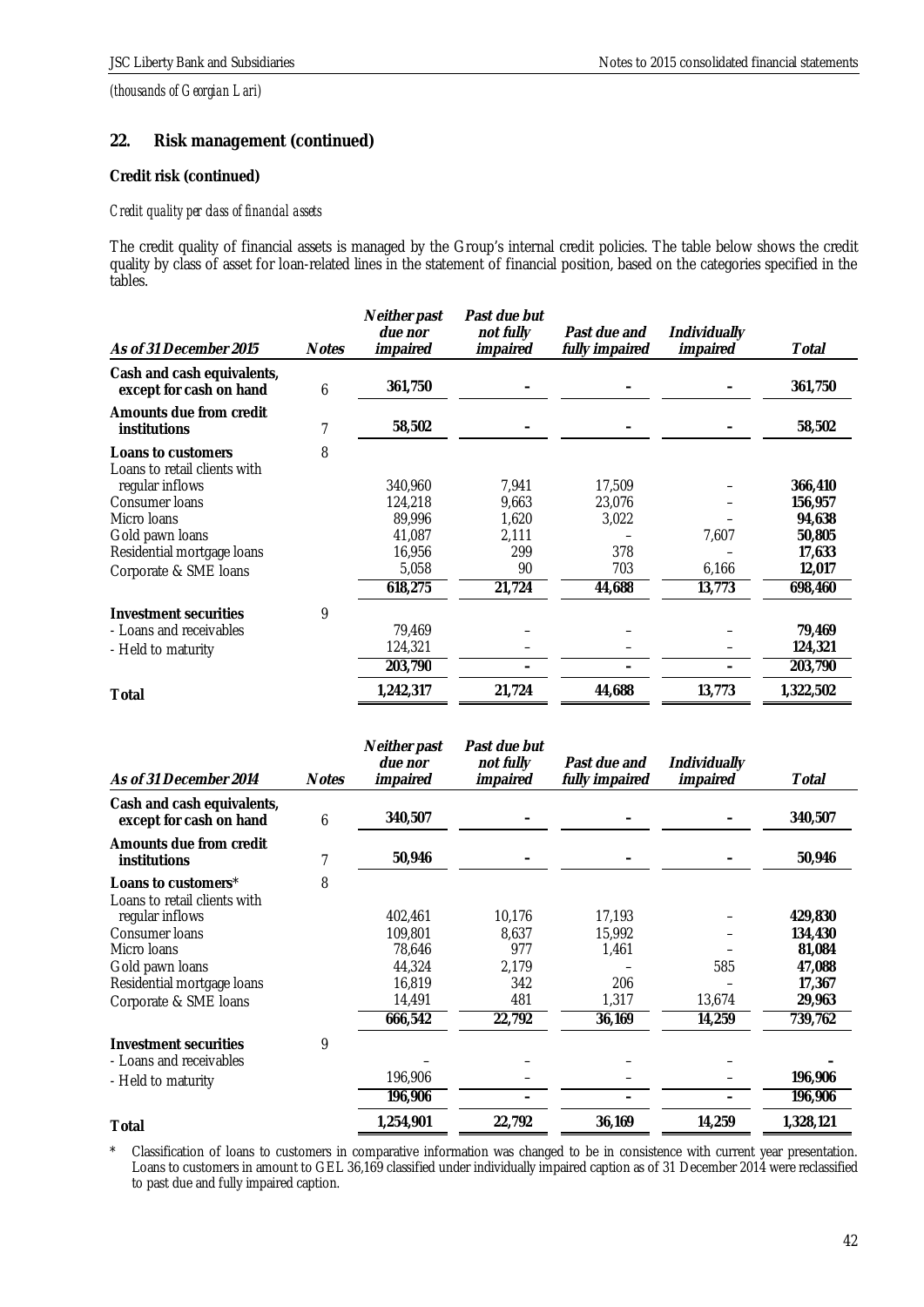## **22. Risk management (continued)**

### **Credit risk (continued)**

An analysis of past due but not fully impaired loans, by age, is provided below. The majority of the past due loans are not considered to be impaired.

It is the Group's policy to maintain accurate and consistent risk ratings across the credit portfolio. This facilitates focused management of the applicable risks and the comparison of credit exposures across all lines of business and products. The rating system is supported by a variety of financial analytics, combined with processed market information to provide the main inputs for the measurement of counterparty risk. All internal risk ratings are tailored to the various categories. The attributable risk ratings are assessed and updated regularly.

*Aging analysis of past due but not fully impaired loans per class of financial assets*

| As of 31 December 2015<br>Notes | Less than<br>30 days | <i>31 to 60 days</i> | 61 to 90 days | More than<br>90 days | Total  |
|---------------------------------|----------------------|----------------------|---------------|----------------------|--------|
|                                 |                      |                      |               |                      |        |
| 8<br>Loans to customers         |                      |                      |               |                      |        |
| Loans to retail clients with    |                      |                      |               |                      |        |
| regular inflows                 | 4.701                | 2.050                | 1.190         |                      | 7,941  |
| Consumer Ioans                  | 5.059                | 2,604                | 2.000         |                      | 9,663  |
| Micro Ioans                     | 1.004                | 341                  | 275           |                      | 1,620  |
| Gold pawn loans                 | 773                  | 407                  | 306           | 625                  | 2,111  |
| Residential mortgage loans      | 263                  | 26                   | 10            |                      | 299    |
| Corporate & SME Ioans           | b                    |                      | 84            |                      | 90     |
| Total                           | 11,806               | 5,428                | 3,865         | 625                  | 21,724 |

|                                                    |              | Less than |                      |               | More than |        |
|----------------------------------------------------|--------------|-----------|----------------------|---------------|-----------|--------|
| As of 31 December 2014                             | <b>Notes</b> | 30 days   | <i>31 to 60 days</i> | 61 to 90 days | 90 days   | Total  |
| Loans to customers<br>Loans to retail clients with | 8            |           |                      |               |           |        |
| regular inflows                                    |              | 5.978     | 2,328                | 1,870         |           | 10,176 |
| Consumer Ioans                                     |              | 5.200     | 1,860                | 1.577         |           | 8,637  |
| Micro Ioans                                        |              | 562       | 222                  | 193           |           | 977    |
| Gold pawn loans                                    |              | 808       | 424                  | 361           | 586       | 2,179  |
| Residential mortgage loans                         |              | 332       | 10                   |               |           | 342    |
| Corporate & SME Ioans                              |              | 481       |                      |               |           | 481    |
| Total                                              |              | 13,361    | 4,844                | 4,001         | 586       | 22,792 |

See Note 8 for more detailed information with respect to the allowance for impairment of loans to customers.

*Carrying amount per class of financial assets whose terms have been renegotiated*

The table below shows the carrying amount for renegotiated financial assets, by class.

|                                              | 2015   | 2014   |
|----------------------------------------------|--------|--------|
| Loans to customers                           |        |        |
| Loans to retail clients with regular inflows | 7.356  | 3.247  |
| Consumer Ioans                               | 8.475  | 12,027 |
| Micro Ioans                                  | 755    | 745    |
| Corporate & SME Ioans                        | 134    | 3,362  |
| Total                                        | 16.720 | 19,381 |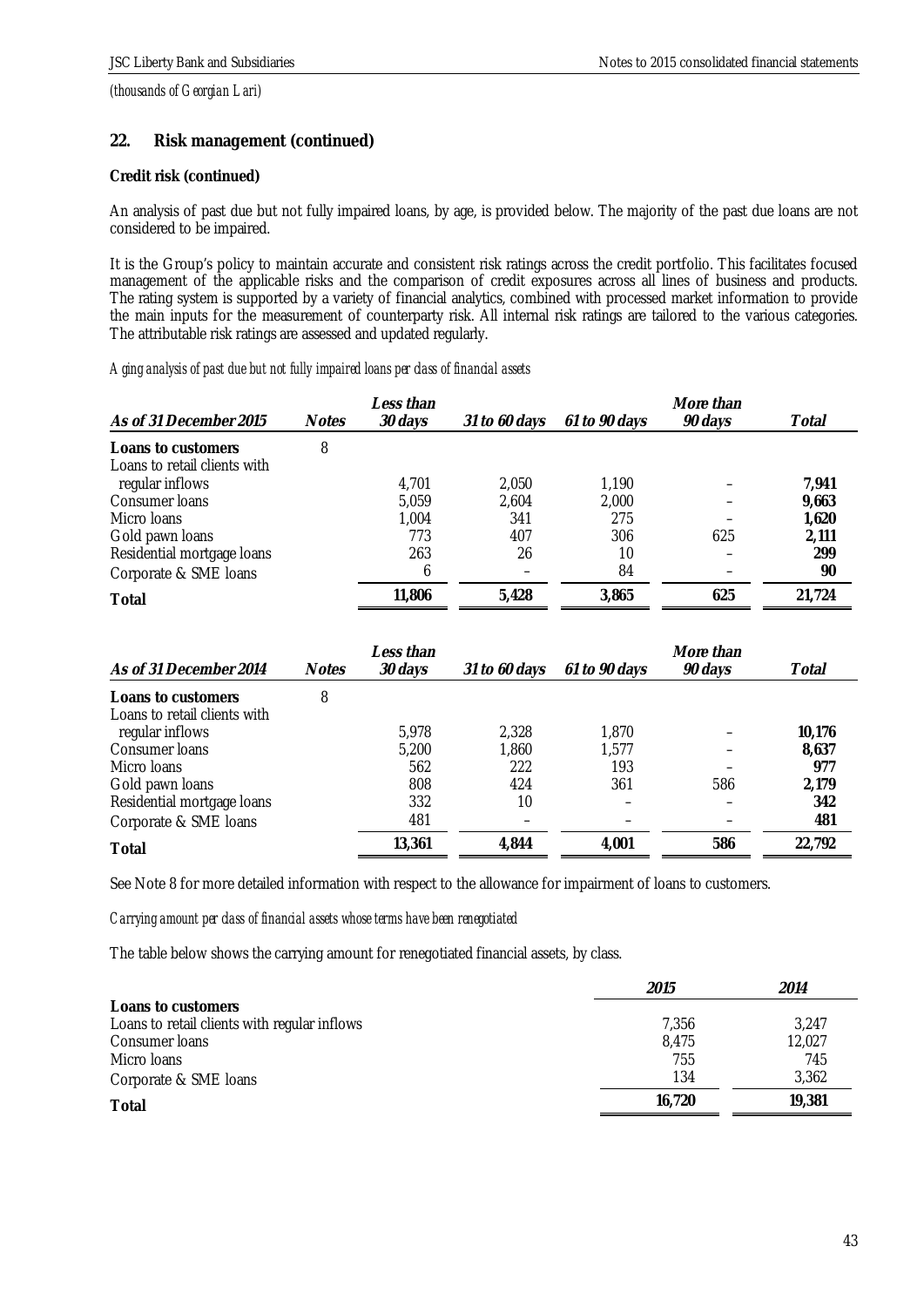## **22. Risk management (continued)**

**Credit risk (continued)**

#### *Impairment assessment*

The main considerations for the loan impairment assessment include whether any payments of principal or interest are overdue or there are any known difficulties in the cash flows of counterparties or infringement of the original terms of the contract. The Group addresses impairment assessment in two areas: individually assessed allowances and collectively assessed allowances.

#### *Individually assessed allowances*

The Group determines the allowances appropriate for each individually significant loan on an individual basis. The main consideration for the individual assessment include whether any payment of principal or interest are overdue by more than 90 days for all loans. Items considered when determining allowance amounts include the sustainability of the counterparty's business plan, its ability to improve performance once a financial difficulty has arisen, projected receipts and the expected dividend payout should bankruptcy ensue, the availability of other financial support and the realisable value of collateral, and the timing of the expected cash flows. The impairment losses are evaluated at each reporting date, unless unforeseen circumstances require more careful attention.

#### *Collectively assessed allowances*

Allowances are assessed collectively for losses on loans to customers, both, significant as well as non-significant, where there is not yet objective evidence of individual impairment. Allowances are evaluated on each reporting date for each portfolio based on overdue day's buckets.

The collective assessment takes account of impairment that is likely to be present in the portfolio even though there is no yet objective evidence of the impairment in an individual assessment. Impairment losses are estimated by taking into consideration historical losses on the portfolio and the appropriate delay between the time a loss is likely to have been incurred and the time it will be identified as requiring an individually assessed impairment allowance. The impairment allowance is then reviewed by the management to ensure alignment with the Group's overall policy.

The geographical concentration of the Group's assets and liabilities is set out below:

|                                                      | 2015      |             |                               |           |           | 2014        |                               |           |  |
|------------------------------------------------------|-----------|-------------|-------------------------------|-----------|-----------|-------------|-------------------------------|-----------|--|
|                                                      |           |             | $CIS$ and<br>other<br>foreign |           |           |             | $CIS$ and<br>other<br>foreign |           |  |
|                                                      | Georgia   | <b>OECD</b> | countries                     | Total     | Georgia   | <b>OECD</b> | countries                     | Total     |  |
| Assets                                               |           |             |                               |           |           |             |                               |           |  |
| Cash and cash equivalents<br>Amounts due from credit | 486,284   | 13,299      | 2,757                         | 502,340   | 422,811   | 55,866      | 1,321                         | 479,998   |  |
| <i>institutions</i>                                  | 54,910    | 3,592       |                               | 58,502    | 48,151    | 2,795       |                               | 50,946    |  |
| Loans to customers<br>Investment securities:         | 641,116   |             |                               | 641,116   | 692,110   |             |                               | 692,110   |  |
| - Loans and receivables                              | 79,469    |             |                               | 79,469    |           |             |                               |           |  |
| - Held to maturity                                   | 124,321   |             |                               | 124,321   | 196,906   |             |                               | 196,906   |  |
| All other assets                                     | 165,145   | 1,421       | 1,432                         | 167,998   | 152,335   | 5,533       | 529                           | 158,397   |  |
|                                                      | ,551,245  | 18,312      | 4,189                         | 1,573,746 | 1,512,313 | 64,194      | 1,850                         | 1,578,357 |  |
| Liabilities<br>Amounts due to credit                 |           |             |                               |           |           |             |                               |           |  |
| institutions                                         | 118,759   |             | 156                           | 118,915   | 6,037     |             |                               | 6,037     |  |
| Amounts due to customers                             | 1,169,292 | 30,307      | 44,424                        | 1,244,023 | 1,348,983 | 23,091      | 40,907                        | 1,412,981 |  |
| All other liabilities                                | 21,612    |             |                               | 21,612    | 18,836    |             |                               | 18,836    |  |
| Subordinated debt                                    | 38,303    | 17,561      | 2,482                         | 58,346    | 12,028    | 3,761       | 57                            | 15,846    |  |
|                                                      | 1,347,966 | 47,868      | 47,062                        | 1,442,896 | 1,385,884 | 26,852      | 40,964                        | 1,453,700 |  |
| Net assets/(liabilities)                             | 203,279   | (29,556)    | (42, 873)                     | 130,850   | 126,429   | 37,342      | (39, 114)                     | 124,657   |  |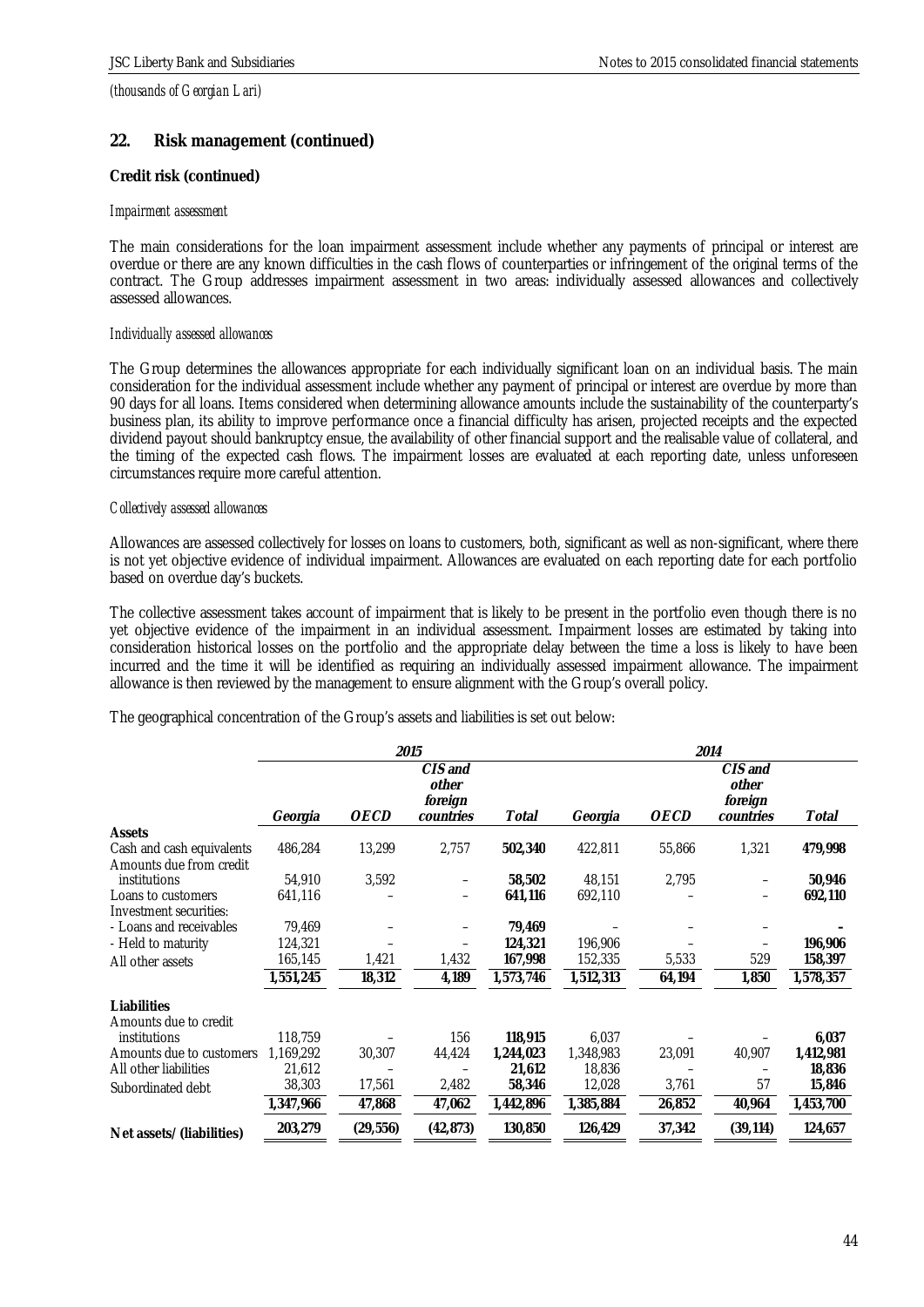## **22. Risk management (continued)**

**Liquidity risk and funding management**

#### *Liquidity risk management and supervision*

Liquidity risk is the risk that the Group will encounter difficulty in meeting obligations associated with its financial liabilities that are settled by delivering cash or another financial asset. The Group's approach to managing liquidity is to ensure, as far as possible, that it will always have sufficient liquidity to meet its liabilities when due, under both normal and stressed conditions, without incurring unacceptable losses or risking damage to the Group's reputation.

The primary objective of the liquidity risk management is to ensure with a high degree of confidence that the Group is in a position to both address its daily liquidity obligations and withstand a period of liquidity stress, the source of which could be either Group-specific or market-wide. Other objectives include securing a balanced financing mix for the Group's activities, compliance with standards set by the NBG, managing crisis situations and controlling the cost of funding.

The main liquidity risk mitigation techniques are building liquidity reserves, diversifying funding sources and extending financing maturities. However, significant liquidity in excess of statutory requirements due to unexpected net cash inflows should be avoided and the Management Board should examine options to reduce liquidity to an appropriate level.

The Treasury Department is responsible for the management of the liquidity and funding risk within targets, boundaries and limits being set out in the RAS. The Treasury Department manages the liquidity risk on a centralised level and reports to the Management Board at least weekly. Key decisions on liquidity risk management and monitoring are taken by the ALCO.

The Group maintains a Contingency Funding Plan which details how liquidity stress events of varying severity would be managed. Since the precise nature of any stress event cannot be known in advance, the plans are designed to be flexible to the nature and severity of the stress event and provide a menu of options that could be used as appropriate at the time. The Contingency Funding Plan also contains Recovery Plan which considers actions to generate additional liquidity in order to facilitate recovery in a severe stress.

The Group uses stress testing and scenario analysis to evaluate the impact of a sudden and severe stress events on its liquidity position. The scenarios cover the Group-specific and market related risk events.

#### *Statutory requirement*

The NBG requires all banks in Georgia to maintain liquid assets of no less than 30.0% of its liabilities on daily basis. The Bank's average liquidity ratio was 59.9% for 31 December 2015 (31 December 2014: 53.1%).

From September 2014 the NBG introduced the minimum liquidity coverage ratio (LCR). The NBG requires all banks to maintain the LCR of 100.0% in GEL, foreign currency and total on a daily basis. As of 31 December 2015, the Bank's total LCR stood at 232.6% and the LCR in GEL was 141.3% (2014: total LCR stood at 183.2% and the LCR in GEL was 153.6%).

#### *Analysis by remaining contractual maturities*

The tables below summarise the maturity profile of the Group's financial liabilities as of 31 December 2015 and as of 31 December 2014 based on contractual undiscounted repayment obligations. Repayments which are subject to notice are treated as if notice were to be given immediately. However, the Group expects that many customers will not request repayment on the earliest date the Group could be required to pay and the table does not reflect the expected cash flows indicated by the Group's deposit retention history.

| As of 31 December 2015                                                                                                                                             | Less than<br>3 months                  | 3 to 12 months 1 to 5 years        |                              | Over<br>5 years         | Total                                       |
|--------------------------------------------------------------------------------------------------------------------------------------------------------------------|----------------------------------------|------------------------------------|------------------------------|-------------------------|---------------------------------------------|
| <b>Financial liabilities</b><br>Amounts due to credit institutions<br>Amounts due to customers<br>Subordinated debt<br>Total undiscounted financial<br>liabilities | 118.662<br>775.349<br>2.008<br>896.019 | 486<br>393.645<br>6.025<br>400.156 | 129.772<br>81,431<br>211.203 | 2.354<br>5.672<br>8.026 | 119,148<br>1,301,120<br>95.136<br>1,515,404 |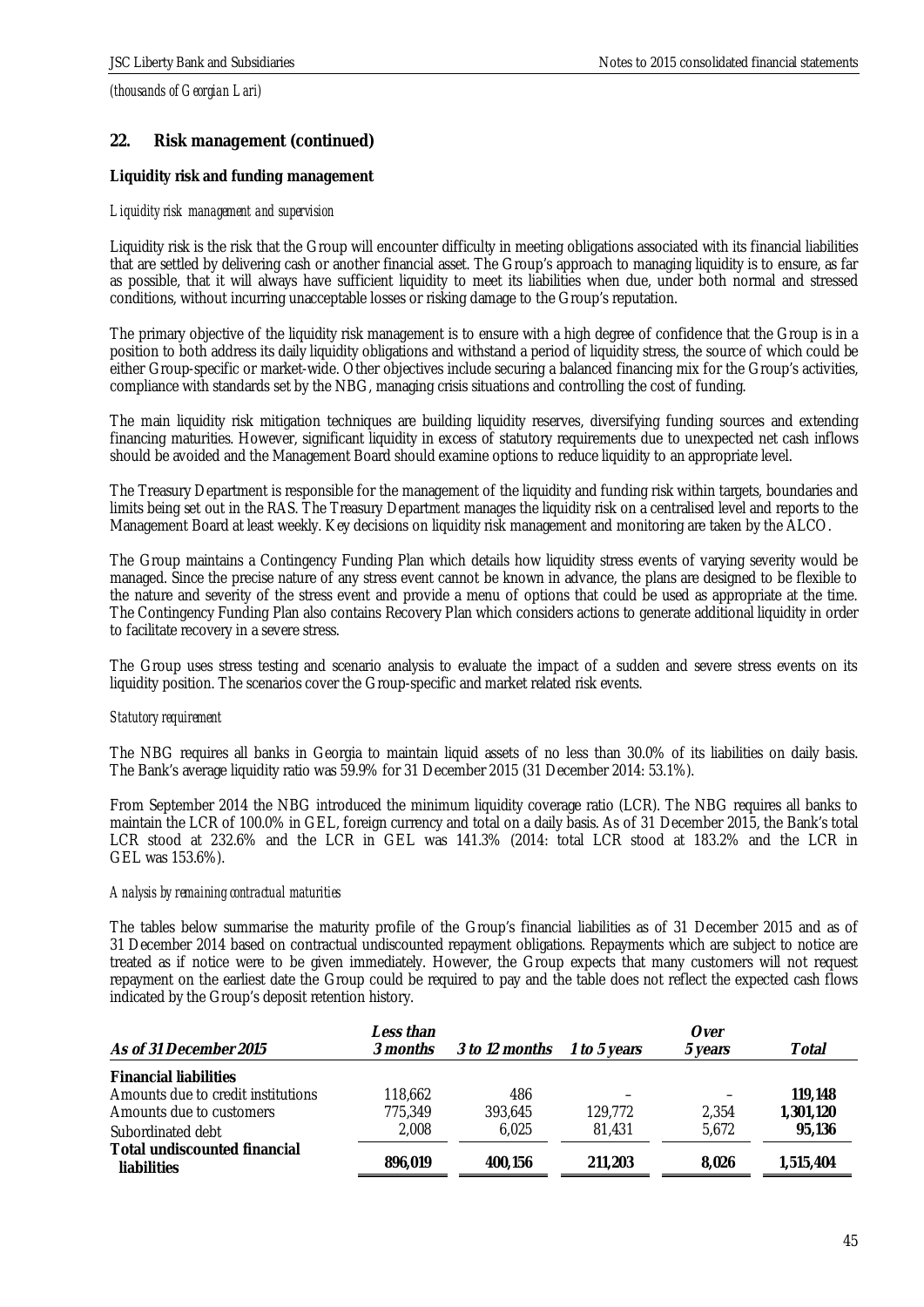## **22. Risk management (continued)**

**Liquidity risk and funding management (continued)**

| As of 31 December 2014                                                                         | Less than<br>3 months | 3 to 12 months   | <i>1 to 5 years</i> | Over<br>5 years | Total               |
|------------------------------------------------------------------------------------------------|-----------------------|------------------|---------------------|-----------------|---------------------|
| <b>Financial liabilities</b><br>Amounts due to credit institutions<br>Amounts due to customers | 5.850<br>1,001,947    | 187<br>358,058   | 103.949             | 2.075           | 6.037<br>1,466,029  |
| Subordinated debt<br>Total undiscounted financial<br>liabilities                               | 558<br>1,008,355      | 1.673<br>359,918 | 23.751<br>127,700   | 1.340<br>3.415  | 27,322<br>1,499,388 |

The table below shows the contractual expiry by maturity of the Group's financial commitments and contingencies. Each undrawn loan commitment is included in the time band containing the earliest date it can be drawn down. For issued financial guarantee contracts, the maximum amount of the guarantee is allocated to the earliest period in which the guarantee could be called.

|      | Less than<br>3 months | 3 to 12 months 1 to 5 years |        | Over<br>5 years | Total  |
|------|-----------------------|-----------------------------|--------|-----------------|--------|
| 2015 | 31,863                | 5.719                       | 20.552 | 9,990           | 68,124 |
| 2014 | 44.429                | 3.916                       | 13,511 | 6.359           | 68,215 |

The Group expects that not all of the contingent liabilities or commitments will be drawn before expiry of the commitments.

The maturity analysis does not reflect the historical stability of current accounts. Their liquidation has historically taken place over a longer period than indicated in the tables above. These balances are included in amounts due in less than three months in the tables above.

#### *Maturity analysis of assets and liabilities*

Treasury Department manages the maturity analysis of assets and liabilities. Modeling of assets and liabilities is necessary where contractual maturity does not adequately reflect the liquidity risk position. The most significant example in this context for the Group would be current and savings accounts from retail, corporate and municipal and other state entities. Although, contractually, current accounts are repayable on demand and savings accounts at short notice, the Bank's broad base of customers – numerically and by depositor type – helps protect against unexpected fluctuations in balances. Such accounts form a stable funding base for the Group's operations and liquidity needs. Table below shows the maturity analysis of the Group's monetary assets and liabilities according to when they are expected to be recovered or settled.

|                                         |           | 2015       |           |           | 2014       |           |
|-----------------------------------------|-----------|------------|-----------|-----------|------------|-----------|
|                                         | Within    | More than  |           | Within    | More than  |           |
|                                         | one year  | one year   | Total     | one year  | one year   | Total     |
| Cash and cash equivalents               | 502,340   |            | 502,340   | 479,998   |            | 479,998   |
| Amounts due from credit institutions    | 58,502    |            | 58,502    | 50.946    |            | 50.946    |
| Loans to customers                      | 442,408   | 198.708    | 641,116   | 455,467   | 236,643    | 692,110   |
| Investment securities:                  |           |            |           |           |            |           |
| - Loans and receivables                 | 72.677    | 6.792      | 79.469    |           |            |           |
| - Held to maturity                      | 44,831    | 79,490     | 124,321   | 76,550    | 120,356    | 196,906   |
| Total                                   | 1,120,758 | 284,990    | 1,405,748 | 1,062,961 | 356,999    | 1,419,960 |
| Amounts due to credit institutions      | 118,915   |            | 118,915   | 6,037     |            | 6,037     |
| Amounts due to customers, of which:     | 540,701   | 703,322    | 1,244,023 | 893,272   | 519.709    | 1,412,981 |
| - Current accounts                      | 25,015    | 600.510    | 625,525   | 402,537   | 441.236    | 843,773   |
| - Time deposits (including certificates |           |            |           |           |            |           |
| of deposit)                             | 515,686   | 102,812    | 618,498   | 490,735   | 78,473     | 569,208   |
| Other liabilities                       |           |            |           |           |            |           |
| Subordinated debt                       |           | 58,346     | 58,346    |           | 15,846     | 15,846    |
| Total                                   | 659,616   | 761,668    | 1,421,284 | 899,311   | 535,555    | 1,434,866 |
| <b>Net</b>                              | 461,142   | (476, 678) | (15, 536) | 163,650   | (178, 556) | (14, 906) |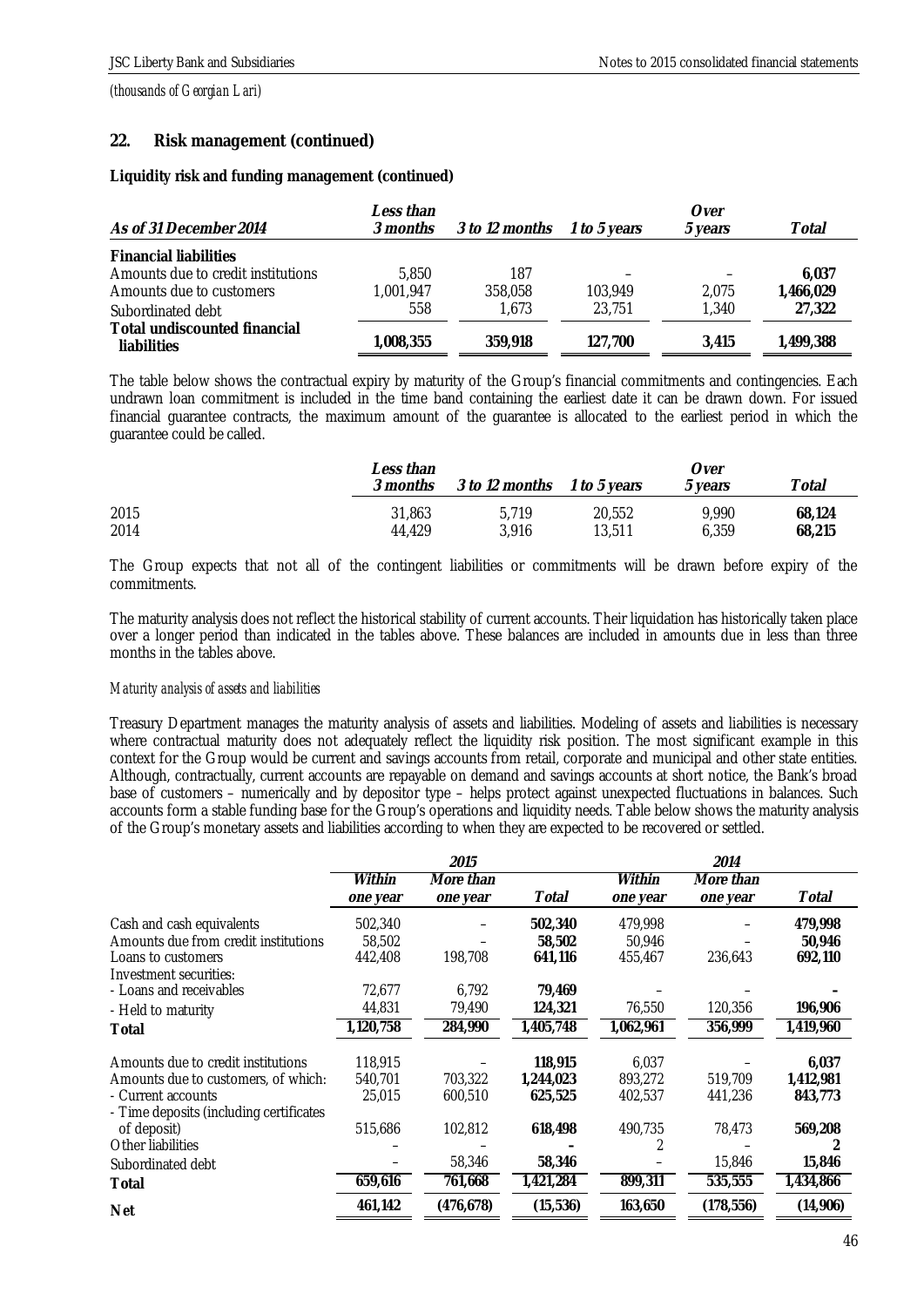## **22. Risk management (continued)**

### **Liquidity risk and funding management (continued)**

The maturity of the assets is based on their carrying value and upon earliest legally exercisable maturity as of 31 December of the year concerned. The maturity of liabilities is based on the earliest contractual maturity or first call. The portion of current and savings accounts is presented in more than one year maturity range due to their stability. Customer deposits diversification by number and type of depositors and the past experience of the Group indicate that such accounts and deposits provide a long term and stable source of funding, and as a result they are allocated per expected time of the funds outflow in the gap analysis table on the basis of the statistical data accumulated by the Group during the previous periods and assumptions made regarding the "permanent" part of current account balances.

As of 31 December 2015, total Amounts due to customers amounted to GEL 1,244,023 (As of 31 December 2014: GEL 1,412,981), of which current accounts comprised GEL 625,525 (as of 31 December 2014: GEL 843,773). The Bank conducts the analysis of the stability of the current account balances for the period of the preceding two years on a daily basis. These balances have not fallen below GEL 600,510 (2014: GEL 441,236) for the respective periods of the preceding 24 months. As such, it is reasonable to present these funds in Amounts due to customers in more than one year maturity range in the above schedule. If the contractual maturities of Amounts due to customers were considered, the cumulative liquidity gap within one year as of 31 December 2015 would have been negative GEL 139,368 (31 December 2014: negative GEL 277,586).

As of 31 December 2015, the Bank had sufficient liquid collateral to additionally draw down GEL 67,845 (2014: GEL 187,061) from the NBG at immediate notice.

On 21 April 2015, Fitch Ratings affirmed the Bank's Long-Term Foreign Currency Issuer Default Rating (IDR) of 'B', Short-term IDR of 'B', Individual Rating of 'D/E', Support Rating of '4' and Support Rating Floor of 'B'. The Outlook for the Long-term IDR is Stable (In 2010 Fitch Ratings assigned the Bank a Long-Term Foreign Currency Issuer Default Rating (IDR) of 'B', Short-term IDR of 'B', Individual Rating of 'D/E', Support Rating of '4' and Support Rating Floor of 'B'. The Outlook for the Long-term IDR is Stable).

On 8 August 2015, Standard & Poor's assigned the Bank long-term counterparty credit rating of 'B' and short-term counterparty credit rating of 'B'. The outlook is Stable.

#### **Market risk**

Market risk is the risk that the fair value or future cash flows of financial instruments will fluctuate due to changes in market variables such as interest rates, foreign exchanges, and equity prices. The Bank's strategy is not to be involved in trading book activity or investments in commodities. Accordingly, the Bank`s exposure to market risk is limited to interest rate risk and currency risk.

#### *Interest rate risk*

Interest rate risk arises from the possibility that changes in interest rates will affect future cash flows or the fair values of financial instruments.

The sensitivity of the statement of profit or loss is the effect of the assumed changes in interest rates on the net interest income for one year, due to re-pricing or maturity period characteristics of financial instruments. The Bank is exposed to interest rate risk in case of material drop in interest rates from competitors on loan products or rise in the cost of funds due to macro and Bank specific events.

#### *Currency risk*

Currency risk is the risk that the value of a financial instrument will fluctuate due to changes in foreign exchange rates. The NBG requires the Bank to monitor both balance-sheet and total aggregate (including off-balance sheet) open currency positions and to maintain the later one within 20.0% of the Bank's total regulatory capital. As at 31 December 2015, the Bank maintained an aggregate open currency position of 2.4% of regulatory capital (31 December 2014: 1.5%).

The Bank has approved Foreign Currency Risk Management Policy, which is intended to establish parameters for the Bank for the management of foreign currency exposures.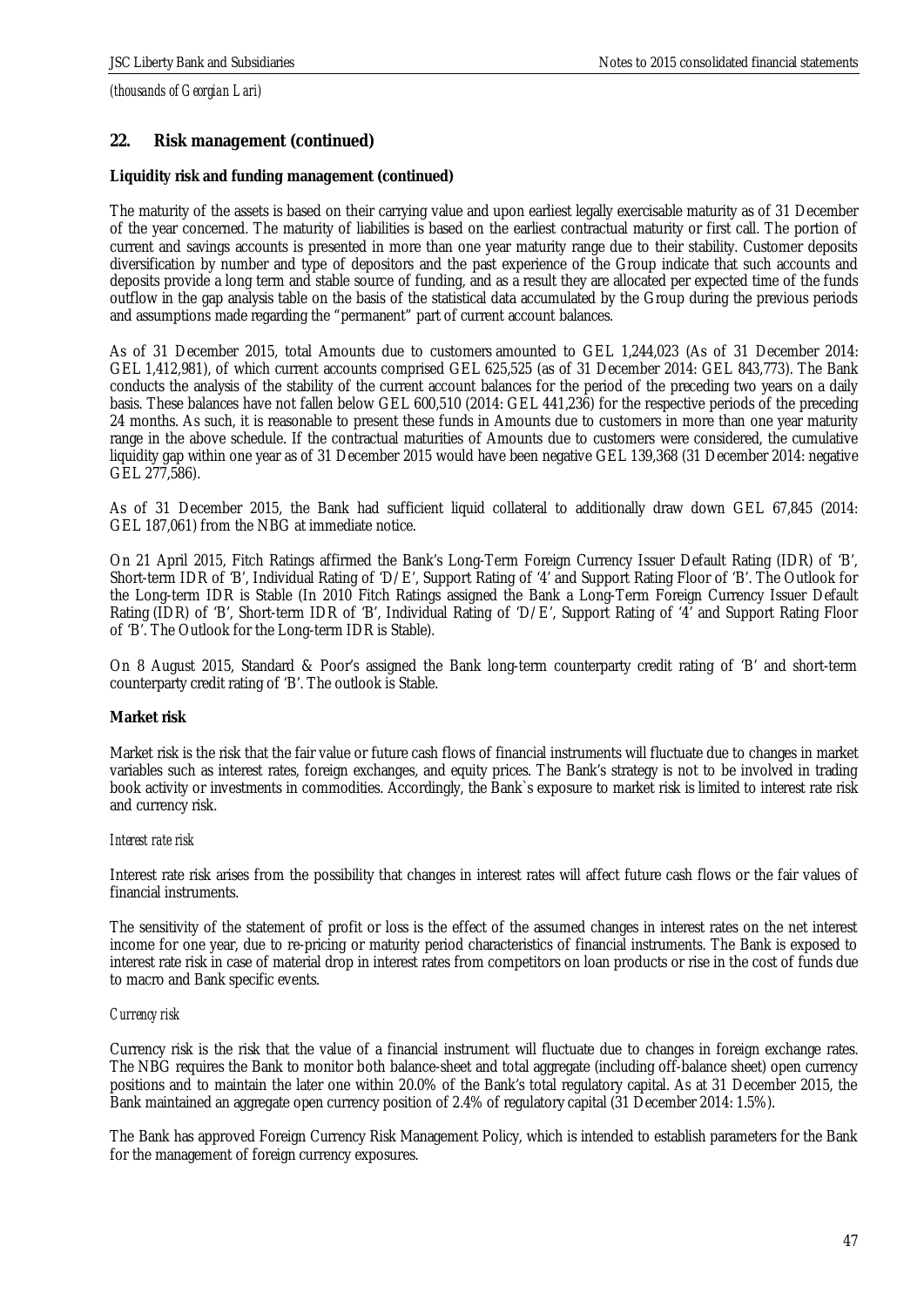## **22. Risk management (continued)**

## **Market risk (continued)**

The process of foreign currency risk management includes, but is not limited to:

- ► selection of adequate methodology for foreign currency risk identification and quantitative measurement;
- ► daily monitoring of the open foreign currency position;
- minimising currency risk through compliance with established limits;
- ► revealing existing and anticipated negative tendencies of increased currency risk followed by the analysis of its causes and implications;
- making recommendations on the currency risk management strategy;
- determining the types and limits on instruments used in the foreign currency risk operations.

ALCO sets limits on the level of exposure by currency as well as on aggregate exposure positions which are more conservative than those set by the NBG. The Bank's compliance with such limits is monitored daily by Treasury and Enterprise Risk Management Departments.

The tables below indicate the currencies to which the Group had significant exposure at 31 December on its non-trading monetary assets and liabilities. The analysis calculates the effect of a reasonably possible movement of the currency rate against the GEL, with all other variables held constant on the statement of profit or loss (due to the fair value of currency sensitive non-trading monetary assets and liabilities). The effect on equity does not differ from the effect on the statement of profit or loss. A negative amount in the table reflects a potential net reduction in statement of profit or loss or equity, while a positive amount reflects a net potential increase.

| Appreciation/<br>(depreciation) of<br>the exchange rate |                                 | Appreciation/<br>(depreciation) of<br>the exchange rate |                                 |                                |
|---------------------------------------------------------|---------------------------------|---------------------------------------------------------|---------------------------------|--------------------------------|
|                                                         | of GEL against                  |                                                         | of GEL against                  |                                |
|                                                         | the respective<br>currency in % | Effect on profit<br>before tax                          | the respective<br>currency in % | Effect on profit<br>before tax |
| Currency                                                | 2015                            | 2015                                                    | 2014                            | 2014                           |
| <b>USD</b><br>EUR                                       | $-28.51%$<br>$-15.51%$          | 974<br>(27)                                             | $-7.33%$<br>5.17%               | 112<br>(10)                    |

## **Operational risk**

Operational risk is defined as the risk of a financial loss resulting from the inadequacy or failure of internal processes, systems or people, or from external events, whether deliberate, accidental or natural occurrences. External events include, but are not limited to fraud, floods, fire, earthquakes and terrorist or hacker attacks. Credit or market events such as default or fluctuations in value do not fall in the scope of operational risk. Compliance risk is included under operational risk. Compliance risk is the potential that the Bank may incur regulatory sanctions, financial loss and/or reputational damage arising from its failure to comply with applicable laws, rules and regulations. The operational risk does not cover the reputational risk.

The primary responsibility for the development and implementation of controls to address operational risk is assigned to senior management within each business unit. This responsibility is supported by the development of overall Group standards for the management of operational risk in the following areas:

- ► requirements for the reconciliation and monitoring of transactions;
- requirements for appropriate segregation of duties, including the independent authorisation of transactions;
- compliance with regulatory and other legal requirements;
- documentation of controls and procedures;
- requirements for the periodic assessment of operational risks faced, and the adequacy of controls and procedures to address the risks identified;
- requirements for the reporting of operational losses and proposed remedial actions;
- ► development of contingency plans;
- ► risk mitigation, including insurance.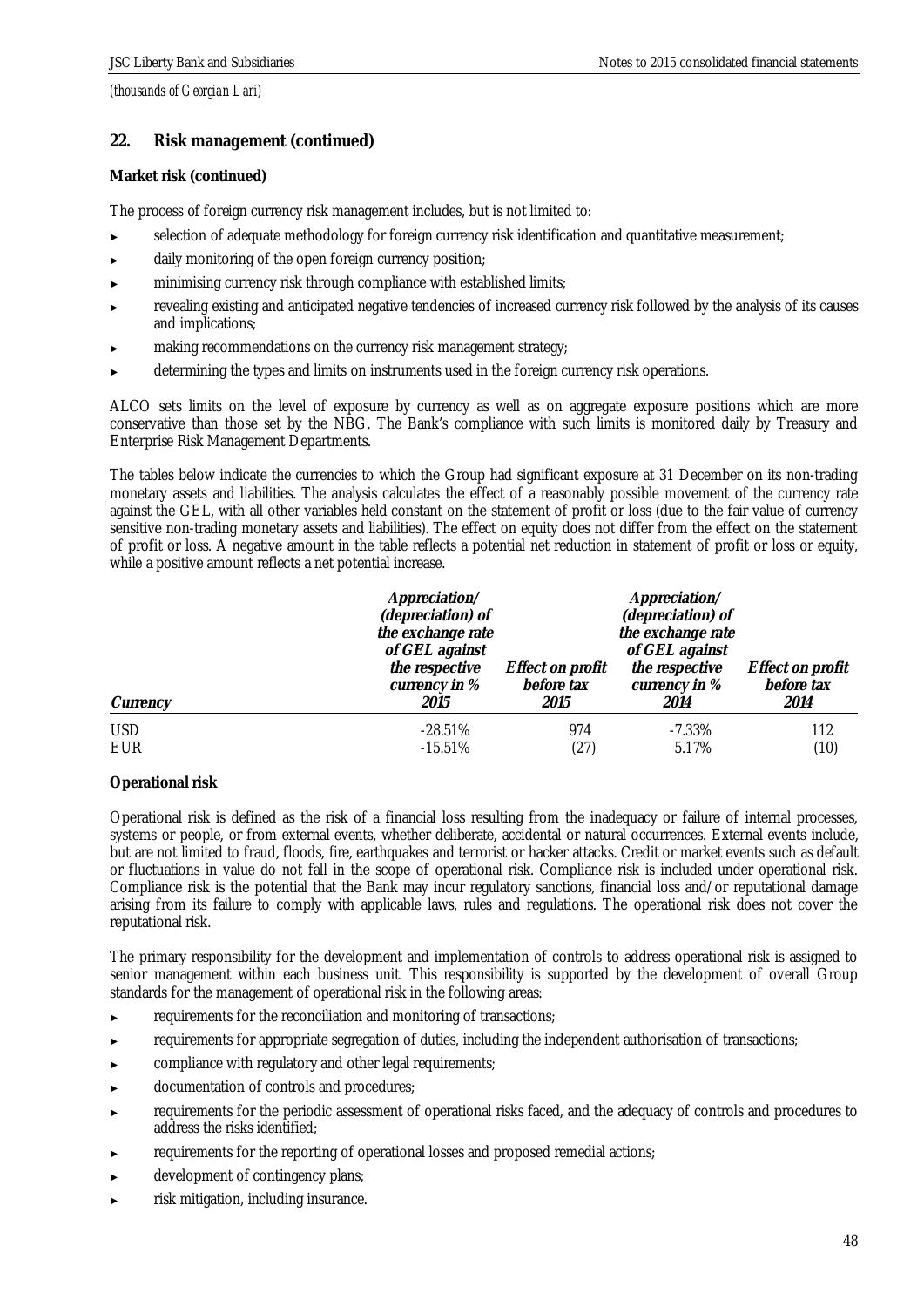## **22. Risk management (continued)**

### **Operational risk (continued)**

Compliance with Group standards is supported by a programme of periodic reviews undertaken by Internal Audit. The results of Internal Audit reviews are discussed with the management of respective business lines, with summaries submitted to the Audit Committee and Supervisory Board.

## <span id="page-51-0"></span>**23. Fair value disclosures**

#### **Fair value measurement procedures**

External Valuators are involved for valuation of significant assets, such as properties. Involvement of external Valuators is decided upon annually by the management after discussion with and approval by the Bank's audit committee. Selection criteria include market knowledge, reputation, independence and whether professional standards are maintained. Valuators are normally rotated every three years. The management decides, after discussions with the Group's external Valuators, which valuation techniques and inputs to use for each case.

At each reporting date, the management analyses the movements in the values of assets and liabilities which are required to be re-measured or re-assessed as per the Group's accounting policies. For this analysis, the management verifies the major inputs applied in the latest valuation by agreeing the information in the valuation computation to contracts and other relevant documents. The management, in conjunction with the Group's external Valuators, also compares each the changes in the fair value of each asset and liability with relevant external sources to determine whether the change is reasonable. On an interim basis, the management and the Group's external Valuators present the valuation results to the audit committee and the Group's independent auditors. This includes a discussion of the major assumptions used in the valuations.

#### **Fair value hierarchy**

For the purpose of fair value disclosures, the Group has determined classes of assets and liabilities on the basis of the nature, characteristics and risks of the asset or liability and the level of the fair value hierarchy.

|                                                                                               |                                      |           | Fair value measurement using |                  |                   |
|-----------------------------------------------------------------------------------------------|--------------------------------------|-----------|------------------------------|------------------|-------------------|
| At 31 December 2015                                                                           | Date of valuation                    | (Level 1) | (Level 2)                    | (Level 3)        | Total             |
| Assets measured at fair value<br>Foreign exchange forwards and swaps<br>Investment properties | 31 December 2015<br>31 December 2015 |           | 58                           | 4.665            | 58<br>4,665       |
| Property and equipment - land and<br>buildings                                                | 31 December 2014                     |           |                              | 75,587           | 75,587            |
| Assets for which fair values are<br>disclosed                                                 |                                      |           | 58                           | 80,252           | 80,310            |
| Investment securities:<br>- Loans and receivables<br>- Held to maturity                       | 31 December 2015                     |           | 78,227<br>113,141            |                  | 78,227<br>113,141 |
|                                                                                               |                                      |           | 191,368                      |                  | 191,368           |
|                                                                                               |                                      |           | Fair value measurement using |                  |                   |
| At 31 December 2014                                                                           | Date of valuation                    | (Level 1) | (Level 2)                    | <i>(Level 3)</i> | Total             |
| Assets measured at fair value<br>Foreign exchange forwards and swaps<br>Investment properties | 31 December 2014<br>31 December 2014 |           | 4,033                        |                  | 4.033             |
| Property and equipment - land and                                                             |                                      |           |                              | 5,017            | 5,017             |
| buildings                                                                                     | 31 December 2014                     |           |                              | 74,530           | 74,530            |
|                                                                                               |                                      |           | 4,033                        | 79,547           | 83,580            |
| Assets for which fair values are<br>disclosed<br>Investment securities:                       | 31 December 2014                     |           |                              |                  |                   |
| - Loans and receivables                                                                       |                                      |           | 200,552                      |                  | 200,552           |
| - Held to maturity                                                                            |                                      |           | 200,552                      |                  | 200,552           |

There were no transfers among the levels of the fair value hierarchy in 2015 and 2014.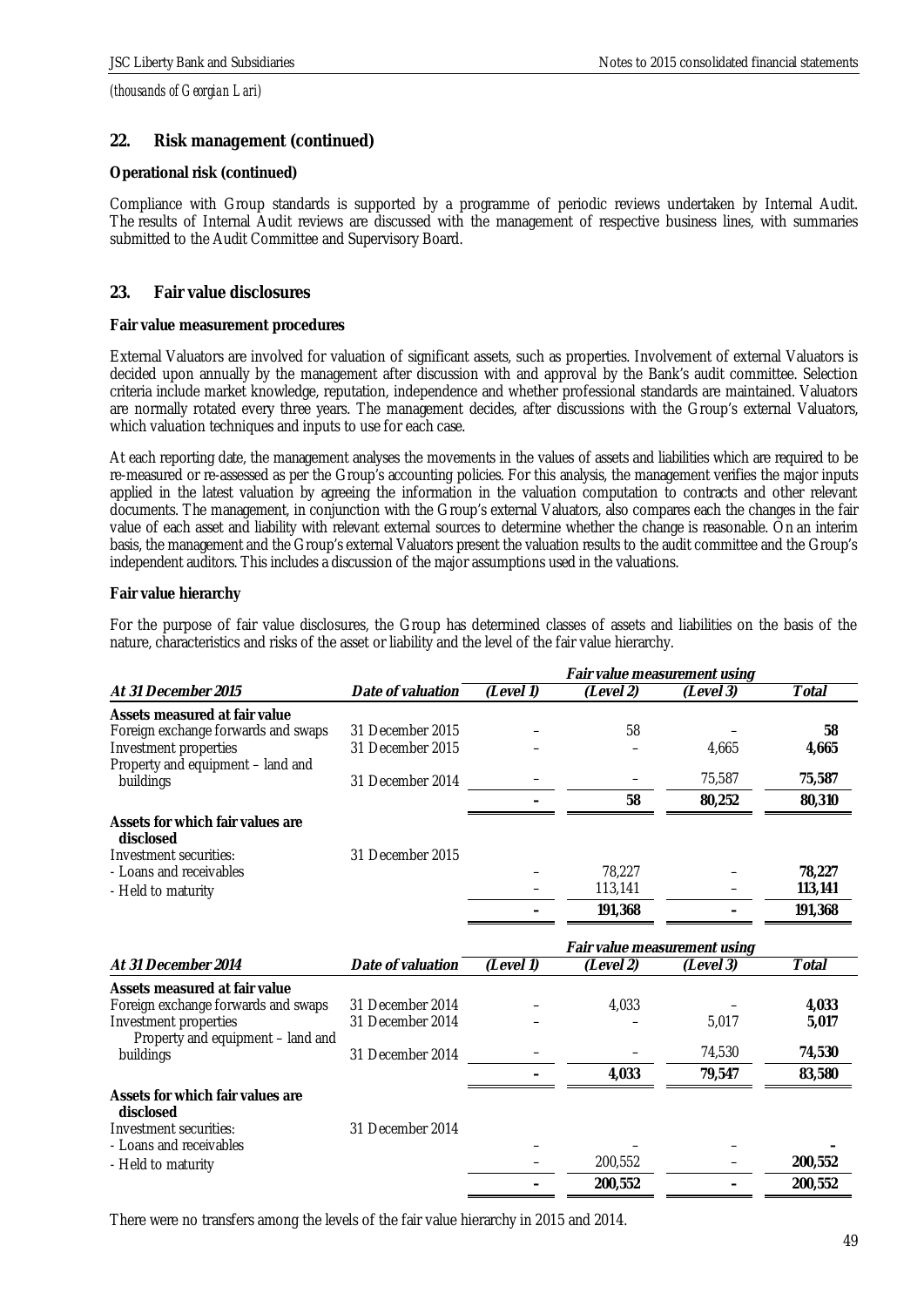### **23. Fair value disclosures (continued)**

#### **Fair value of financial assets and liabilities not carried at fair value**

Set out below is a comparison by class of the carrying amounts and fair values of the Group's financial instruments that are carried in the consolidated statement of financial position. The table does not include the fair values of non-financial assets and non-financial liabilities.

|                                                       | Carrying<br>value<br>2015 | Fair<br>value<br>2015 | Unrecogni-<br>sed gain/<br>(loss)<br>2015 | Carrying<br>value<br>2014 | Fair<br><i>value</i><br>2014 | Unrecogni-<br>sed gain/<br>(loss)<br>2014 |
|-------------------------------------------------------|---------------------------|-----------------------|-------------------------------------------|---------------------------|------------------------------|-------------------------------------------|
| <b>Financial assets</b>                               |                           |                       |                                           |                           |                              |                                           |
| Investment securities:                                |                           |                       |                                           |                           |                              |                                           |
| - Loans and receivables                               | 79.469                    | 78.227                | (1,242)                                   |                           |                              |                                           |
| - Held to maturity                                    | 124,321                   | 113,141               | (11, 180)                                 | 196,906                   | 200,552                      | 3,646                                     |
| Total unrecognised change in<br>unrealised fair value |                           |                       | (12, 422)                                 |                           |                              | 3,646                                     |

#### **Valuation techniques and assumptions**

The following describes the methodologies and assumptions used to determine fair values for those financial instruments which are not already recorded at fair value in the financial statements.

#### **Assets for which fair value approximates carrying value**

For financial assets and financial liabilities that are liquid or having a short term maturity (less than three months) it is assumed that the carrying amounts approximate to their fair value. This assumption is also applied to demand deposits and savings accounts without a specific maturity.

#### **Derivatives**

Derivatives valued using a valuation technique with market observable inputs are mainly interest rate swaps, currency swaps and forward foreign exchange contracts. The most frequently applied valuation techniques include forward pricing and swap models, using present value calculations. The models incorporate various inputs including the credit quality of counterparties, foreign exchange spot and forward rates and interest rate curves.

#### **Financial assets and financial liabilities carried at amortised cost**

Fair value of the quoted notes and bonds is based on price quotations at the reporting date, as such they fall under level 2 fair value hierarchy. The fair value of unquoted instruments, loans to customers, customer deposits, amounts due from credit institutions and amounts due to the NBG and credit institutions and other financial assets and liabilities, is estimated by discounting future cash flows using rates currently available for debt on similar terms, credit risk and remaining maturities.

#### **Investment properties and buildings**

There are three main approaches to valuation of real property:

#### *Market approach*

Establishes limits on the market value for the real estate by examining the prices commonly paid for properties that compete with the subject property for buyers. Sales are investigated to ensure that the parties to the transaction were adequately motivated. Sale prices reflecting motivation other than that of a typical market participant, i.e. transactions of special purchasers who are willing to pay a premium for a particular property, should be eliminated. The method involves analysing units of comparison such as a price per square metre of gross building area. Adjustments are made to the sales/listing for differences in location, size, age and condition, financing and various other factors which may have any influence on the value.

In the analysis of the market value of appraised properties by the sales comparison (market data) approach, it is utilised the sales/listing measured to the best available, most recent and overall similar sales/listing available as of the report date.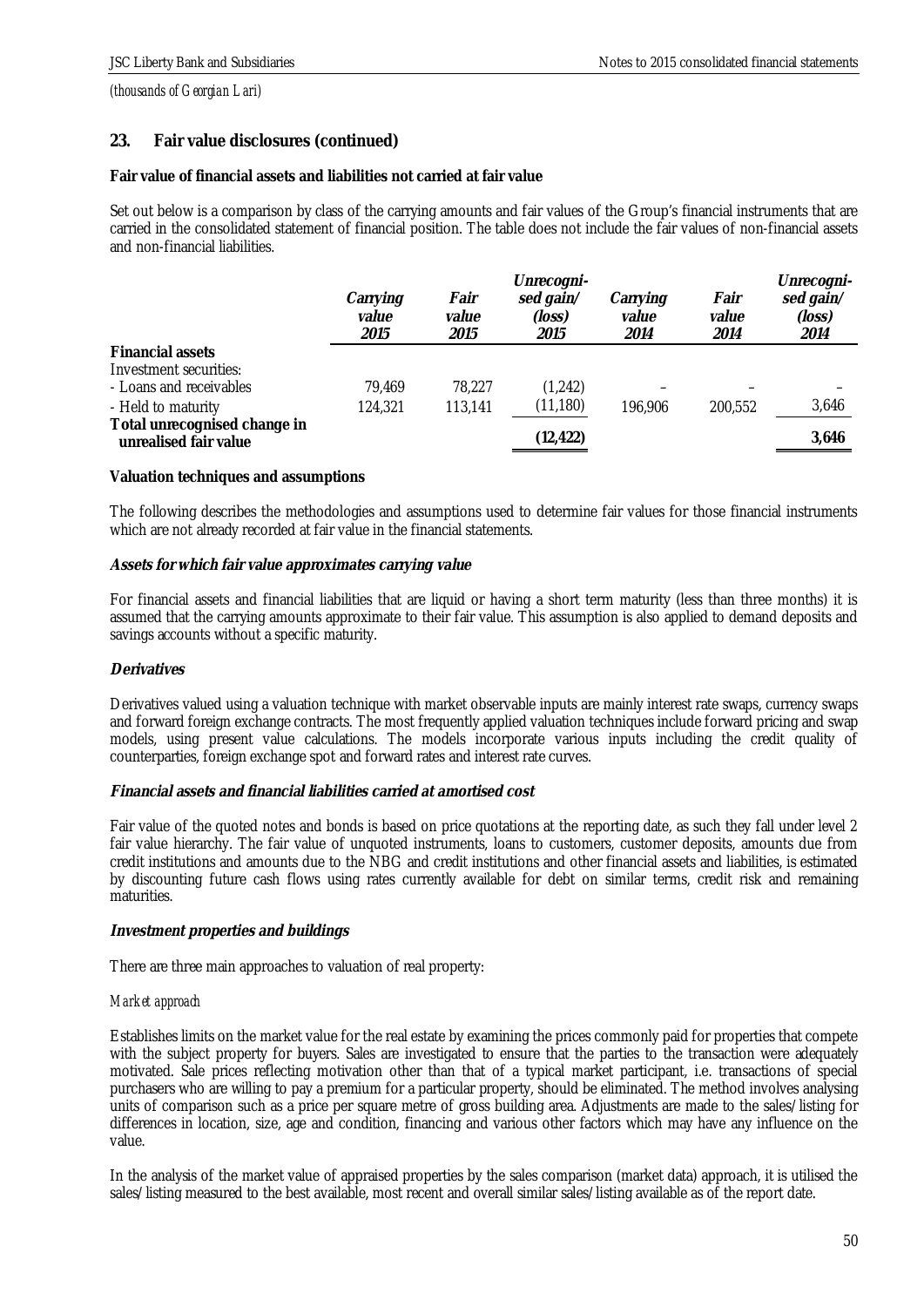## **23. Fair value disclosures (continued)**

#### **Valuation techniques and assumptions (continued)**

Information on the comparable sales and listing is obtained from brokerage companies, agents and brokers, as well as public information, including commercial broker listings on websites and published data. Then such information is further confirmed with owners and/or principles or brokers involved in the listed transactions.

#### *Cost approach*

Establishes the value of the real estate by estimating the cost of acquiring the land and building a new property or renovating an old property for equivalent utilisation purposes with no undue cost due to delay. An estimate of entrepreneurial incentive or developer's profit/loss is commonly added to the land and construction costs. For mature properties, the cost approach is used to estimate the depreciation cost, including items of physical deterioration and functional obsolescence.

The main approach of the cost replacement method reflects the idea that one will not pay for the given property more than he/she would pay for the construction of that property.

The cost approach involves the following steps:

- ► estimate land value;
- ► estimate reproduction or replacement cost of the improvements;
- estimate accrued depreciation from all sources (physical deterioration, functional obsolescence, external and economic obsolescence);
- deduct accrued depreciation from the reproduction or replacement cost to arrive at the depreciated improvement cost;
- estimate equipment cost and deduct depreciation;
- add the depreciated improvement cost to depreciated equipment cost and to the land value to arrive at a total property value indication.

#### *Income capitalisation approach*

The income generation methodology is based on the hypothetical incomes generated through the use of the property being valued. The estimation of the real estate market value is based on the capitalisation coefficient which is calculated based on the long-term rate of the alternative investment methodology.

## *Discount cash flow (DCF)*

The fair value of completed investment properties is determined using a discounted cash flow (DCF). Based on the actual and projected market demand, types of goods/ services to be produced/provided, pricing policy and expected competitive environment in the market, the strategic financial projections for the business is developed. Using DCF method, a property's fair value is estimated using explicit assumptions regarding the benefits and liabilities of ownership over the asset's life including an exit or terminal value. As an accepted method within the income approach to valuation, the DCF method involves the projection of a series of cash flows on a real property interest. To this projected cash flow series, an appropriate, market-derived discount rate is applied to establish the present value of the cash inflows associated with the real property. The duration of the cash flow and the specific timing of inflows and outflows are determined by events such as rent reviews, lease renewal and related lease up periods, re-letting, redevelopment, or refurbishment. The appropriate duration is typically driven by market behaviour that is a characteristic of the class of real property.

In the case of investment properties, periodic cash flow is typically estimated as gross income less vacancy, non-recoverable expenses, collection losses, lease incentives, maintenance cost, agent and commission costs and other operating and management expenses. The series of periodic net cash inflows, along with an estimate of the terminal value anticipated at the end of the projection period, is then discounted.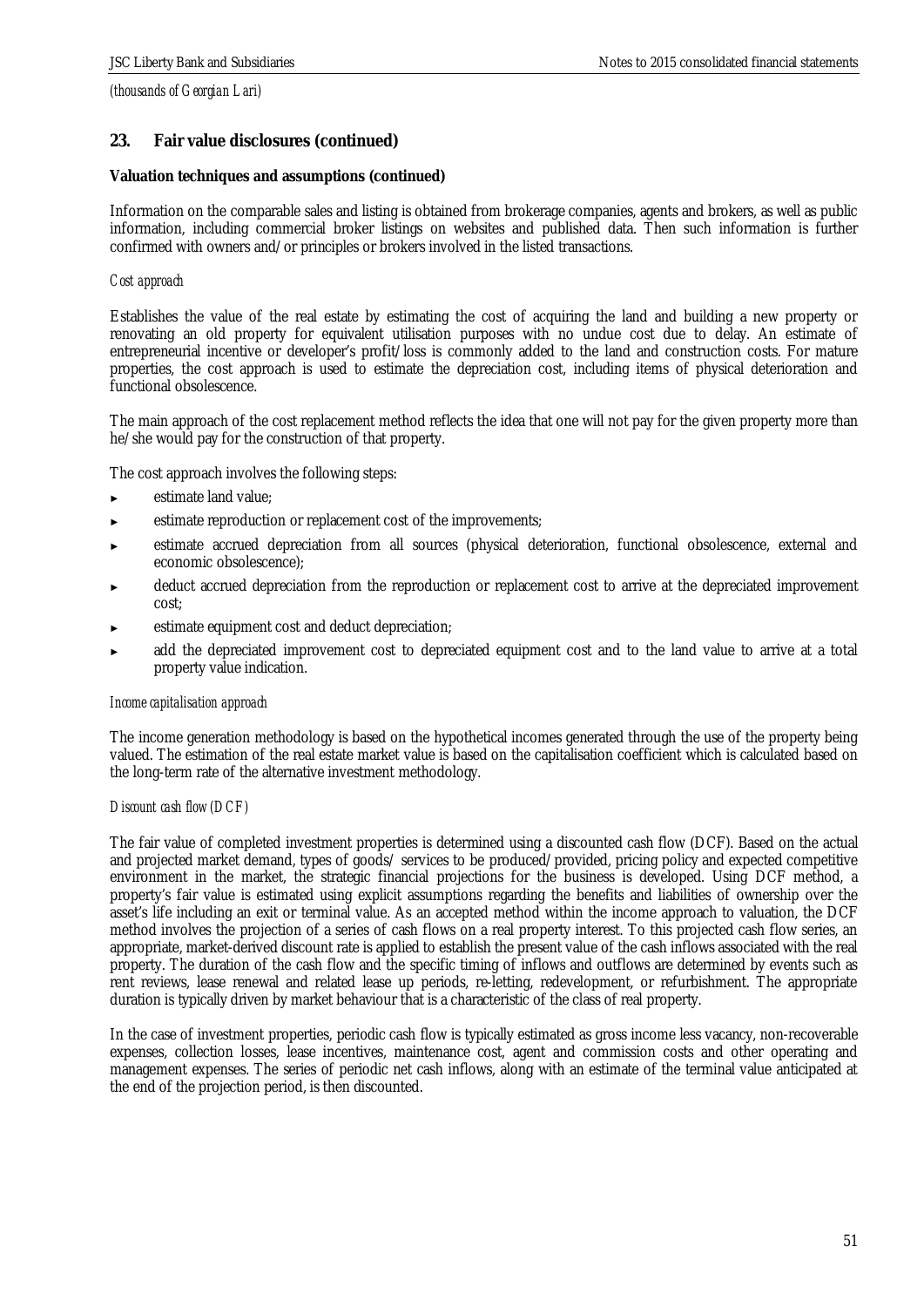### **23. Fair value disclosures (continued)**

#### **Valuation techniques and assumptions (continued)**

#### **Movements in level 3 assets and liabilities at fair value**

The following tables show a reconciliation of the opening and closing amount of investment properties in Level 3 assets and liabilities which are recorded at fair value. For the reconciliation of property and equipment – buildings refer to Note 10:

|                       | Аt<br>1 January<br>2015 | Total<br>gain/(loss)<br>recorded in<br>profit or loss | Purchases | Sales | At<br>31 December<br>2015 |
|-----------------------|-------------------------|-------------------------------------------------------|-----------|-------|---------------------------|
|                       |                         |                                                       |           |       |                           |
| Assets                |                         |                                                       |           |       |                           |
| Investment properties | 5.017                   | 62                                                    |           | (414) | 4,665                     |
|                       | 5,017                   | 62                                                    |           | (414) | 4,665                     |
|                       |                         |                                                       |           |       |                           |

|                       | At<br>1 January<br>2014 | Total<br>gain/(loss)<br>recorded in<br>profit or loss | Purchases | Sales | Аt<br>31 December<br>2014 |
|-----------------------|-------------------------|-------------------------------------------------------|-----------|-------|---------------------------|
| Assets                | 4,986                   | $^{'}25)$                                             | 56        |       | 5,017                     |
| Investment properties | 4,986                   | $^{\prime}25)$                                        | 56        |       | 5,017                     |

The following table shows the quantitative information about significant unobservable inputs used in the fair value measurement categorised within Level 3 of the fair value hierarchy:

|                         | Carrying | Valuation         |                                                               | Range                 |
|-------------------------|----------|-------------------|---------------------------------------------------------------|-----------------------|
| As of 31 December 2015  | amount   | techniques        | Unobservable input                                            | (weighted average)    |
| Land and buildings $-$  | 43,623   |                   | - Income Capitalisation - 10% increase/decrease of rent price |                       |
| head office             |          | Approach (DCF)    | - 10% increase/decrease of Occupancy rate                     | (9.98%) up to 9.36%   |
| Land and buildings      | 11,244   |                   | - Income Capitalisation - 10% increase/decrease of rent price |                       |
|                         |          | Approach (DCF)    | - 10% increase/decrease of Occupancy rate                     | (12.46%) up to 11.21% |
| Land and buildings      | 9,472    | - Cost approach   | - 10% increase/decrease of land price                         |                       |
|                         |          |                   | - 10% increase/decrease of Replacement cost                   | (8.37%) up to 8.71%   |
| Land and buildings      | 11,248   | - Market approach | - Price volatility adjustment: 10%                            |                       |
|                         |          |                   | increase/decrease of market prices                            | (8.59%) up to 9.87%   |
| Investment properties - | 2.038    | - Market approach | - Price volatility adjustment: 10%                            |                       |
| commercial building     |          |                   | increase/decrease of market prices                            | (10.0%) up to 10.0%   |
| Investment properties - | 790      | - Cost approach   | - 10% increase/decrease of land price                         |                       |
| commercial building     |          |                   | - 10% increase/decrease of Replacement cost                   | (4,85%) up to 5.15%   |
| Investment properties - | 1.772    | - Market approach | - Price volatility/adjustment: 10%                            |                       |
| commercial building     |          |                   | increase/decrease of market prices                            | (10.0%) up to 10.0%   |
| Investment properties - | 65       | - Market approach | - Price volatility adjustment: 10%                            |                       |
| commercial building     |          |                   | increase/decrease of market prices                            | (11.1%) up to 7.4 %   |

| As of 31 December 2014  | Carrying<br>amount | Valuation<br>techniques | Unobservable input                                            | Range<br>(weighted average) |
|-------------------------|--------------------|-------------------------|---------------------------------------------------------------|-----------------------------|
| Land and buildings -    | 43.460             |                         | - Income Capitalisation - 10% increase/decrease of rent price |                             |
| head office             |                    | Approach (DCF)          | - 10% increase/decrease of Occupancy rate                     | (9.98%) up to 9.36%         |
| Land and buildings      | 11.137             |                         | - Income Capitalisation - 10% increase/decrease of rent price |                             |
|                         |                    | Approach (DCF)          | - 10% increase/decrease of Occupancy rate                     | (12.46%) up to 11.21%       |
| Land and buildings      | 8.954              | - Cost approach         | - 10% increase/decrease of land price                         |                             |
|                         |                    |                         | - 10% increase/decrease of Replacement cost                   | (8.37%) up to 8.71%         |
| Land and buildings      | 10.979             | - Market approach       | - Price volatility adjustment: 10%                            |                             |
|                         |                    |                         | increase/decrease of market prices                            | (8.59%) up to 9.87%         |
| Investment properties - | 1.954              | - Market approach       | - Price volatility adjustment: 10%                            |                             |
| commercial building     |                    |                         | increase/decrease of market prices                            | (11.21%) up to 9.07%        |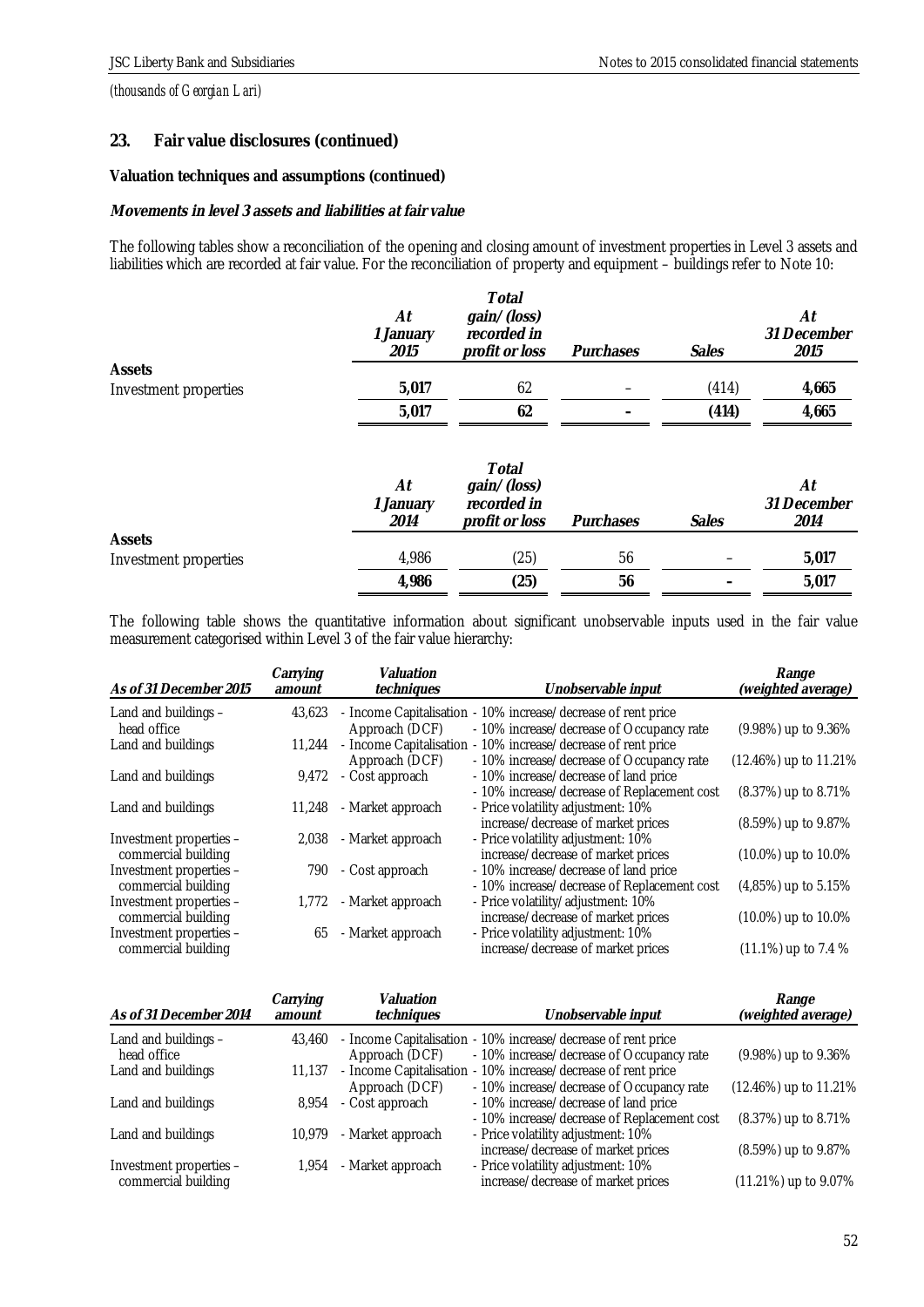## **23. Fair value disclosures (continued)**

**Valuation techniques and assumptions (continued)**

| As of 31 December 2014  | Carrying<br>amount | Valuation<br>techniques | Unobservable input                          | Range<br>(weighted average) |
|-------------------------|--------------------|-------------------------|---------------------------------------------|-----------------------------|
| Investment properties - | 413                | - Cost approach         | - 10% increase/decrease of land price       |                             |
| commercial building     |                    |                         | - 10% increase/decrease of Replacement cost | (7.88%) up to 6.81%         |
| Investment properties - | 824                | - Cost approach         | - 10% increase/decrease of land price       |                             |
| commercial building     |                    |                         | - 10% increase/decrease of Replacement cost | (9.87%) up to 8.05%         |
| Investment properties - | 1.746              | - Market approach       | - Price volatility/adjustment: 10%          |                             |
| commercial building     |                    |                         | increase/decrease of market prices          | (13.86%) up to 10.94%       |
| Investment properties - | 80                 | - Market approach       | - Price volatility adjustment: 10%          |                             |
| commercial building     |                    |                         | increase/decrease of market prices          | (10.53%) up to 8.70%        |

## <span id="page-55-0"></span>**24. Related party disclosures**

In accordance with IAS 24 *Related Party Disclosures*, parties are considered to be related if one party has the ability to control the other party or exercise significant influence over the other party in making financial or operational decisions. In considering each possible related party relationship, attention is directed to the substance of the relationship, not merely the legal form.

Related parties may enter into transactions which unrelated parties might not, and transactions between related parties may not be effected on the same terms, conditions and amounts as transactions between unrelated parties.

The outstanding balances at the period end of and related income and expense arising from related party transactions are as follows:

|                                                          |        | 2015                     |                   |                   | 2014   |                          |                   |                   |
|----------------------------------------------------------|--------|--------------------------|-------------------|-------------------|--------|--------------------------|-------------------|-------------------|
|                                                          |        | <b>Entities</b><br>with  |                   |                   |        | Entities<br>with         |                   |                   |
|                                                          |        | significant<br>influence | Entities<br>under | Key<br>manage-    |        | significant<br>influence | Entities<br>under | Key<br>manage-    |
|                                                          | Parent | over<br>the Group        | common<br>control | ment<br>personnel | Parent | over<br>the Group        | common<br>control | ment<br>personnel |
| Loans outstanding at<br>1 January, gross<br>Loans issued |        |                          |                   | 321               |        |                          |                   | 147               |
| during the year                                          |        |                          | 393               | 4                 |        |                          | 279               | 289               |
| Loan repayments<br>during the year                       |        |                          | (393)             | (98)              |        |                          | (279)             | (115)             |
| Loans outstanding at<br>31 December, gross               |        |                          |                   | 227               |        |                          |                   | 321               |
| Less: allowance for<br>impairment at                     |        |                          |                   |                   |        |                          |                   |                   |
| 31 December                                              |        |                          |                   | (5)               |        |                          |                   | (6)               |
| Loans outstanding at<br>31 December, net                 |        |                          |                   | 222               |        |                          |                   | 315               |
| Interest income on loans<br>Impairment charge for        |        |                          | 3                 | 41                |        |                          | 3                 | 40                |
| loans                                                    |        |                          |                   | (1)               |        |                          |                   | 3                 |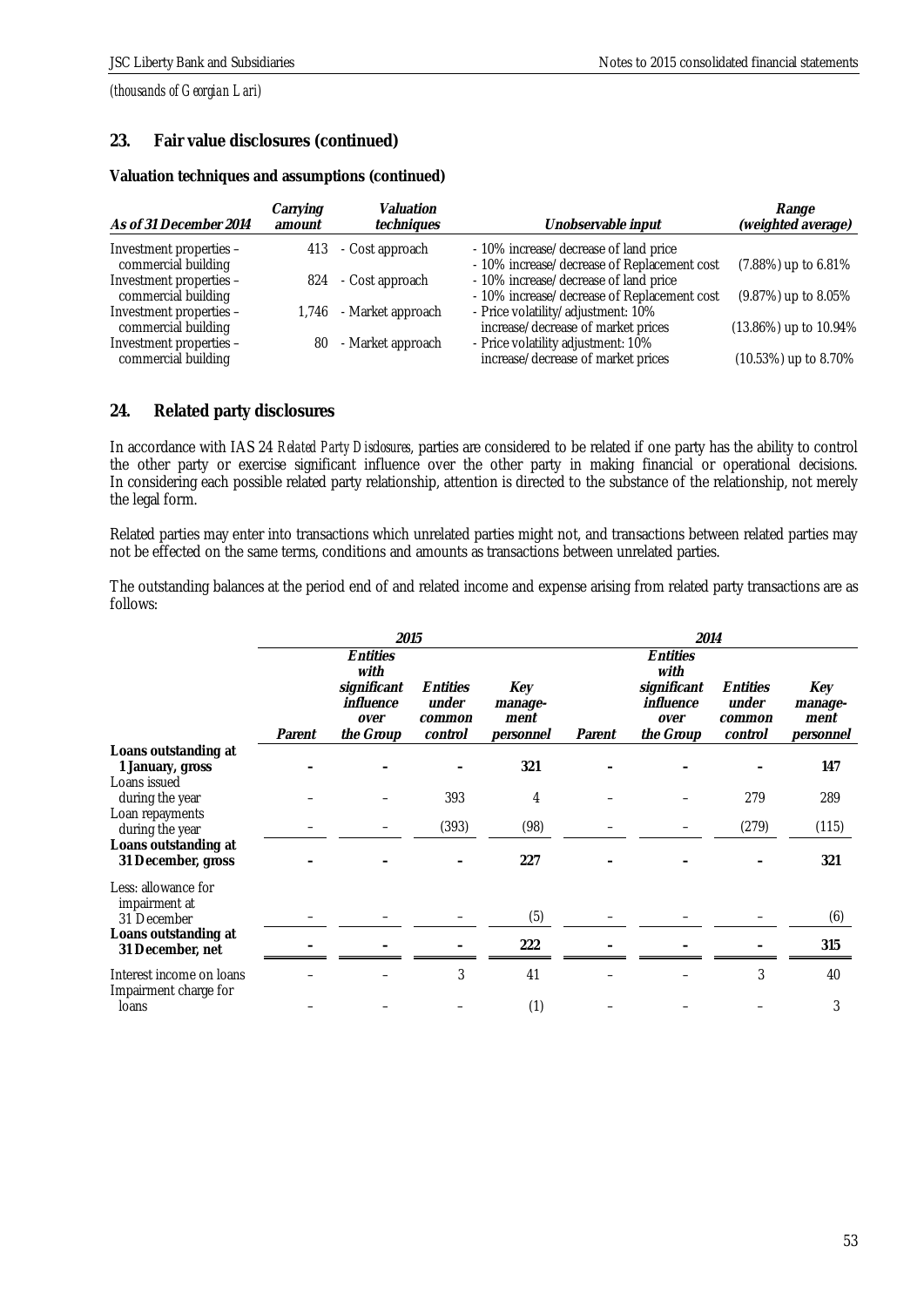## **24. Related party disclosures (continued)**

|                                                        | 2015   |                                               |                                        | 2014                                |          |                                               |                                        |                                     |
|--------------------------------------------------------|--------|-----------------------------------------------|----------------------------------------|-------------------------------------|----------|-----------------------------------------------|----------------------------------------|-------------------------------------|
|                                                        |        | Entities<br>with                              |                                        |                                     |          | Entities<br>with                              |                                        |                                     |
|                                                        | Parent | significant<br>influence<br>over<br>the Group | Entities<br>under<br>common<br>control | Key<br>manage-<br>ment<br>personnel | Parent   | significant<br>influence<br>over<br>the Group | Entities<br>under<br>common<br>control | Key<br>manage-<br>ment<br>personnel |
|                                                        |        |                                               |                                        |                                     |          |                                               |                                        |                                     |
| Deposits at 1 January<br>Deposits received during      |        |                                               | 827                                    | 1,934                               | 620      |                                               | 587                                    | 360                                 |
| the year                                               |        |                                               |                                        |                                     | 545      |                                               | 240                                    | 1,876                               |
| Deposits repaid during<br>the year                     |        |                                               | (827)                                  | (1, 833)                            | (1, 165) |                                               |                                        | (302)                               |
| Deposits at 31 December                                |        |                                               |                                        | 101                                 |          |                                               | 827                                    | 1,934                               |
| Subordinated debt at<br>1 January<br>Subordinated debt |        |                                               |                                        |                                     |          |                                               |                                        |                                     |
| received during the year                               |        |                                               | 996                                    | 798                                 |          |                                               |                                        |                                     |
| Subordinated debt at<br>31 December                    |        |                                               | 996                                    | 798                                 |          |                                               |                                        |                                     |
| Current accounts at<br>31 December                     | 75     |                                               | 3,557                                  | 1,813                               | 117      | 9                                             | 1,506                                  | 1,631                               |
| Interest expense on<br>deposits and current            |        |                                               |                                        |                                     |          |                                               |                                        |                                     |
| accounts<br>Interest expense on<br>subordinated debt   | 6      |                                               | 121<br>59                              | 230<br>$\overline{2}$               | 126      |                                               | 224                                    | 213                                 |
| Commitments and<br>guarantees issued                   |        |                                               | 830                                    |                                     |          |                                               | 830                                    |                                     |
| Fee and commission<br>income                           |        |                                               | 271                                    | 14                                  |          |                                               | 338                                    | 5                                   |
| Other operating expenses                               |        |                                               | 582                                    | 21                                  |          |                                               | 825                                    | 178                                 |

Entities under common control comprises of organisations in which shareholders of the Group exercise control which represent related parties to the Group.

The number of key personnel at 31 December 2015 was 8 (2014: 11) and their compensation comprised the following:

|                                                                               | 2015  | 2014  |
|-------------------------------------------------------------------------------|-------|-------|
| Salaries, bonuses and other short term benefits                               | 6.992 | 5.219 |
| Retention bonus paid in cash for purchase of the subordinated debt contracts  | 1.718 |       |
| Retention bonus paid in cash for purchase of the convertible preferred shares |       | 1.164 |
| Total key personnel compensation                                              | 8.710 | 6.383 |

## <span id="page-56-0"></span>**25. Capital adequacy**

The Bank is regulated by the NBG. As such, the Bank submits to the NBG monthly reports of its financial position and operation (the "Monthly Supervision Report"), which, *inter alia*, contains the Bank's capital adequacy ratios, calculated in accordance with the methodology required by the NBG.

The Bank maintains an actively managed capital base to cover risks inherent in the business and aims at further enhancing its capital base. The adequacy of the Group's capital is monitored using, among other measures, the ratios established by the NBG and the ratios established by the Basel Capital Accord 1988 in supervising the Group.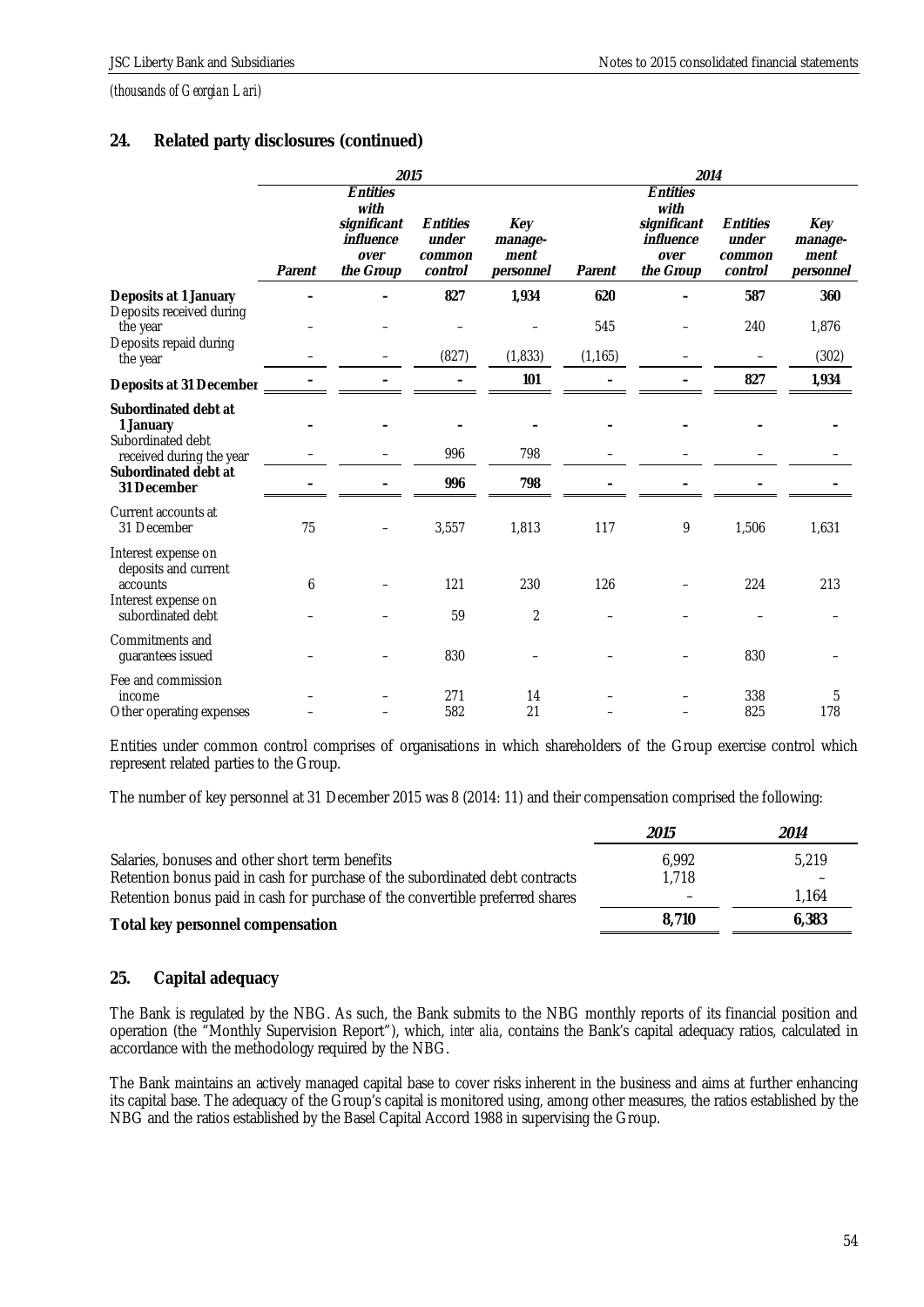## **25. Capital adequacy (continued)**

### **NBG Capital adequacy ratio**

Under the current capital requirements, the NBG requires the banks to maintain throughout 2015 the minimum capital adequacy ratio of 11.4% (95.0% of 12.0%) of the risk-weighted exposures (RWE), as well as the minimum Tier 1 Capital adequacy ratio of 7.6% (95.0% of 8.0%) of the RWE, computed based on the Bank's stand-alone financial statements, prepared in accordance with the NBG requirements. The capital adequacy calculation methodology adopted by the NBG differs in certain material respects from the BIS (Basel I) framework, but has historically been more stringent, due, inter alia, to the higher market-risk weighting of the exposures.

As of 31 December 2015 and 31 December 2014, the Bank's Capital adequacy ratios were as follows:

|                                                                        | 2015                        | 2014                          |
|------------------------------------------------------------------------|-----------------------------|-------------------------------|
| Core capital<br>Supplementary capital<br>Less: deductions from capital | 90,597<br>76,947<br>(1,560) | 106,958<br>37.157<br>(1, 458) |
| Total capital                                                          | 165,984                     | 142.657                       |
| Risk-weighted assets                                                   | 849,311                     | 942,867                       |
| Tier 1 capital adequacy ratio<br>Capital adequacy ratio                | 10.67%<br>19.54%            | 11.34%<br>15.13%              |

#### **NBG Basel II/III Capital adequacy ratio**

After adoption of NBG Basel II/III requirements effective 30 June 2014, the banks are required to maintain a minimum Total Capital adequacy ratio of 10.5% of the RWE, minimum Tier 1 Capital adequacy ratio of 8.5% of the RWE and Common Equity Tier 1 Capital adequacy ratio of 7.0% of the RWE computed based on the Bank's stand-alone financial statements prepared in accordance with NBG requirements. The Bank's capital adequacy ratios calculated in accordance with NBG Basel II requirement were as follows:

|                                                                                              | 2015                        | 2014                        |
|----------------------------------------------------------------------------------------------|-----------------------------|-----------------------------|
| Common Equity Tier 1 capital<br>Additional Tier 1 capital<br>Tier 1 capital                  | 102,374<br>6,139<br>108,513 | 115,784<br>6,139<br>121,923 |
| Tier 2 capital                                                                               | 56,495                      | 17,155                      |
| Total regulatory capital                                                                     | 165,008                     | 139,078                     |
| Total risk weighted exposures                                                                | 1,189,508                   | 1,024,043                   |
| Common Equity Tier 1 capital ratio<br>Tier 1 capital ratio<br>Total regulatory capital ratio | 8.61%<br>9.12%<br>13.87%    | 11.31%<br>11.91%<br>13.58%  |